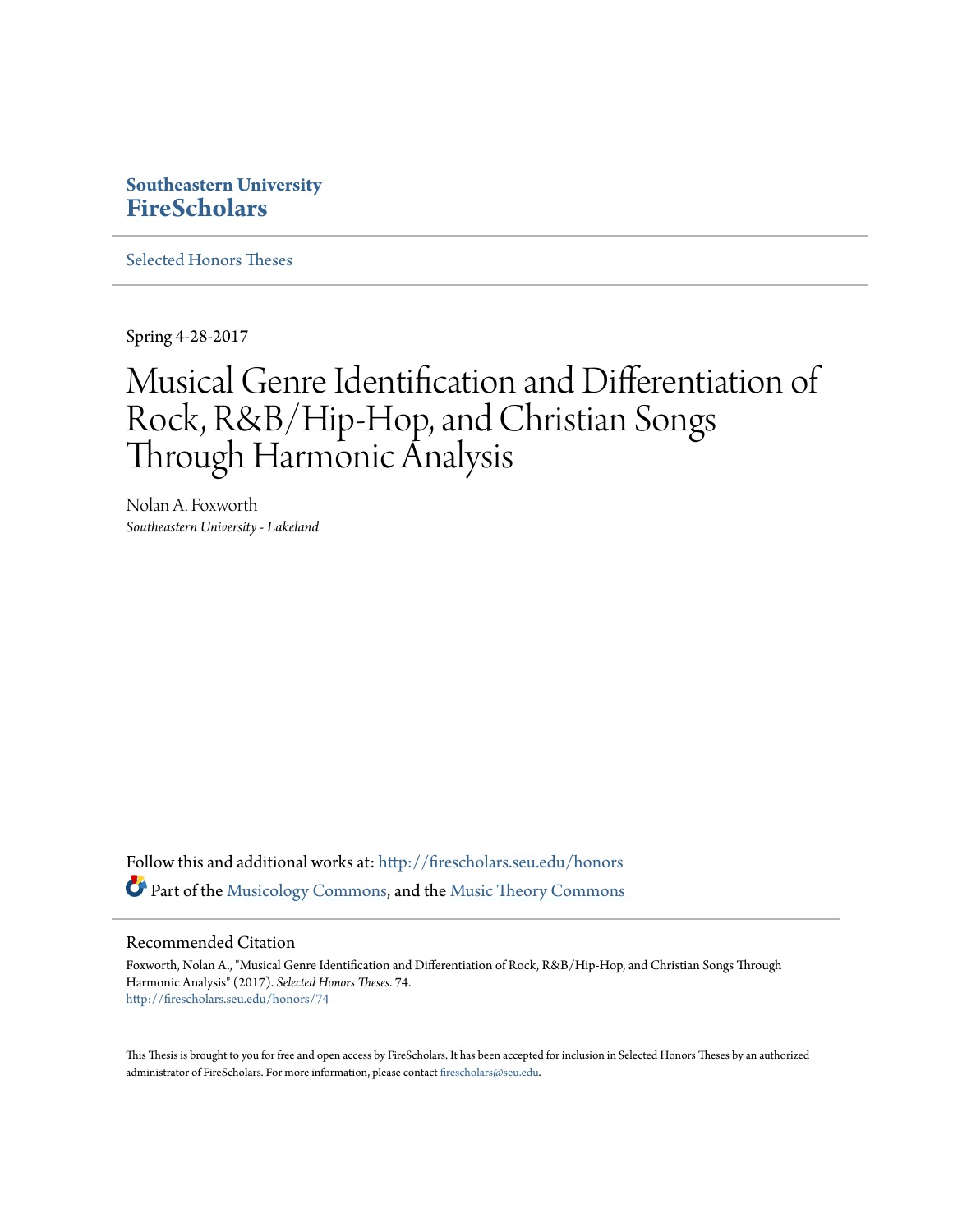# MUSICAL GENRE IDENTIFICATION AND DIFFERENTIATION OF ROCK, R&B/HIP-HOP, AND CHRISTIAN SONGS THROUGH HARMONIC ANALYSIS

by

Nolan Andrew Foxworth

Submitted to the Honors Program Committee

in partial fulfillment

of the requirements for University Honors Scholars

Southeastern University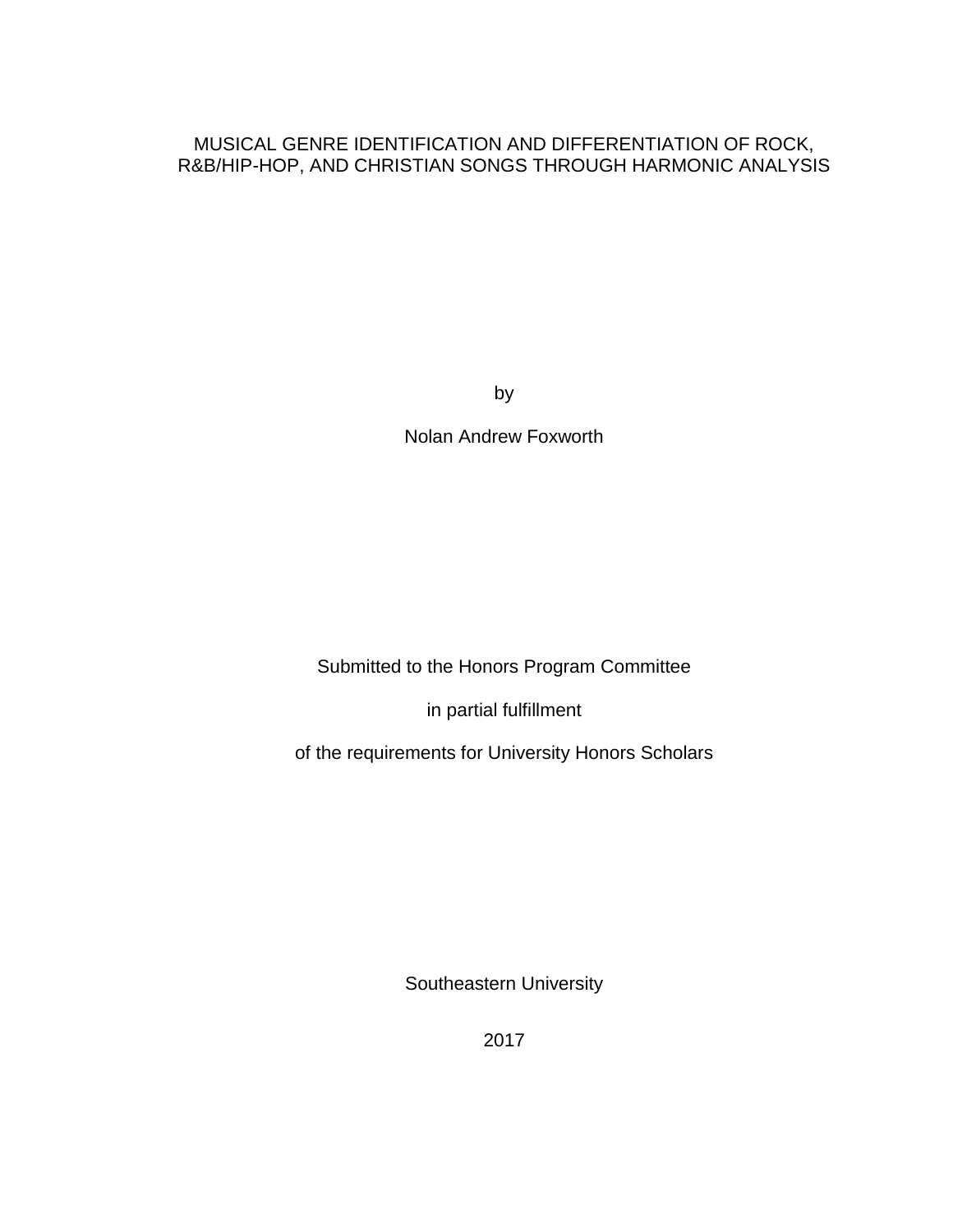Copyright by Nolan Andrew Foxworth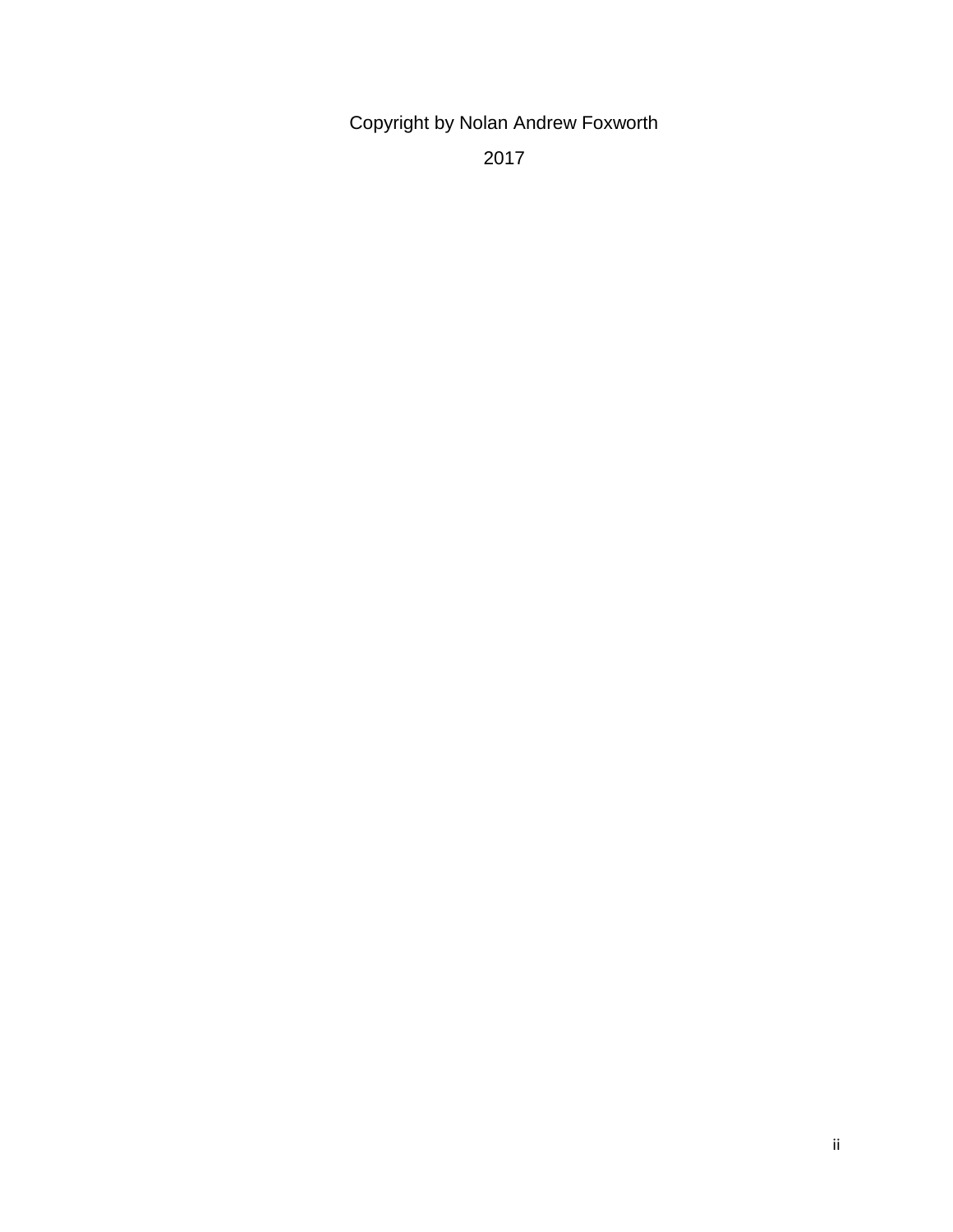#### ABSTRACT

This thesis attempts to identify and distinguish musical genre through harmonic analysis. The genres of Rock, R&B/Hip-Hop, and Christian have been selected for this study. The top ten songs from each genre (as listed by Billboard's Year End Charts) are analyzed and contrasted with those of other genres in an attempt to prove that harmonic analysis alone is sufficient to identify the genre of an unknown song. Heavy in analysis, this thesis will find structure in music and use that structure to more deeply appreciate not only the study of genre, but of music itself.

KEY WORDS: Music, Harmony, Genre, Rock, Hip-Hop, R&B, Christian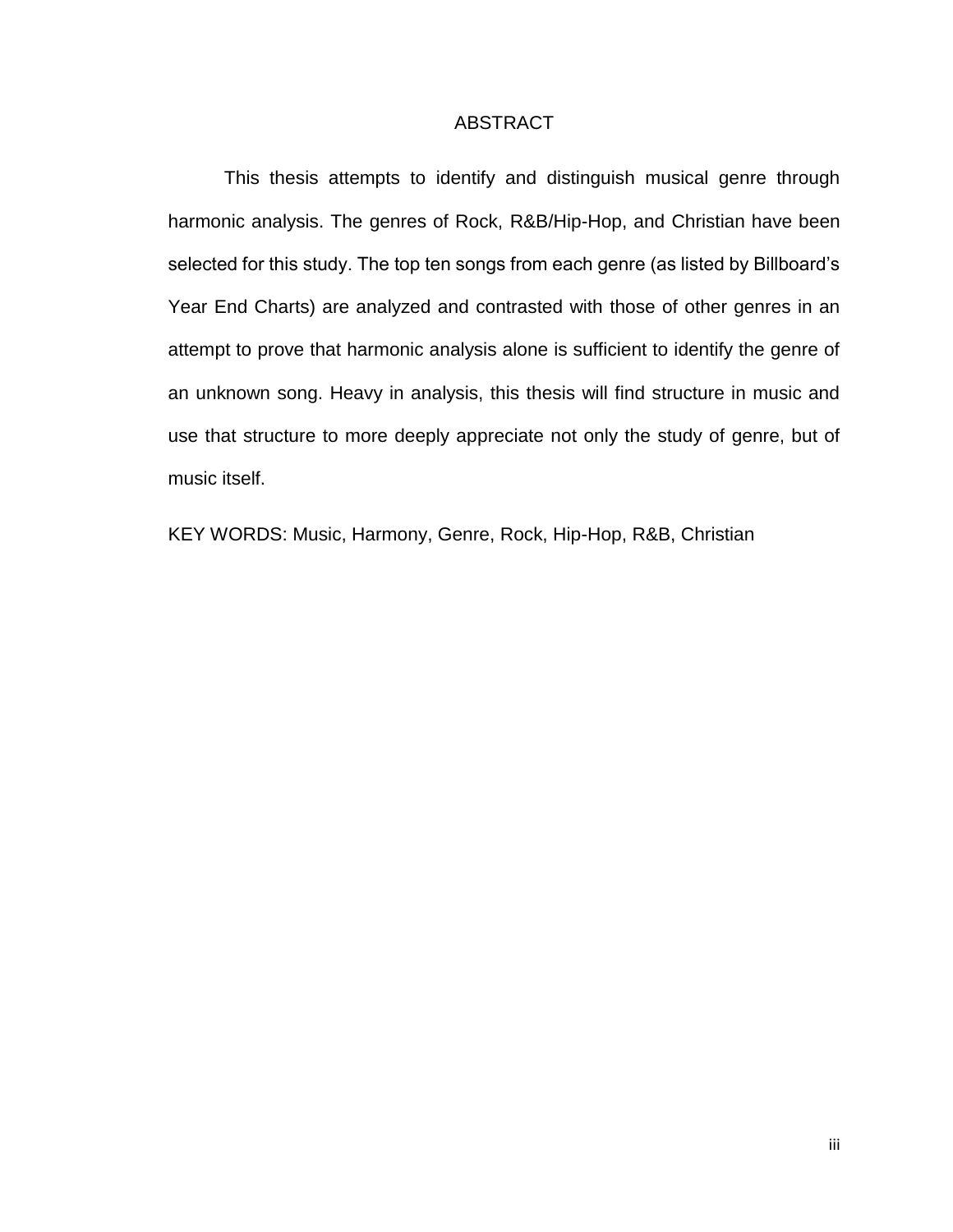#### ACKNOWLEDGMENTS

I would like to thank Dr. Gordon Miller and Dr. Paul Harlan. Both of these professors have served as educators for me since my first semester at Southeastern University, and their aid in completing this thesis was invaluable. I also would like to acknowledge Amy Harris, who took the time to help me with grammar and citation. I would like to thank my parents, Jeannie and Steve Foxworth, for always believing in and supporting my passions and my education. I am where I am because of the investment they made in me. I would like to thank my brother, but all he really did was distract me from actually doing homework. Finally, I would like to thank my incredible wife, Becca Foxworth. She paved the way for me, and was able to advise me as I worked on and completed my thesis a semester after she did. Her love and support are of the utmost importance to me, both in my thesis and beyond.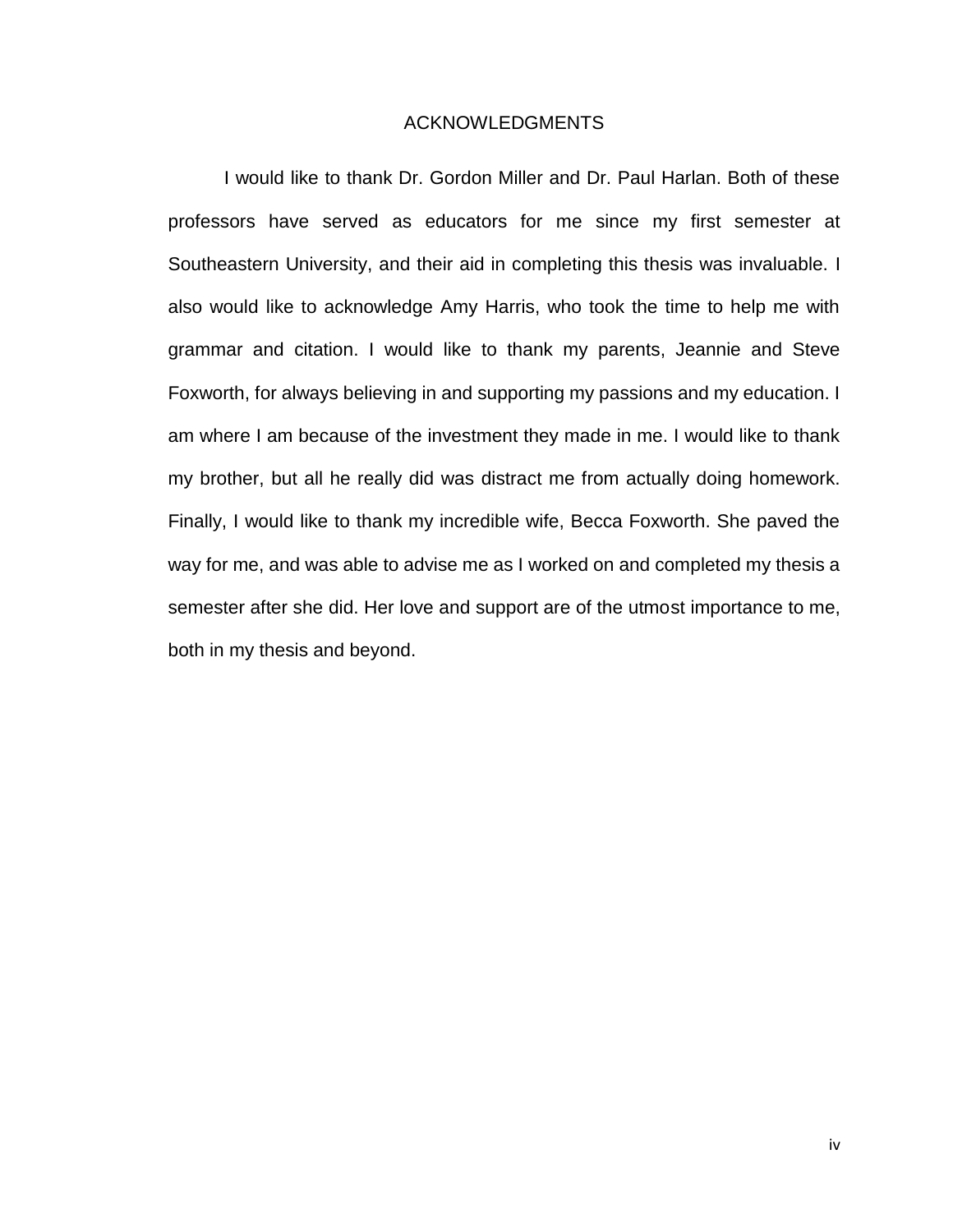# TABLE OF CONTENTS

| $\mathbf{L}$ |  |  |  |  |  |  |  |  |
|--------------|--|--|--|--|--|--|--|--|
| H.           |  |  |  |  |  |  |  |  |
|              |  |  |  |  |  |  |  |  |
|              |  |  |  |  |  |  |  |  |
|              |  |  |  |  |  |  |  |  |
|              |  |  |  |  |  |  |  |  |
| III.         |  |  |  |  |  |  |  |  |
|              |  |  |  |  |  |  |  |  |
|              |  |  |  |  |  |  |  |  |
| IV.          |  |  |  |  |  |  |  |  |
|              |  |  |  |  |  |  |  |  |
|              |  |  |  |  |  |  |  |  |
|              |  |  |  |  |  |  |  |  |
| $V_{\cdot}$  |  |  |  |  |  |  |  |  |
|              |  |  |  |  |  |  |  |  |
|              |  |  |  |  |  |  |  |  |
|              |  |  |  |  |  |  |  |  |
| VI.          |  |  |  |  |  |  |  |  |
| VII.         |  |  |  |  |  |  |  |  |
| VIII.        |  |  |  |  |  |  |  |  |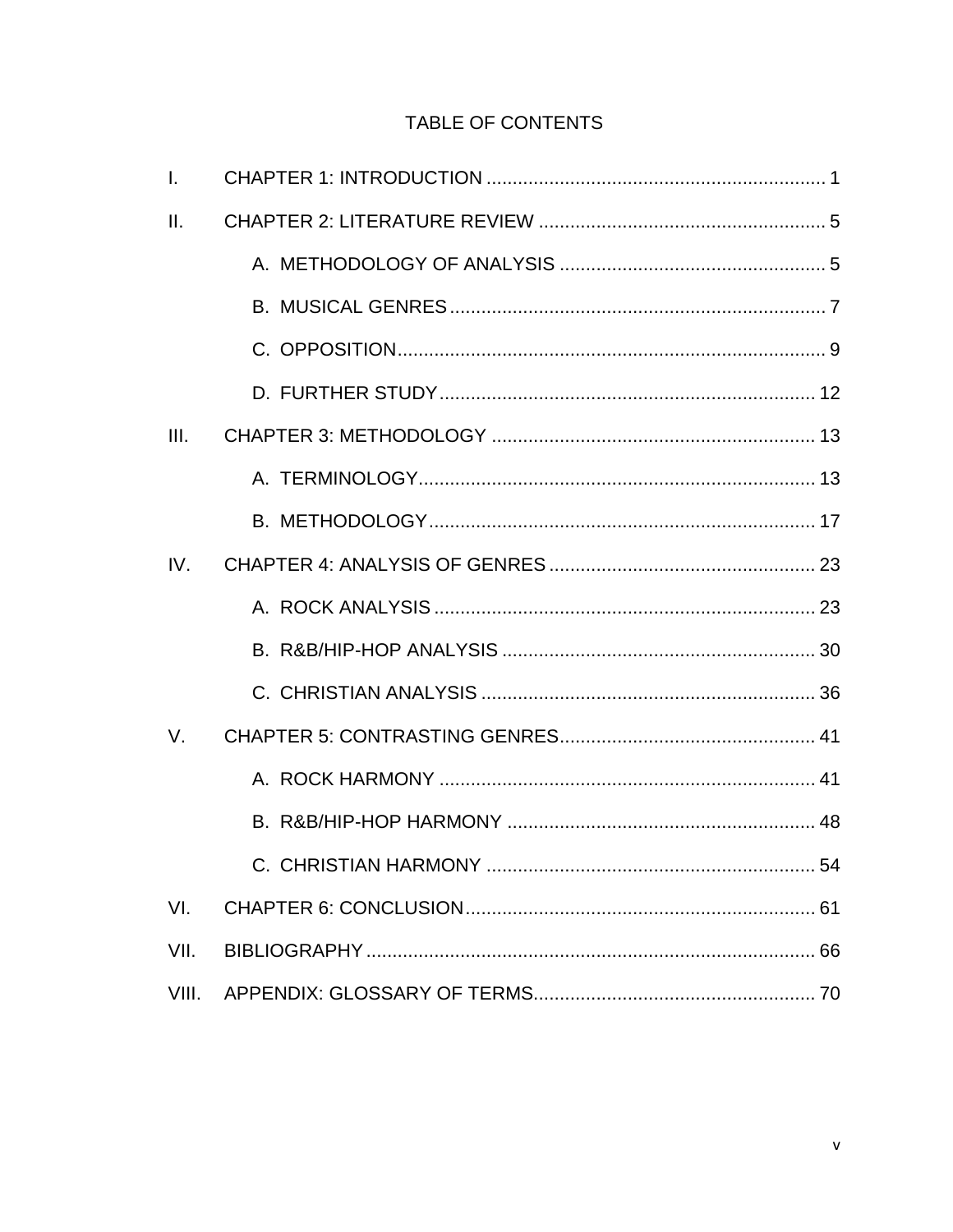# LIST OF TABLES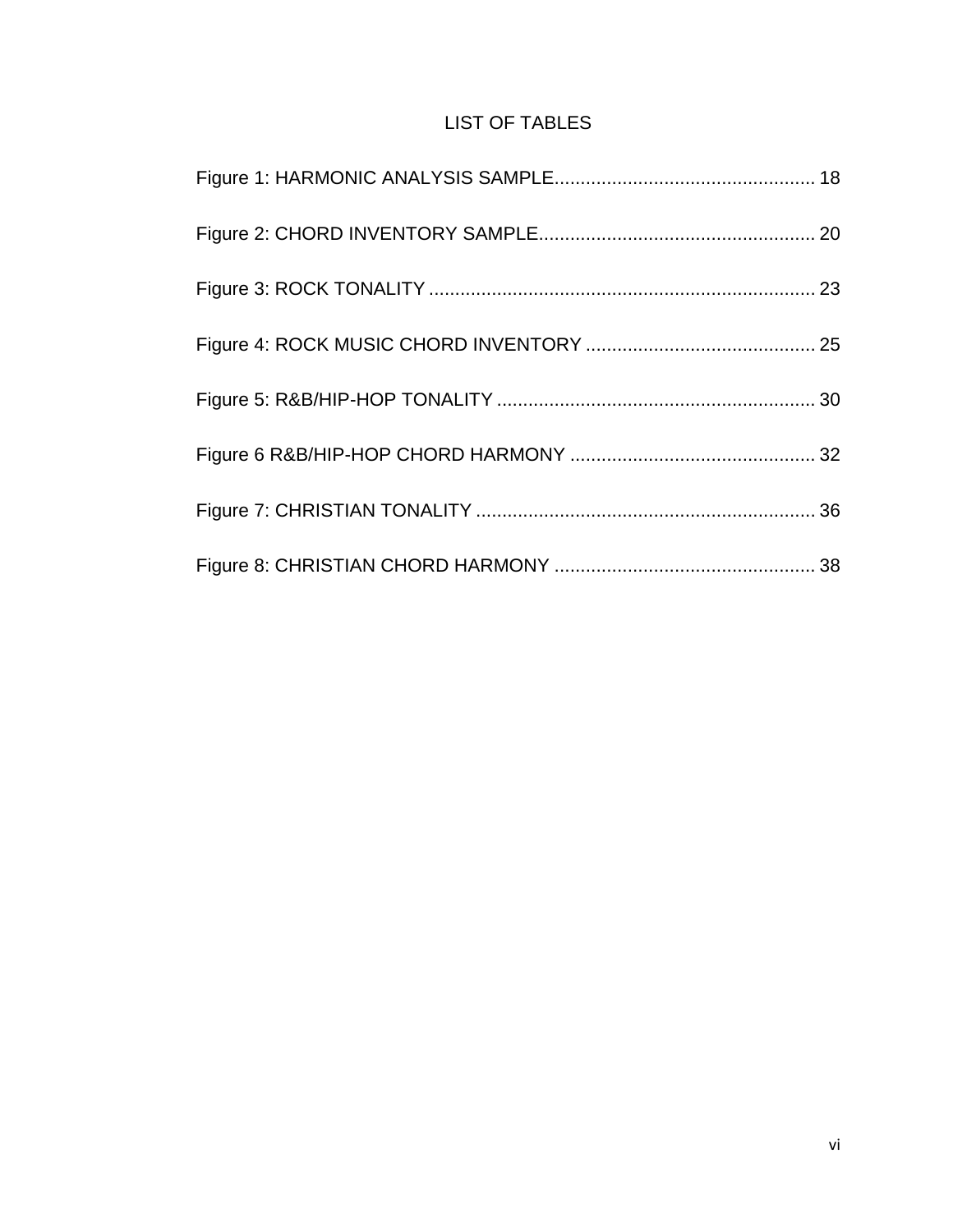#### CHAPTER 1: INTRODUCTION

"Genre" is an interesting term. A title given to organized groups of art, genres are hard to define. It is often the case that a viewer or listener can experience a piece of art and understand which genre it fits into without knowing why. Furthermore, as art progresses and artist engage their own creativity, genres begin to blend together and create new frameworks for artistic expression.

These genre difficulties can be observed frequently in the world of music. The classification of genres in music is an interesting study on its own, with countless sub-genres being created as composition progresses. One could analyze genre as broadly as the distinction between classical, popular, and jazz. Contrarily, one could be as specific as to differentiate EMD with dubstep, or indie from alternative rock.

Many arguments have been made concerning the creation and definition of musical genres, ranging from instrumentation based, composition based, artist defined, or even genre definition based on the overall sound of a piece. These various methods of defining genre often yield the same end result, but can sometimes cause a song or an artist to be classified by different genres. By and large, though, genre is often determined by record labels and other commercial entities, using the categories to better provide goods and services to customers.

This thesis is not meant to explore the creation or definition of genres, nor is it meant to provide a critique on the existing framework of musical genre. Instead, this thesis is meant to explore a method for differentiating songs of different genres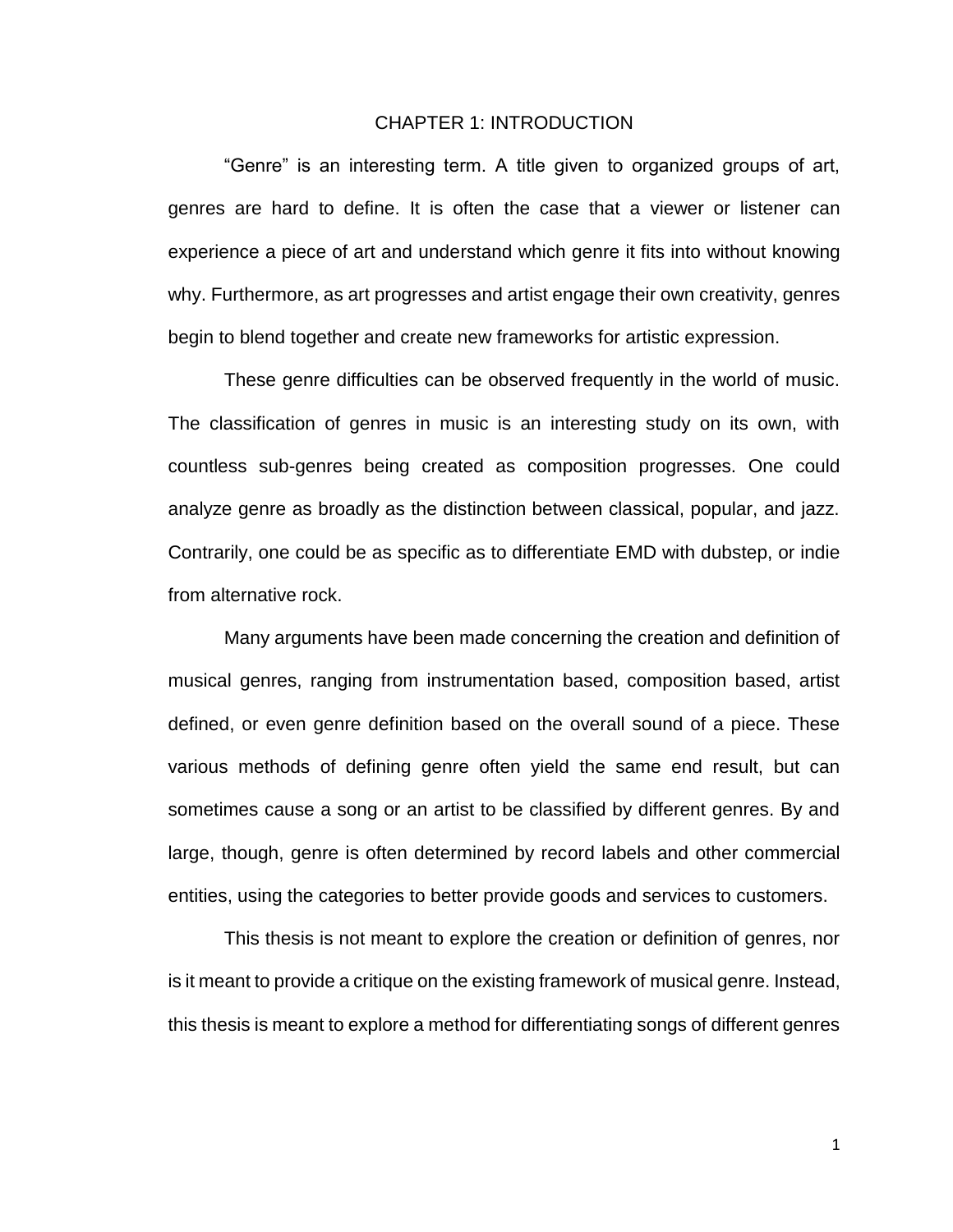and identifying which group they belong to through the practice of harmonic analysis.

Harmonic analysis is the process of studying the chord structure of a piece. This study does not take into account melody, instrumentation, tempo, or rhythm (besides that pertinent to the progression of chords). The study of musical harmony has been used to more deeply understand the beauty of a piece of music. Just as there are varying complexities of musical composition, there are various levels of harmonic analysis. Some music, such as avant-garde jazz, requires pitch class set analysis, or something of the like. In this thesis, since Rock, Hip/Hop-R&B, and Christian music are fairly simple in their harmonic language, I will use a traditional tonal harmonic analysis. It is my belief that this harmonic analysis can provide an effective framework for genre identification and differentiation of a given set of musical works.

To test this theory, ten songs have been selected from three different genres. This sample list has been selected from Billboard's Year End Charts, specifically the Hot Rock Songs of 2016, the Hot R&B/Hip-Hop songs of 2016, and the Hot Christian Songs of 2016. These lists put forward the most popular songs from each of their respective genres from the year 2016. It was important to limit the study to one period of time, as genres evolve throughout their lifespan.

These 30 songs were then analyzed harmonically and distilled to their key components. Songs were then separated by genre and patterns were observed and noted. These patterns were condensed into "rules" for harmonic analysis. It is important to note that what is referred to as harmonic rules are not unbreakable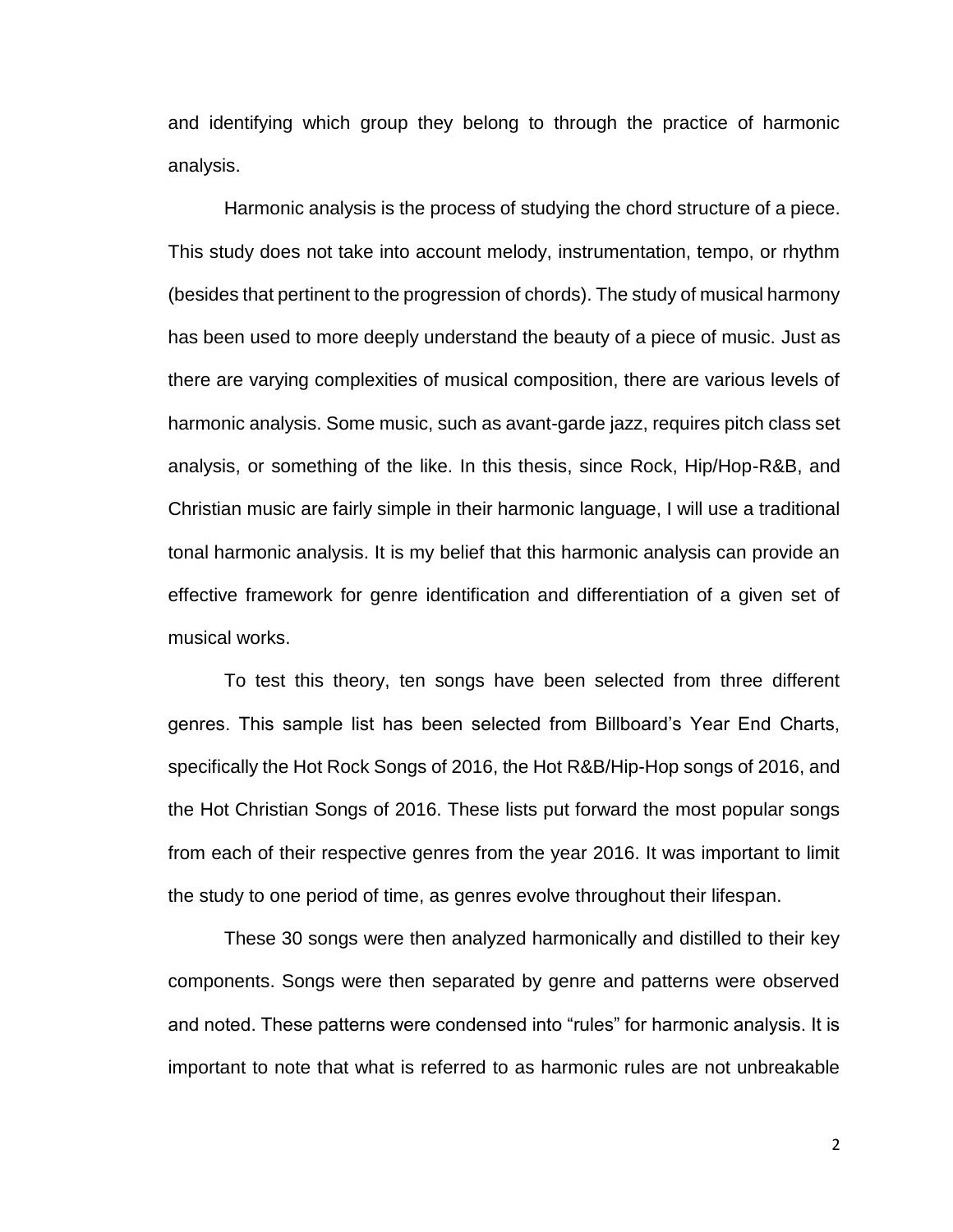laws for composition, nor does any one rule alone dictate the genre of a piece. Rather, these rules are observed consistencies within a genre that, should my thesis prove true, would together aid in genre identification and differentiation.

Once these rules have been identified, they will be applied to the 30 songs of differing genres to test their validity. The potency of these rules will then be observed depending on whether they differentiate other genres, or if the rules are too broad or incorrect.

Genre identification through harmonic analysis would open the door for a number of more effective musical practices. Most notably, harmonic identification of genres would strengthen the growth of Music Information Retrieval systems. Researchers such as Shenoy and Ye Wang have been attempting to create automated systems to sort and organize songs into genres. This would allow consumers to more easily find music of their preferred genre, as well as aid companies in organizing their inventory. The growth of MIR systems is being pushed in a variety of different methods. While harmonic analysis is one of the leading methods, other researchers are creating systems through rhythmic structure, timbre, instrumentation, etc. A harmonic based genre identification would also provide a unique framework to analyze songs that may be a blend of two or more genres. For example, a song may push the bounds of rock music by using different instrumentation, but a harmonic analysis still identifies the elements of rock harmony.

It is not the purpose of this thesis to prove that genre is defined by harmonic analysis, nor is it suggesting that genre should be redefined to base off of harmonic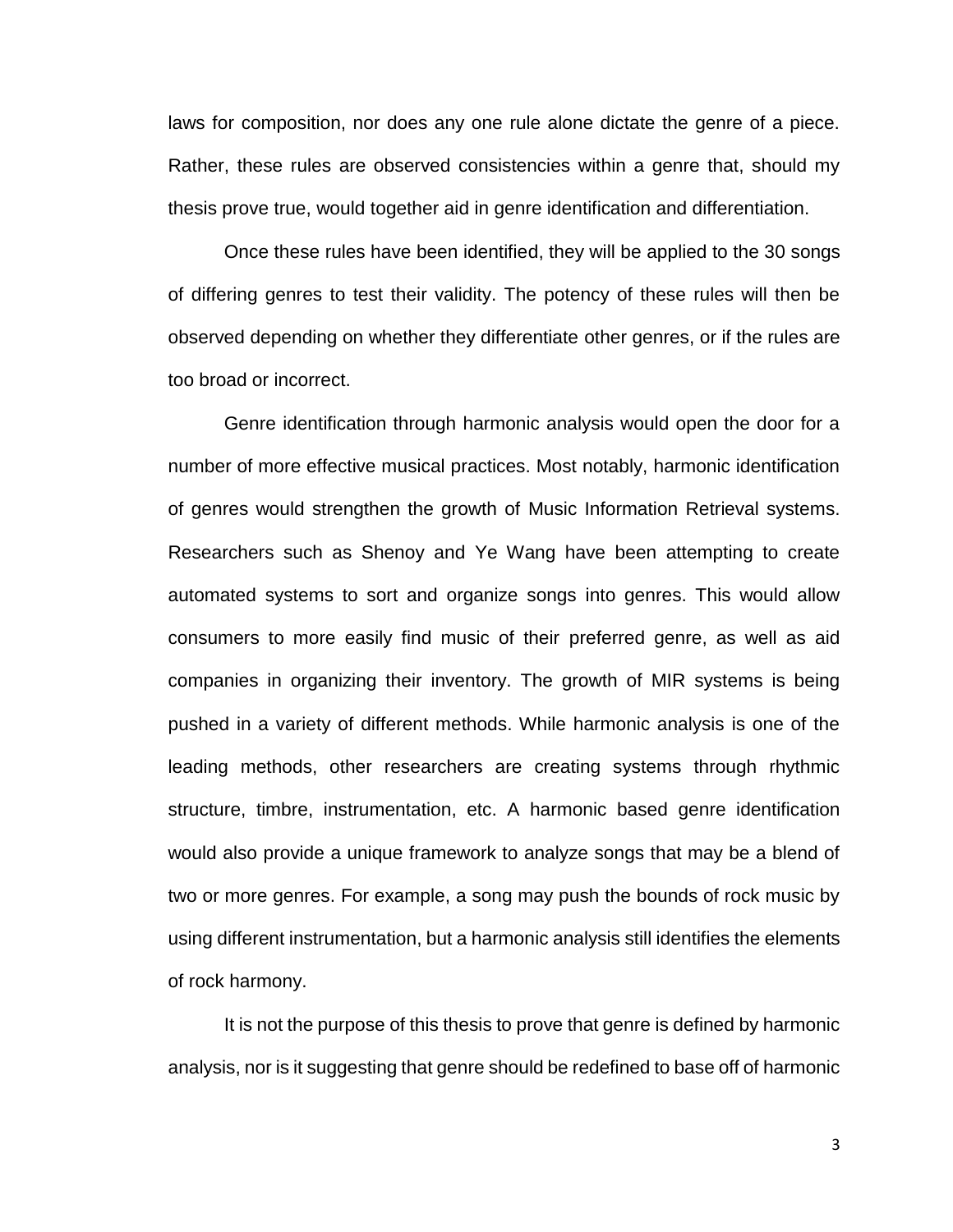analysis. This thesis poses that harmonic analysis is a sufficient method of identifying and differentiating genre in any given song or song set.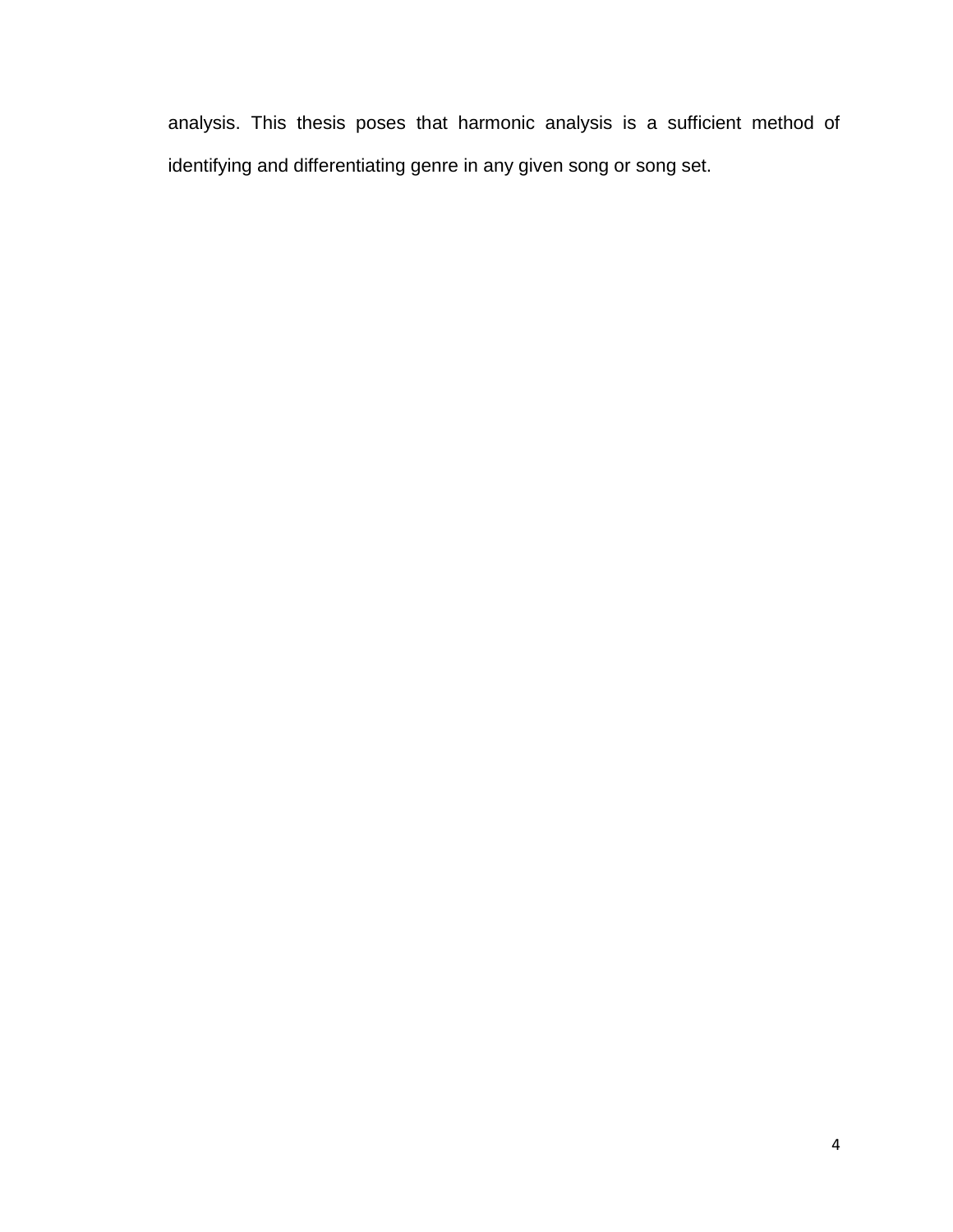#### CHAPTER 2: LITERATURE REVIEW

Music, no matter how new or original, has always been sorted into various categories, known as "genres." Sometimes these categorizations are arbitrary, but more often than not there is a logical reasoning behind it. Some classify genres by timbre and others by "feel" of a song, but for this thesis genre will be classified primarily through harmonic characteristics. This literature review will give a foundation for a methodology of analysis, describing a few known harmonic traits of Rock, R&B/Hip-Hop, and Christian music, discuss alternate genres that may or may not benefit from harmonic genre classification, address the opposition to chord based identification, and finally, begin the discussion for further possibilities of research.

#### **Methodology of Analysis**

Harmonic analysis is a longstanding tradition in music theory, and is easily applied to more modern music forms such as Rock, R&B/Hip-Hop, and Christian. However, a glossary analysis will not be sufficient for a full contrast between genres. Yvetta Kajanová gives a framework for analyzing more modern genres. She compares rock, pop, and jazz (three very large and encompassing genres) with each other and with classical music, paying specific attention to melody, harmony, and song form. She argues that a historical study of each music style is equally as important, as it shows the progression and reason behind every musical element.

Abeßer, Lukashevich, and Bräuer conducted a study analyzing the bass line's relation to genre. Bass lines are, in almost every genre, the root of the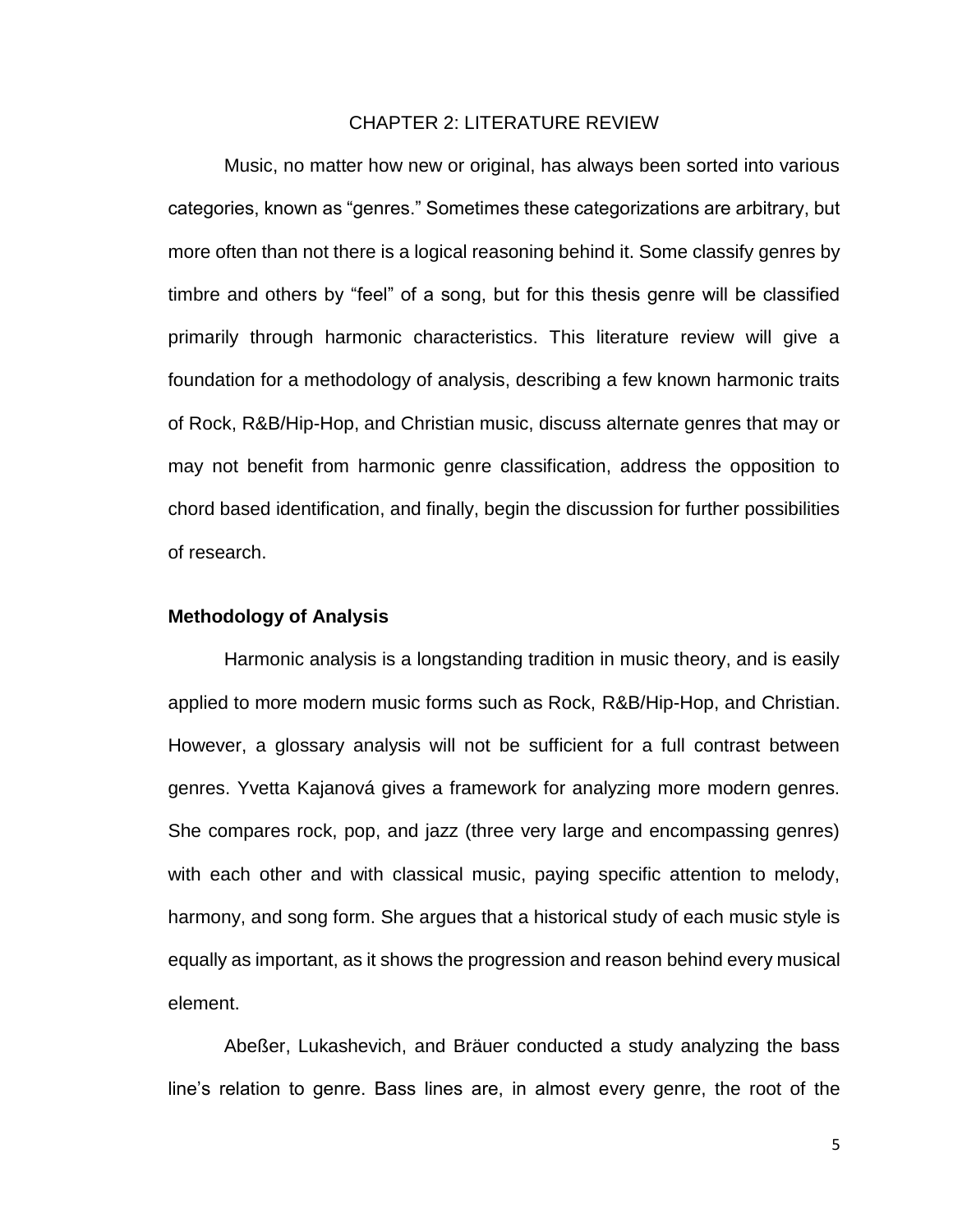harmonic progression. Listeners and musicians alike have been conditioned to orient their ears to the bass line in a piece of music, and analyzing the behavior of the bass can serve as an indicator of genre. In their analysis, the researchers looked at the bass line pitches in relation to each other, the pitches as they pertain to harmonic rules and functions, and the rhythm at which these pitches sound. Bass is an important part of harmony, and could be the difference between a I and a I6 chord, adding a new level of depth to harmonic analysis.

Another group has taken the concept of harmonic genre classification to a further level. Carlos Pérez-Sancho et al. have created a program which converts audio into a written chord analysis. Using this program, the group identifies the chord progression of a given piece and sorts it into the appropriate genre based on a preset list of rules. This application of harmony is done in bigrams and trigrams; two-chord movements and three chord movements, respectively. When analyzing three note and 4 note extended chords, the program yielded an 87% success rate in accurate genre identification. The harmonic analysis of this work is fairly limited, as it only addresses bigrams and trigrams of specific chords. Débora Corrêa has done similar work with her Music Information Retrieval systems. She proposes a symbol/visual based system which analyses harmonic structure and rhythm to identify genre.

Richard Terrat sheds some additional light onto harmonic analysis through his dealings with a 12 bar blues progression. This progression is very rigid and standard, and plays with tonic, subdominant, and dominant. He observes the importance of the concept of "dominant" and "subdominant" over the specific V and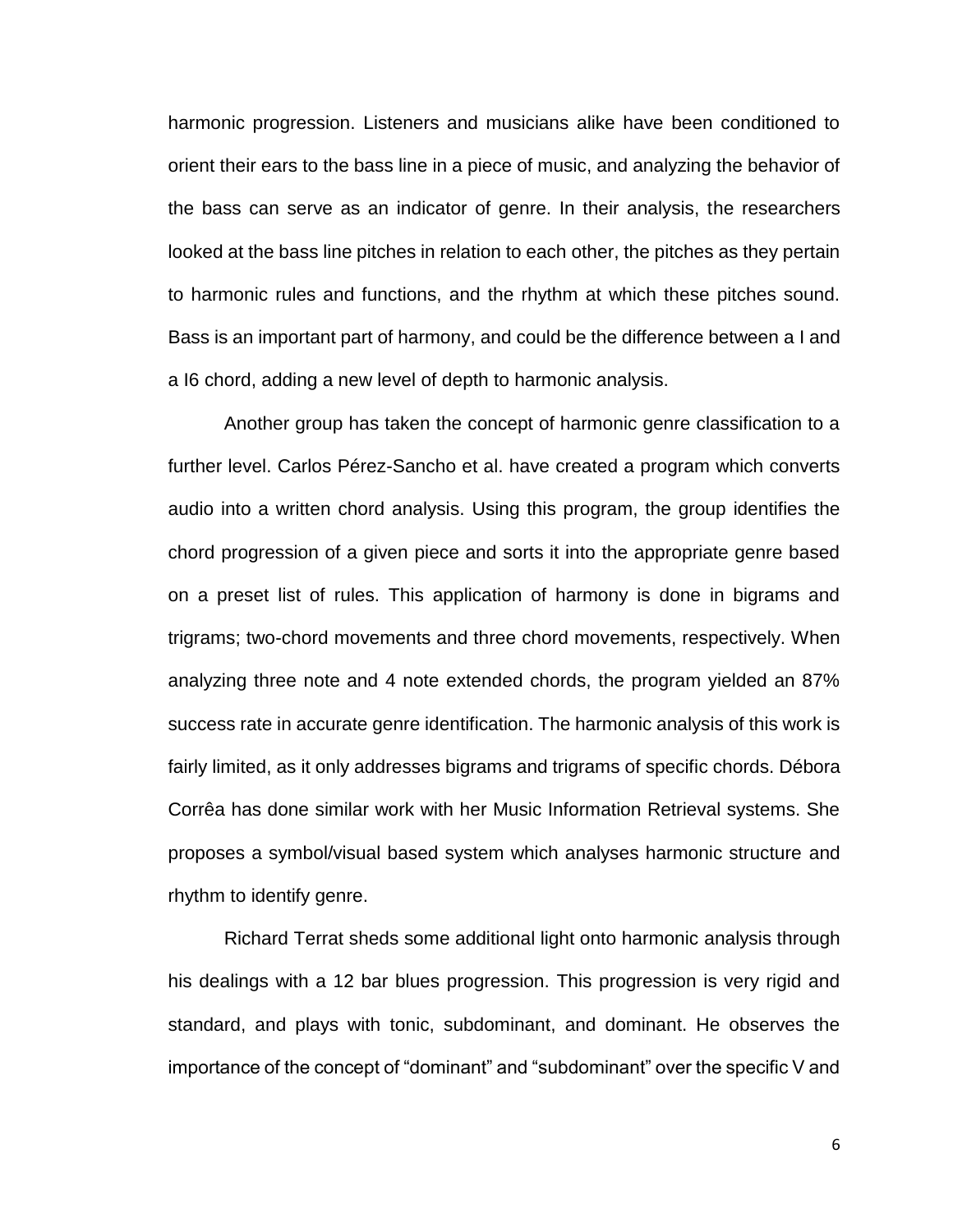IV chord being used, and analyses music from that perspective. Additional movements, embellishments, and substitutions can be included in a chord progression, yet still function as tonic, dominant, and subdominant chords. Terrat demonstrates the importance of a beyond-glossary harmonic analysis that deals with chord intent and purpose over specific chords.

Hedges et al. take the concept of harmonic identification even deeper. They argue that a jazz composer can be identified by the harmonic progression of the lead sheet of a song alone. This level of analysis goes beyond genre identification into a more complex and specific form of identification, one which will be too specific for this thesis. Songs must be analyzed deeply enough to identify the genre, but not so deep as to divide between composers.

Musical analysis of this level requires a large amount of musical terminology. The terminology section of the methodology chapter explains some of the more frequent terms within, and uses Miles Hoffman's *The NPR Classical Music Companion: Terms and Concepts from a to Z* to define them.

#### **Musical Genres**

Rock music is most commonly described by its rhythmic stress and rougher timbre ("Rock (music)"). Beyond this subjective analysis, researchers have attempted, and succeeded, to identify key harmonic components within the rock genre. David Temperley and Trevor de Clerq statistically analyzed melody and harmony in rock music, and found that it exhibits many traits similar to common practice music, as well the frequent utilization of the Pentatonic Union scale (only superseded in use by the major scale). In "The Melodic-Harmonic 'Divorce' in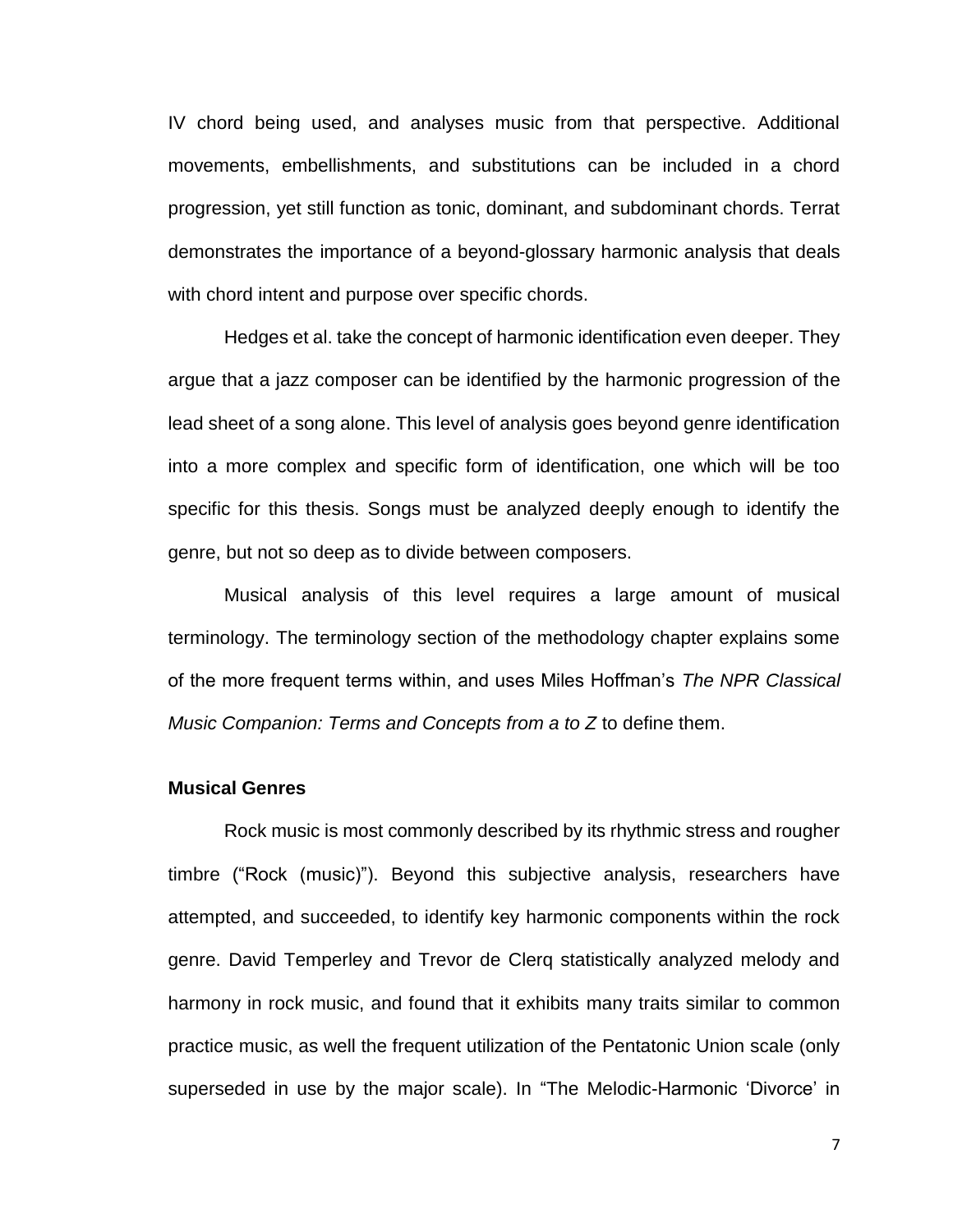Rock", Temperley observed rock music's use of non-chord tones that do not resolve in stepwise motion, as they argue is traditional in music theory.

The genre of rock and roll is further explored through de Clerq and Temperley's analysis of cadences to I. In "A Corpus Analysis of Rock Harmony" they found that IV, the subdominant, was the most common chord to follow I, and very frequently preceded it. The subdominant preceding the tonic is nothing new, but the plagal progression of IV - I is fairly unique (the most common resolution being V - I). Nicole Biamonte further analysed resolution by researching the triadic modal and pentatonic patterns in rock and roll, and found three common harmonic features: the double plagal progression (bVII - VI - I), the Aeolian progression (bVI - bVII - I), and the occurrence of pentatonic-triad structures. These progressions are fairly unique to rock and will serve as excellent guidelines to begin to analyze the genre.

Hip-Hop, as a musical genre, is a more ambitious study. As a meta concept, Hip-Hop is more than just a genre, it is a way of life, a culture (Encyclopedia Britannica, "Hip-Hop"). As a genre, Hip-Hop is a section of a larger culture, which greatly affects the overall identity. R&B, the second half of this genre title, has an interesting history. This title was created as a commercial term to remove more racially insensitive genre names such as "Harlem Hit Parade, Sepia, Race." As time progressed, both of these genres evolved and eventually merged together, so it is important to specify that this thesis pertains to R&B/Hip-Hop music of 2016, not its overall identity.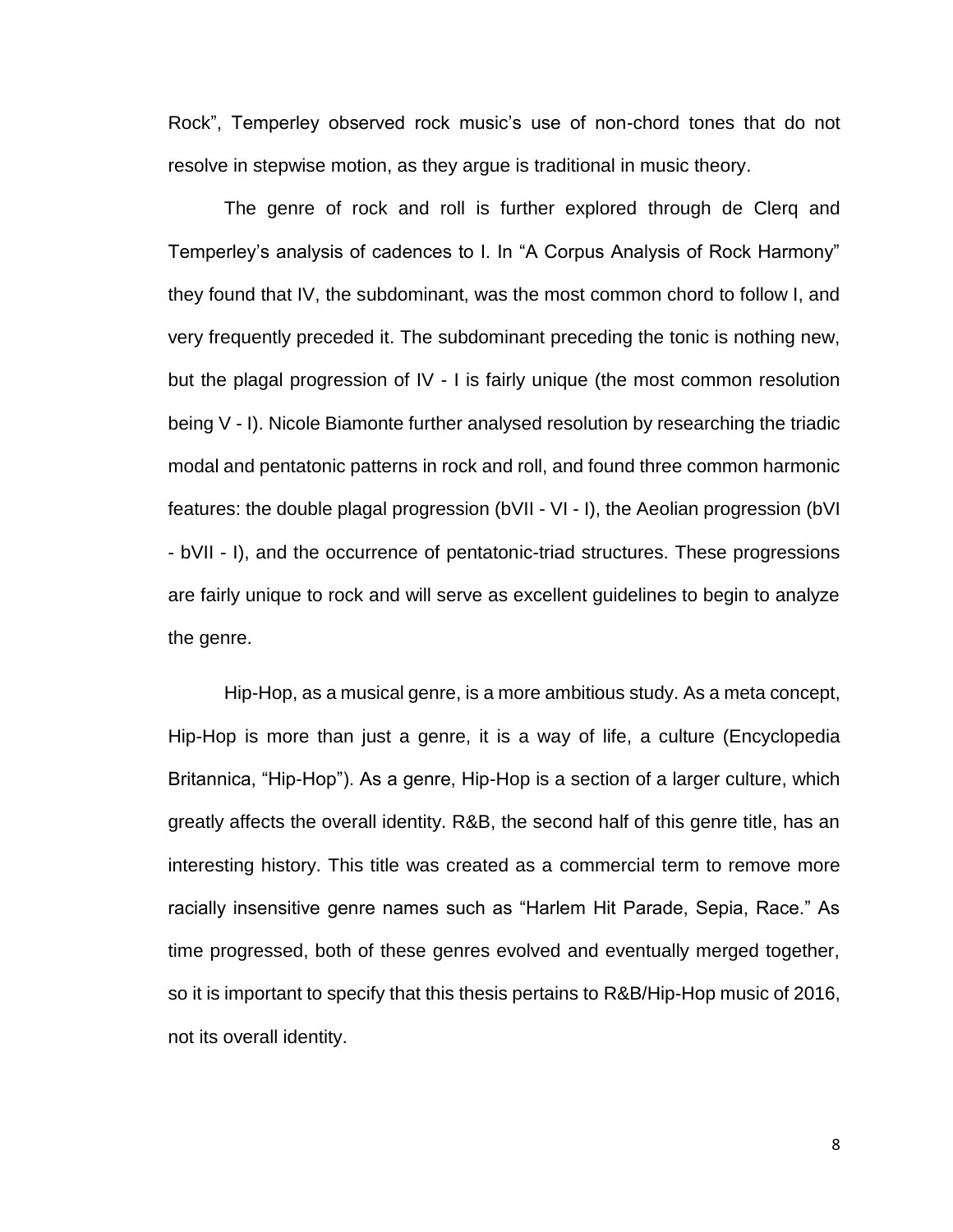Christian music is a peculiar genre, as it is by nature a genre based off of message. Much like Hip-Hop, Christian is a culture first, and a genre that flows out of that. Though Christian music has a number of sub categories (such as gospel, Christian metal, southern gospel, etc.), this thesis will adhere to the categorization Billboard has agree on in their Hot Christian Songs of 2016, which provides a kind of meta-genre overview of Christian music. The Christian music genre may be often discredited by some as a genre, but experts say otherwise. Mark Joseph writes about the effect Christian music has on the secular music world, and considers it to be a genre on its own. Even as early as 1999, Billboard publicly acknowledged the growth of Christian music and considered it to be a musical genre, along with the likes of rock or pop (Price, 8).

For the purpose of this thesis, sample lists for these three genres will be taken from Billboard's 2016 year end charts, specifically the Hot Rock Songs, Hot R&B/Hip-Hop Songs, and Hot Christian Songs. While these lists contain a large set of ordered songs, this thesis will look at the top ten songs of each genre for analysis.

## **Opposition**

Genre identification by harmonic analysis is certainly not the only method, and is not even the most popular. A large majority of listeners, from casual consumers to professional researchers, categorize music by elements such as timbre, rhythm, and instrumentation.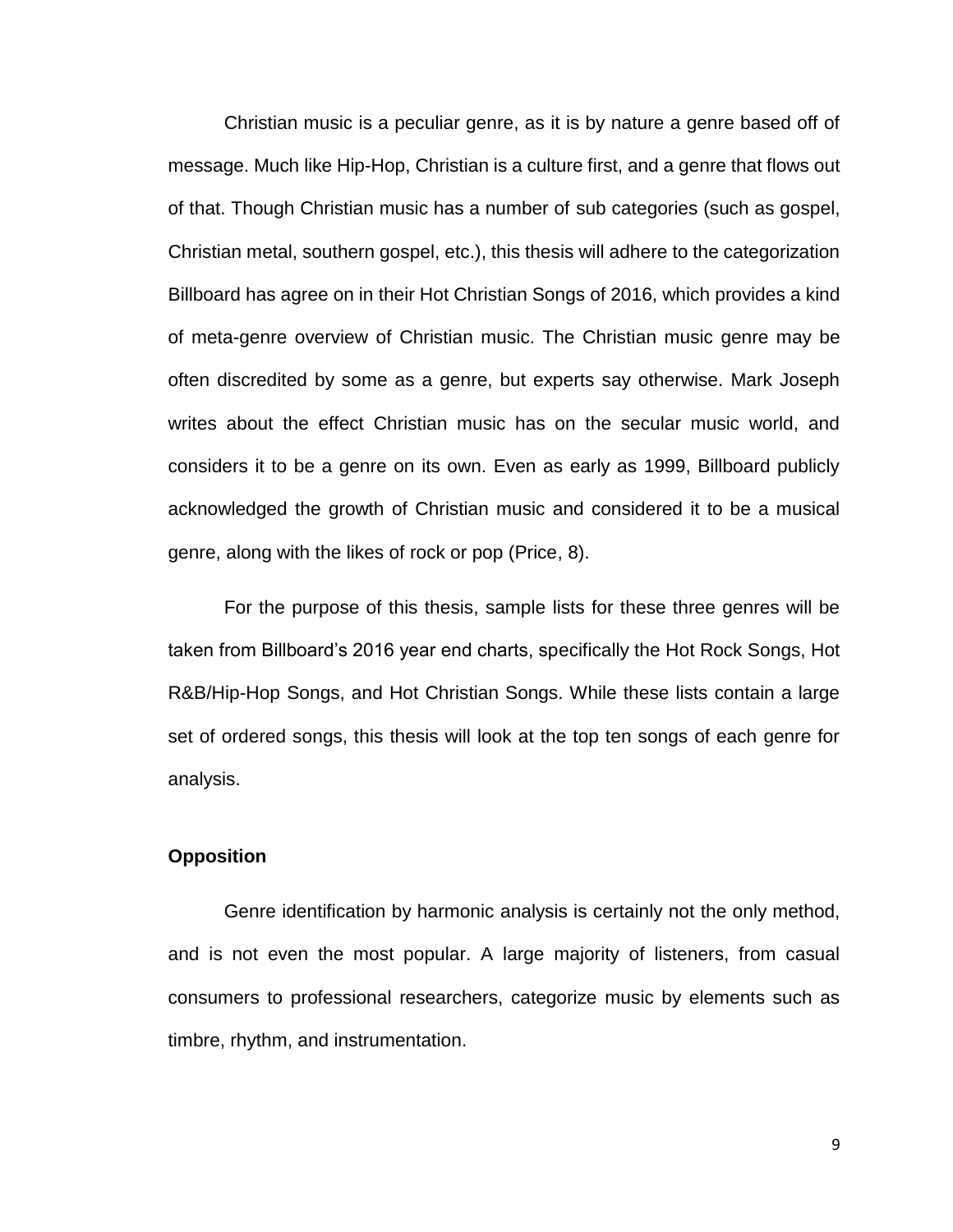Gjerdingen and Perrott conducted a survey in which they play very brief song excerpts to listeners and ask them to identify the genre. The accuracy and speed at which listeners gave their classification led the researchers to believe that it was the timbre of the song that revealed genre. 5 or 6 seconds is not long enough to identify a harmonic structure, in fact, it is hardly enough time for two different chords to pass. With their findings, Gjerdingen and Perrott reasoned that timbre is a very useful genre identification tool, and is probably the most frequently used by casual listeners (94).

Guaus and Herrera conducted research to prove the same point, but approached it in a different way. Instead of having a listener identify the genre of a song played normally, they altered either the timbre or the rhythm of a song and asked the listener to identify its genre. Overwhelmingly, listeners incorrectly assigned genre to distorted songs, giving more evidence to the thought of timbre as a genre identifier. Another group of researchers approached timbre analysis through the visual representation of sound waves, identifying key characteristics and associating them with musical genres (Nanni, Loris et al.).

Allan Moore blends this timbre-based methodology of genre identification with harmonic analysis when he creates his two part framework for genre identification. He poses that what typically identifies a song as genre can be thought of in two elements: the form and structure of a song (which he calls genre), and the articulation and sound (which he calls style) (432). Jennifer Lena and Richard Peterson construct similar multi-faceted frameworks for genre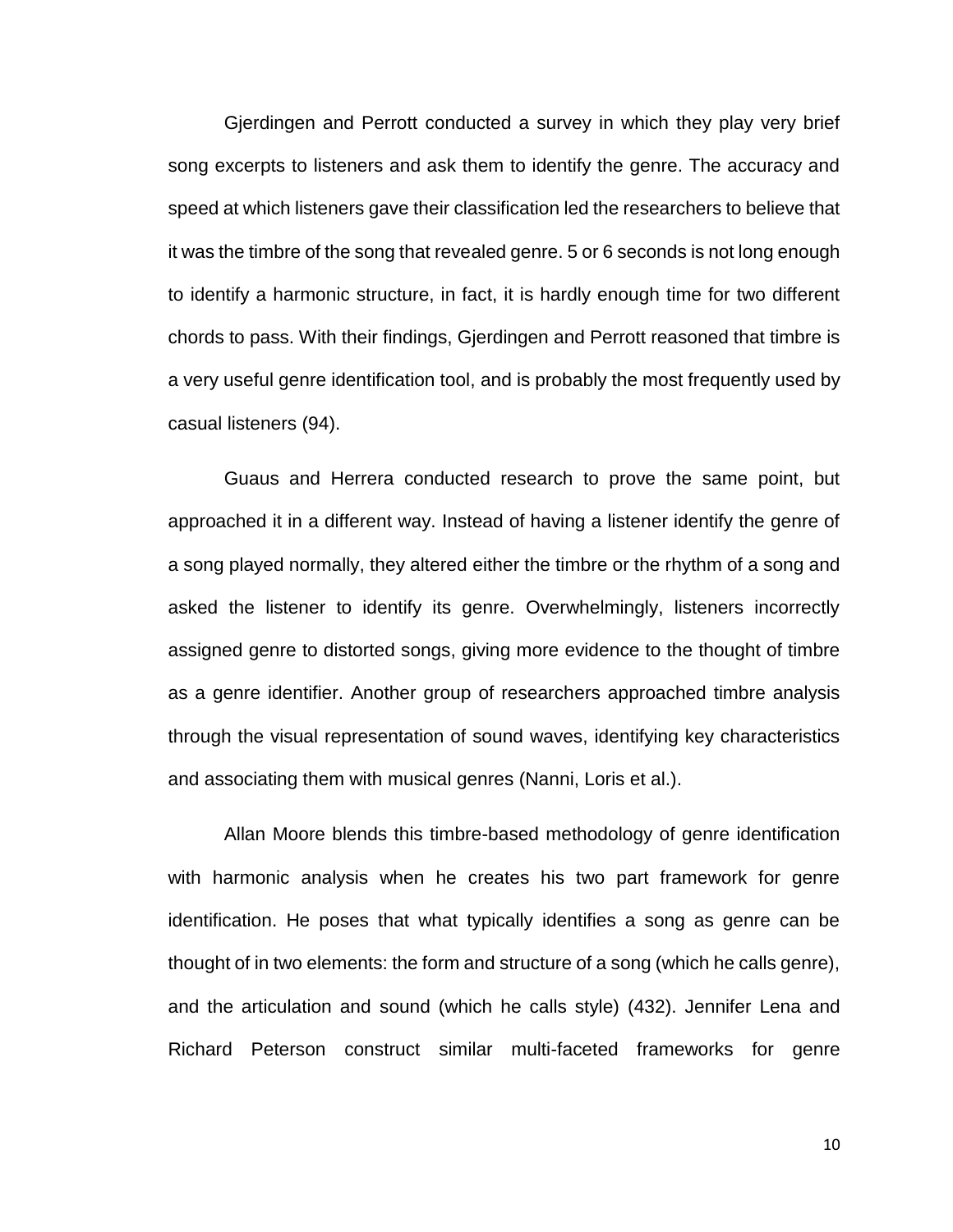identification. They argue that genre must be viewed as a sum of all of its parts, and must be observed through the lense of its cultural impact.

Another popular genre identification technique is that of instrumentation. A rock band looks very different from a folk band in the instruments used, and the purpose they are used for. Percino, Klimek, and Thurner argue that it is the instrumental consistency within genres that allows for creativity and diversity within the style. They argue that the instrumentation defines genre, and the harmonic and melodic content is the creative addition.

A third potential issue with harmonic differentiation of genres is the possible exceptions. Folk music, for example, is largely an undefinable genre by any music theory terms (Belaiev), and is so diverse that harmonic consistencies are hard to find (Karpeles). This is a very valid concern, and does present the potential to discredit larger meta-genres from a harmonic based classification system. As more precise genres are formed out of the large category of "folk," though, harmonic consistencies may well present themselves.

The final opposition to harmonic genre identification is not an opposition to the harmonic analysis, but to the concept of genres altogether. Vlegels and Lievens argue that genre differentiation is a largely futile effort, as music within a genre can be so vastly different that it baffles the listener. They, instead, propose a shift to categorization based primarily by composer. While a composer's work may differ throughout his life, or even look different from song to song, the consistencies in their patterns and the solid, objective rationale for their grouping provide, in the authors' minds, a better way of categorization.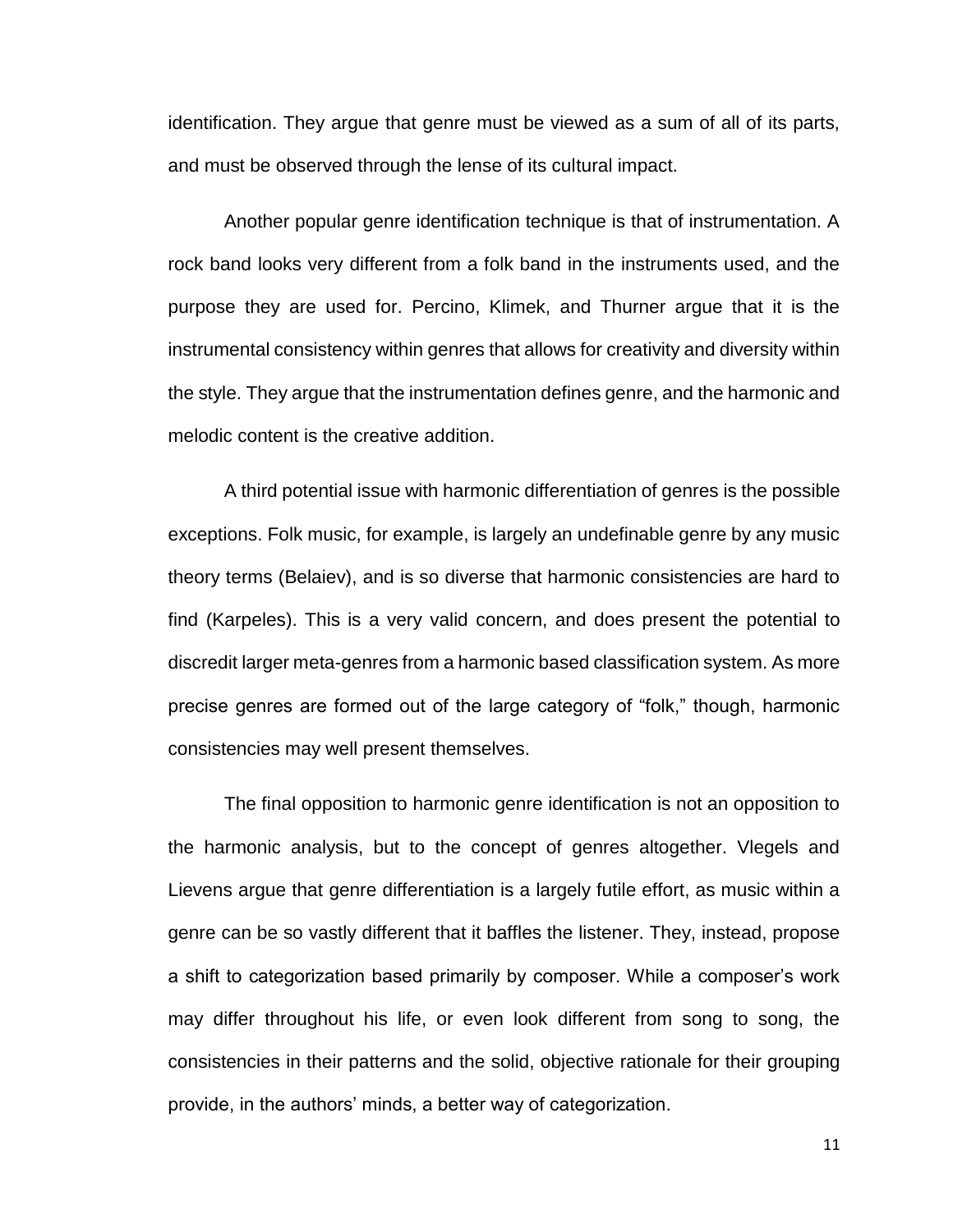Weisethaunet raises no objection to the categorization of genres at large, but does reject the notion of a "blues" genre. Blues, as he argues, is a way of thinking and playing, not a formulaic method of grouping similar songs.

## **Further Study**

Great potential for this core concept exists to be expounded upon beyond this thesis. Primarily, the harmonic analysis of genre differences could be expanded to more genres, such as classical, jazz, blues; and even sub-categories of the three I have chosen: progressive rock, metal, etc. Secondarily, harmonic analysis can be presented beyond the common practice of tonal harmonic analysis to methods such as pitch class analysis and beyond.

Another potential exposition on this thesis is the practical application of harmonic classification in Music Information Retrieval systems (abbreviated as MIRs). Anglade et al. have constructed the beginnings of a program which converts the audio of a song into a MIDI signal, and extracts the harmonic structure from that MIDI information. From there, these songs are sorted automatically into genre by their harmonic structure. Shenoy and Ye Wang are conducting similar research, but their system is more encompassing. They have created a system which extracts the tonal key, harmonic structure, and rhythm from a song, which allows for easier performance, recreation, and classification of the piece of music. Typke, Wiering, and Veltkamp published a work explaining the various methods and functions of MIRs. They explained procedures for searching symbolic data as well as audio data, provided a list of existing MIRs, and listed a few retrieval tasks.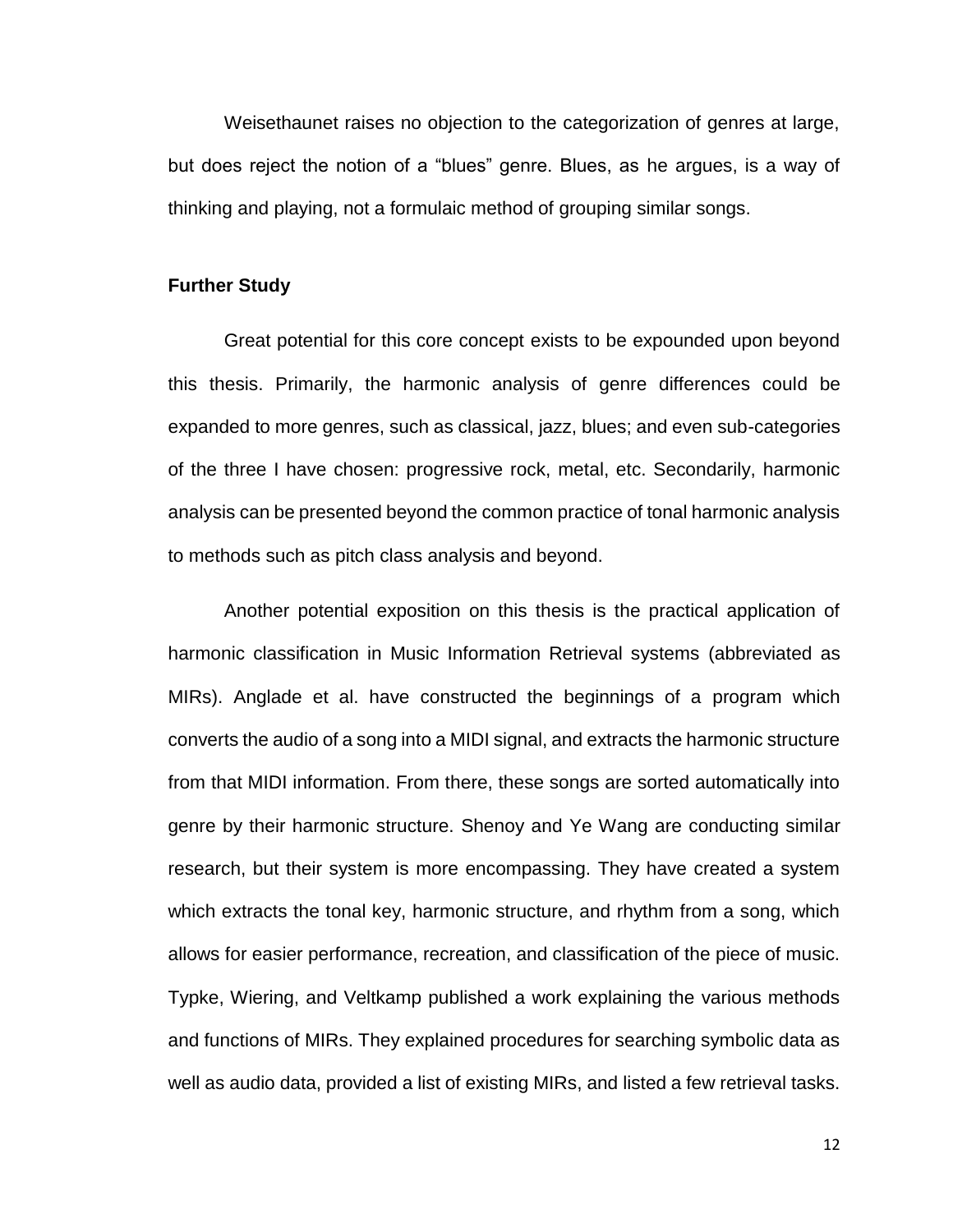#### CHAPTER 3: METHODOLOGY

#### **Terminology**

Throughout this thesis, musical concepts and patterns are referred to using terms commonplace within the music theory discipline. This section will explain the list of terms used, and give context to the rest of the thesis. For the majority of this section, *The NPR Classical Music Companion: Terms and Concepts from A to Z* by Miles Hoffman will be used to define theory terms.

This thesis is evaluating the harmonic structure of music and its potential to identify the genre of a song. These two words, harmonic and genre, may need defining to those not familiar in music theory. Hoffman defines harmony as the "overall practice, or science, of creating chords and chord progressions according to certain rules and principles," (96) and chords as "three or more different notes sounding together" (95). He explains that the "rules and principles" by which chords are organized may change, resulting in different kinds of harmony; all that is necessary for an understanding of harmony is that chords are structured to some set of pre-existing rules.

Hoffman does not have a definition of "genre," and that is not uncommon. Genre, as a musical concept, is very difficult to define. Were this not the case, a thesis presenting a potential method for genre identification would be somewhat irrelevant. In reality it is uncertain whether genre comes from sound, structure, theory, message, or more likely some combination of all of these. For the purpose of this thesis, genres are classified as Billboard observes them, which is largely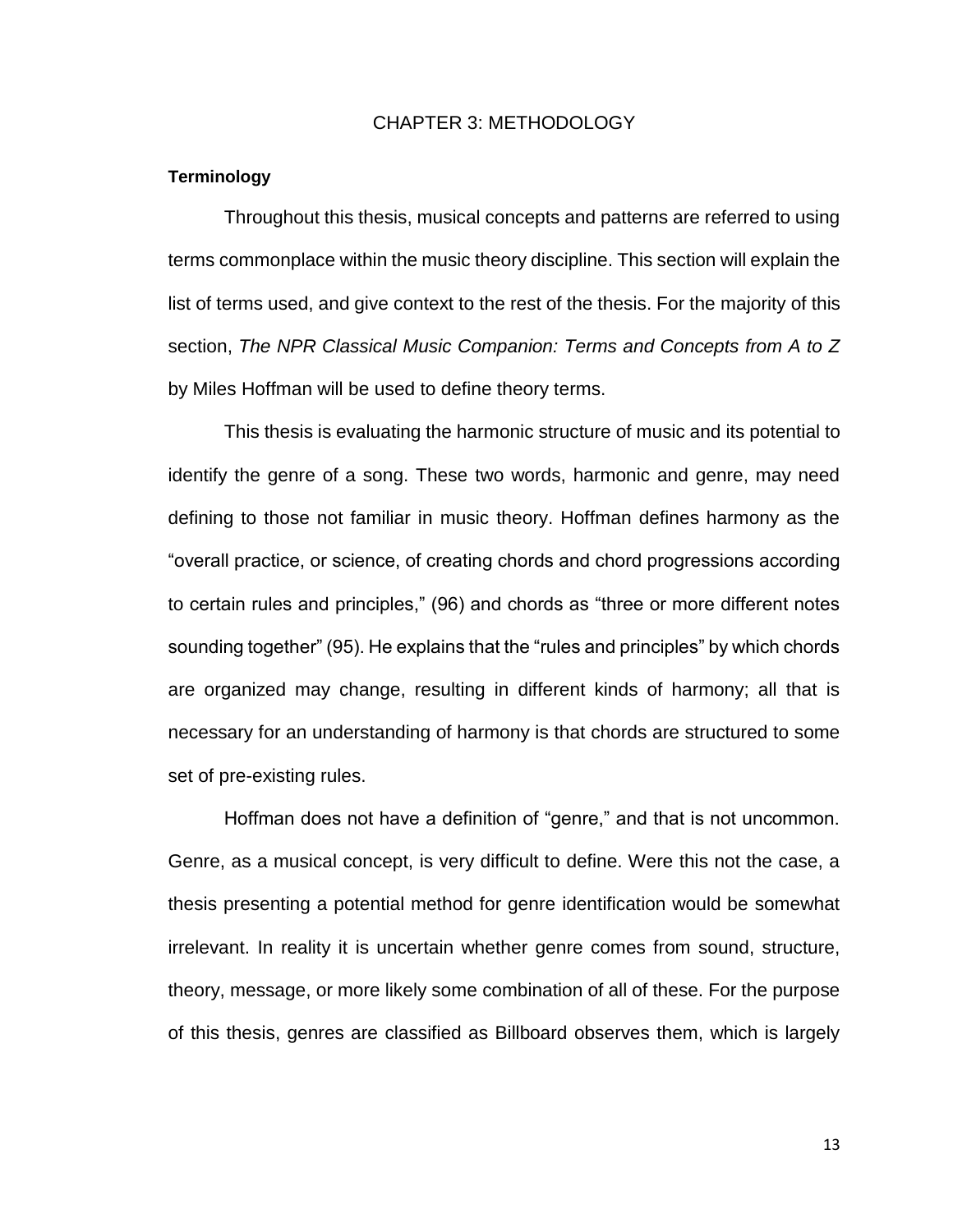established by record labels producing the music they are classifying. This thesis is not meant to define genre, but to identify songs that belong to it.

This thesis contains an abundance of harmonic analysis. This kind of analysis can be done in a few ways, most notably with chord names, with Roman numerals, or what is known as the Nashville Number system. The chord name methodology lists the name of the exact chords used in each song (C, G, em, F, etc.), and gives the musician a precise idea what chord is being requested. This method is excellent for performance, but this study deals with the relation of chords to the key they are in, rather than their precise performance. The Nashville Number system lists chords by their relation to the key they are in. Using Arabic numbers (1, 2, 3, etc.), this system presents chords as they relate to the tonic and expects the musician to know the key they are in. While this method allows for transposition (the changing of keys) and informs the harmonic relation to the tonic, the numbers themselves do little to indicate the tonality of the chord itself. Roman numerals, the more detailed companion to the Nashville Number system, rectifies this issue. Still adhering to the numbering of chords in relation to their tonic, this system uses Roman numerals rather than Arabic ones to represent harmony. In this case, capital numbers are major chords (I, IV, V, etc.) and lowercase numbers are minor (ii, vi, etc.). This method allows the observer to see the harmonic progression as it relates to the tonic, as well as the tonality of each individual chord, while also allowing the presence of non-diatonic chords. This is the numbering system that will be used for the entirety of this thesis.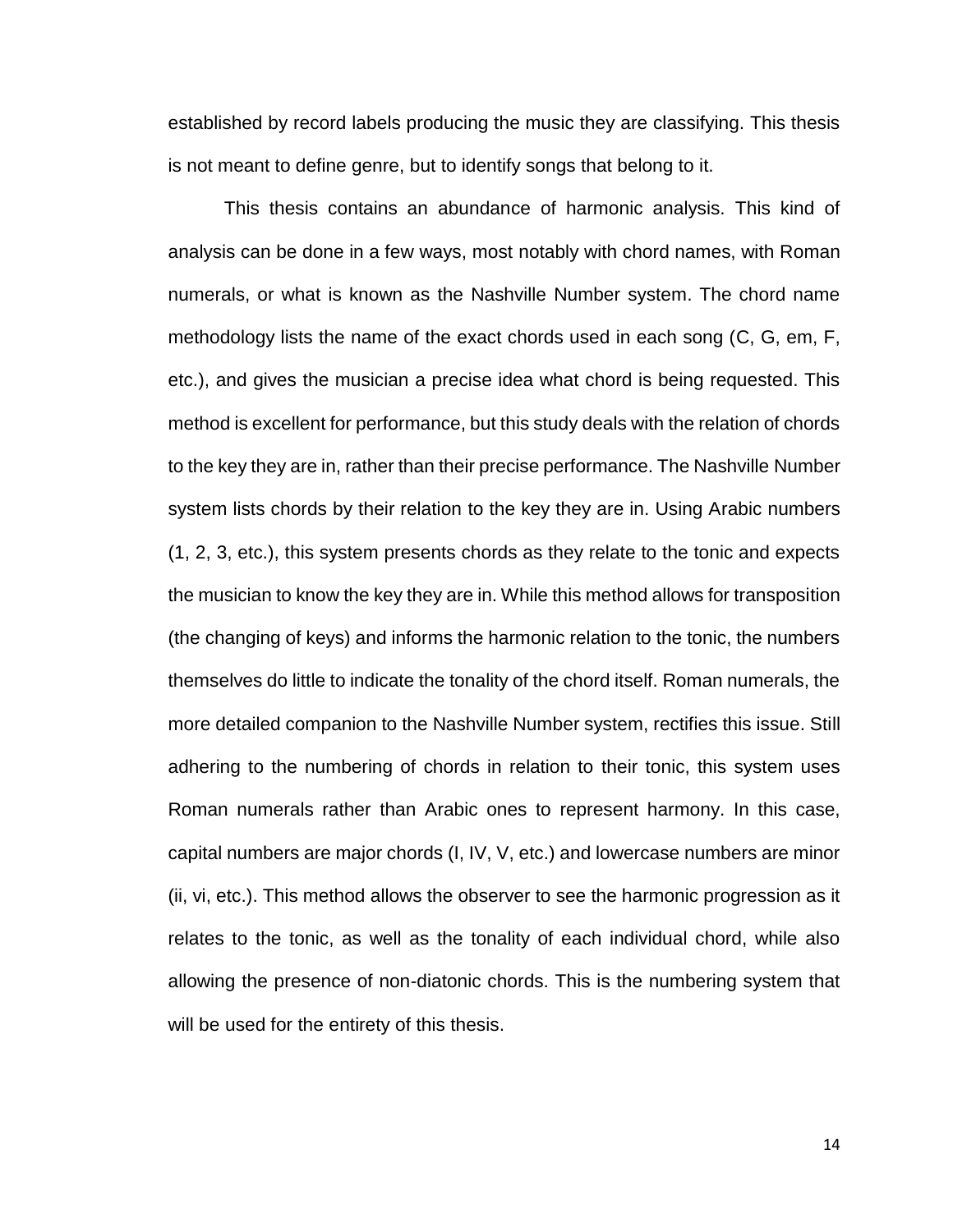Tonality, as discussed previously, is the major or minor nature of a scale or a chord. The major/minor distinction is most notably found in the 3rd scale degree (a major third from the tonic for a major key/chord, a minor third for a minor key/chord). There are other differences between these two scales, though these other differences sometimes change. The two different tonalities each carry their own natural set of chords, each a triad of stacked thirds starting on each note of the scale. Each key, whether major or minor, has a set of chords called diatonic. These chords are the naturally occurring triads of thirds, using the different notes in the key as their base. Any chord not beginning with a note in the established key, or utilizing a note outside of the key anywhere in the chord, is considered to be non-diatonic. Non-diatonic chords certainly have their place, and they are not disallowed simply because of their nature as outside of an established key. In fact, non-diatonic chords are often used to add intrigue to a piece, or create a strong progression that lands in multiple tonal centers before again reaching the topic. These non-diatonic chords excluded, the list of possible diatonic chords in each tonality is as follows:

Major: I ii iii IV V vi vii

Minor: i ii III iv v\* VI VII

The v in the minor key is marked by an asterisk, since it is often substituted for a V. The major V presents the note one half step below the tonic (also called the leading tone), which establishes the key in a more resolute way. This major V adheres to a harmonic minor scale, a variant of the natural minor scale, and is not uncommon. Special attention should be given to the v or V chord in a minor song.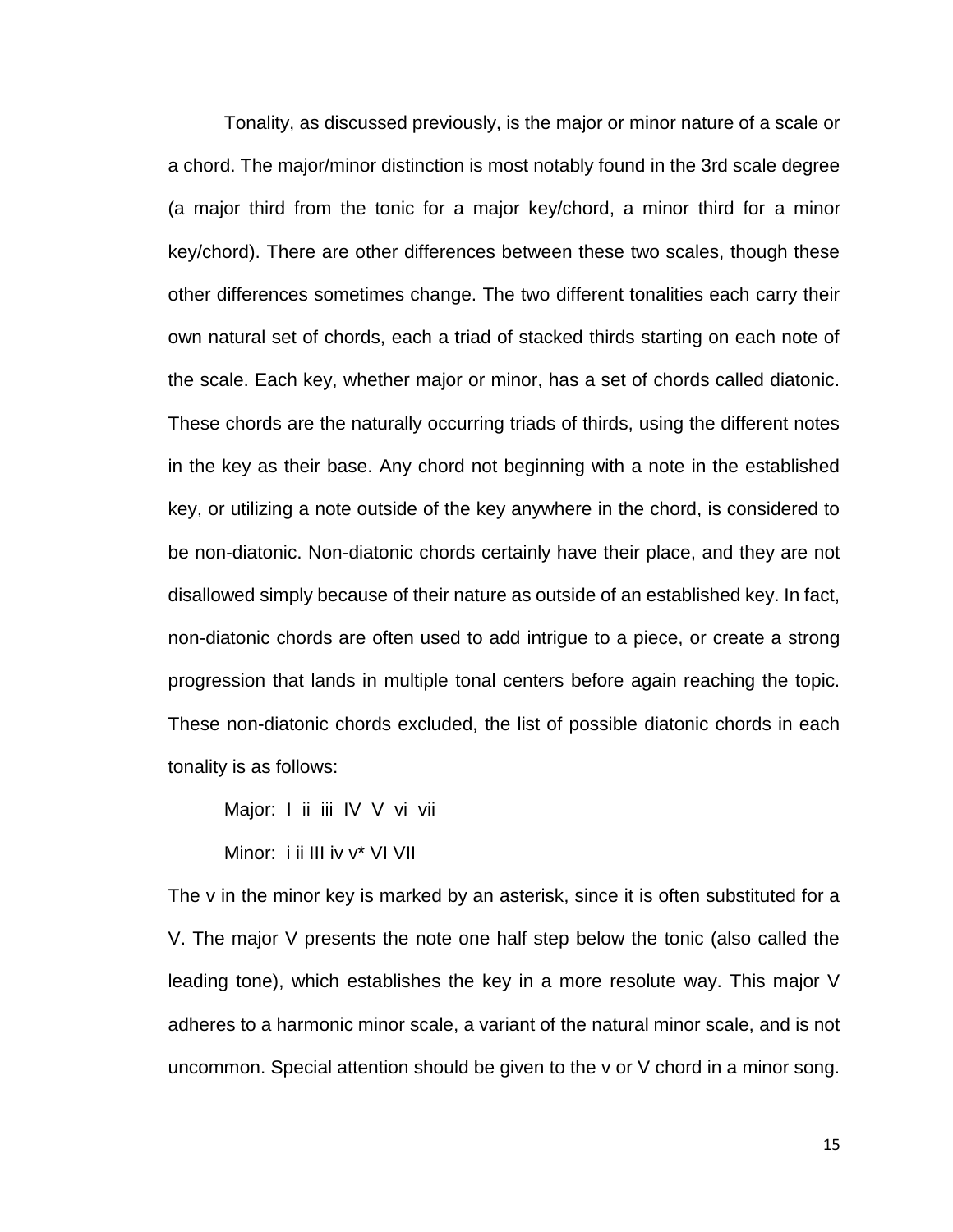Major and minor scales can relate to each other in two ways: parallel or relative. Parallel keys are different modalities of the same tonic, for example C major is the parallel major to C minor. Relative keys, on the other hand, contain the exact same notes as each other, but call different notes "tonic." The relative minor of a major key is always the sixth scale degree, so in the case of C major, a minor is the relative minor. As an added note, major songs will be indicated by the color green and minor songs by the color blue in various charts throughout this thesis.

Dealing with tonic, tonicization is the temporary use of a non-tonic chord as the tonal center. A chord can serve as a temporary tonic through the use of secondary dominants, borrowed chords, or even the progression of diatonic chords. Tonicization is not a proper key change, as the true tonic will soon be heard in a manner solidifying it as a stronger resolution.

There are a number of terms for chord functions, the most notable being tonic and dominant. The tonic is the first note in the scale of a song, and the tonic chord is the triad built off of that note. This is one of the most important chords in any key, as it is the centerpiece for the rest of the piece. The dominant is built on the fifth scale degree, and of all the chords, is of "central importance because it is the harmony that leads most strongly to the tonic" (78). A diminished vii chord can often fill the same role as a dominant chord, but the dominant V is far more common. This notion of dominants can be extended to chords which are not the tonic of a piece, but rather serve as a temporary tonic for a moment of time. For example, V is the dominant of I, but if a composer wants to draw the listener to the V chord, he may use the dominant of V, or the V/V chord. In the key of C (in which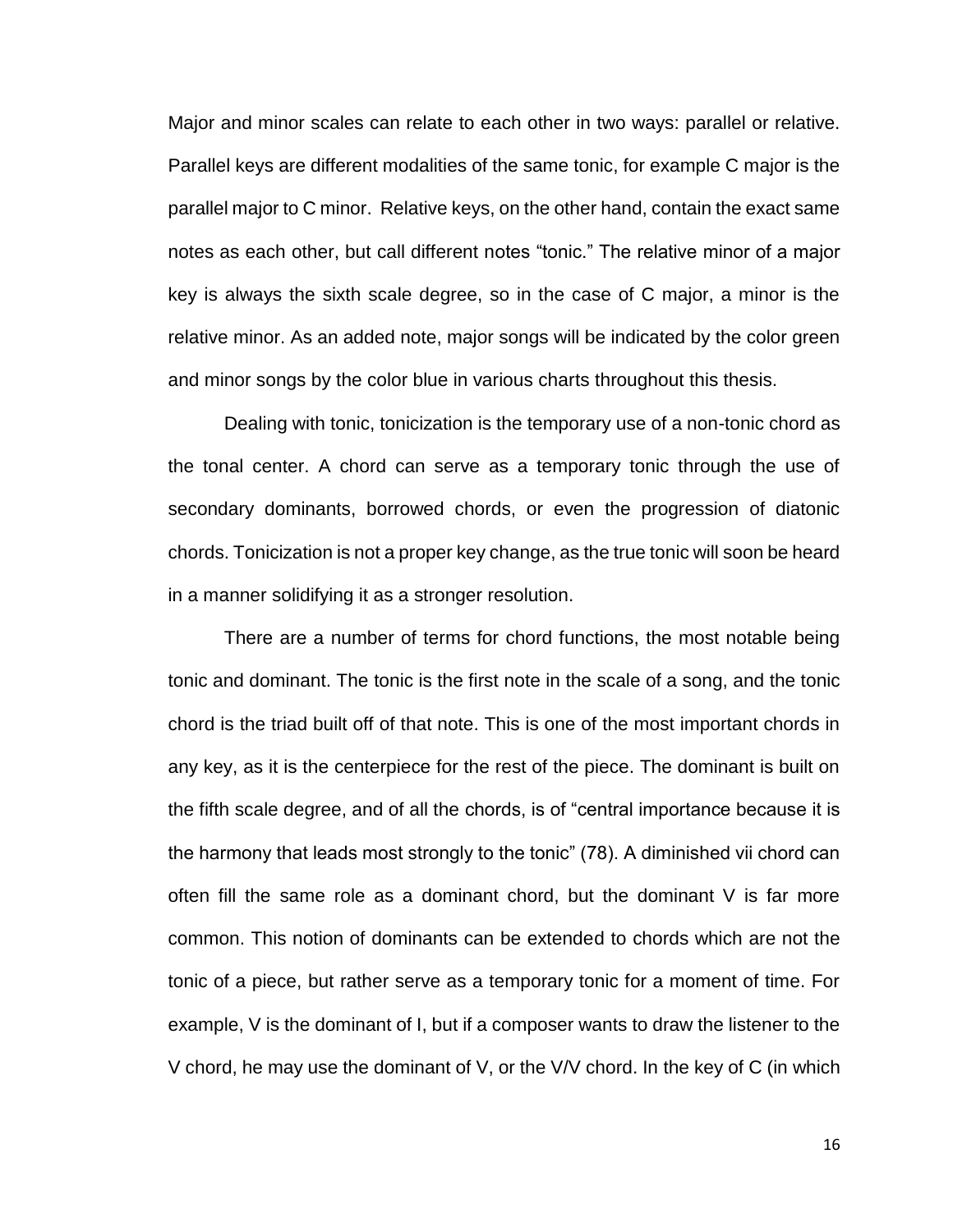G is the dominant), this progression would read as D (V/V), G (V), C (I). These secondary dominants can be written to give way to any chord, and typically involve non-diatonic notes.

There exists a pattern of descending resolutions of fifths called the Circle of Fifths. This progression descends each following chord by a diatonic fifth in a resolution very common to the western ear. The final three chords of this circle, ii-V-I, is a very common resolution pattern, but this trend can be extended beyond the standard dominant resolution. vii-ii-vi follows the rules of a circle of fifths progression, even though it does not resolve on a I.

Once each genre has been analyzed, chord inventories are created showing the overall contents of each song and, by extension, each genre. A chord inventory is simply a list of every chord used in a given song, whether it was used once or in every progression. Once chord inventories are created for each song, pieces within the same genre are compiled to create a genre-wide chord inventory showing in how many songs each chord was used within a given genre.

#### **Methodology**

This study centers around harmonic analysis and comparison, so naturally that was a large part of the methodology. In order to test the ability of harmonic analysis to differentiate genres, a sample set had to be selected from multiple different genres, analyzed, and contrasted from one another.

The song selections all come from Billboard's 2016 year end charts. The top ten songs from the *Hot Christian Songs of 2016, Hot Rock Songs of 2016,* and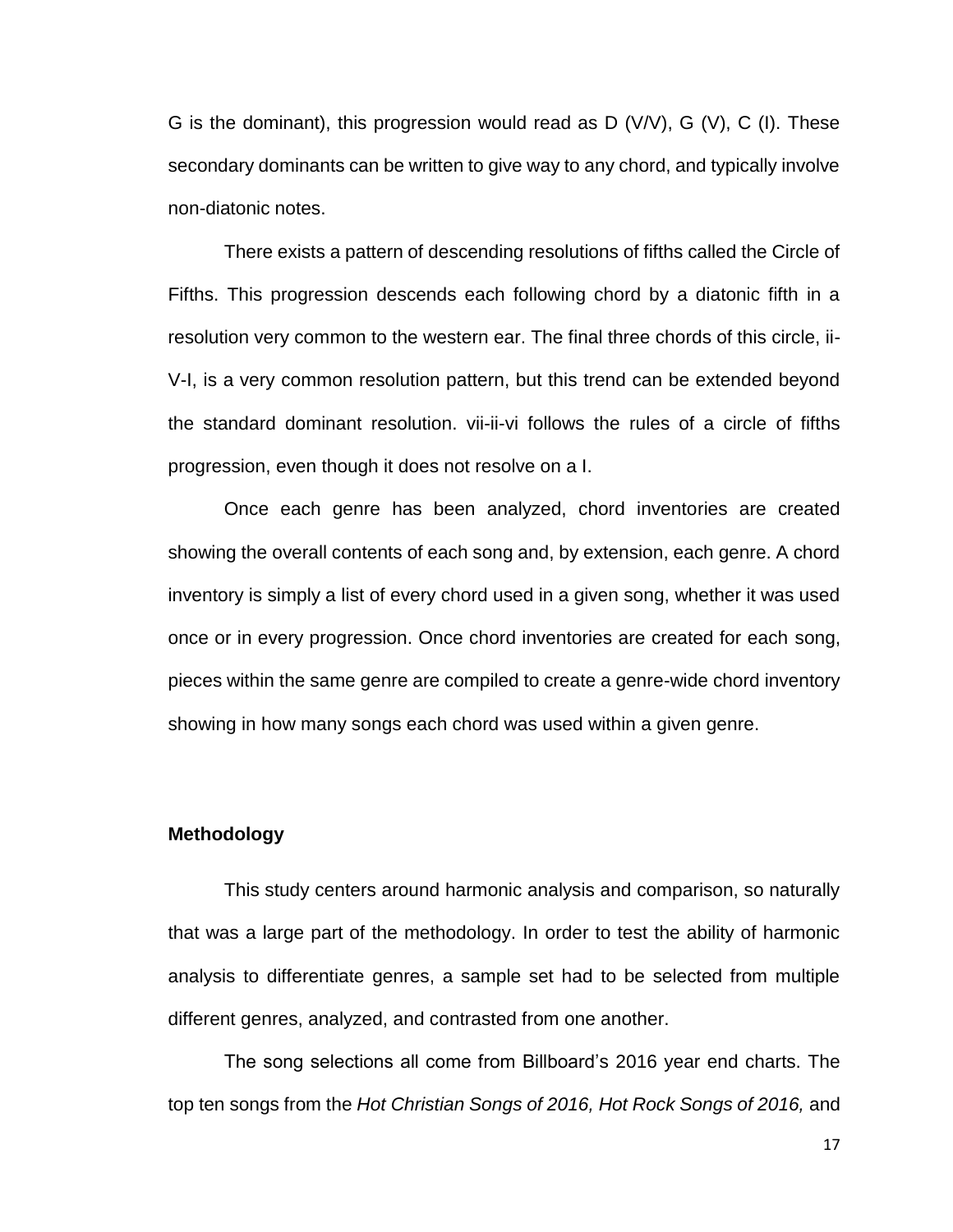*Hot Hop-Hop/R&B Songs of 2016* were chosen for intense analysis and comparison. The Rock and R&B/Hip-Hop genres represent a wide encompassing selection of popular music, and the addition of the Christian music genre provides an interesting perspective on both music genre and the Christian culture.

To clarify, this is not a thesis on the nature or definition of Christian Music, nor is it a thesis promoting nor condemning it. Songs are identified as belonging to the Christian genre as Billboard has classified it. The only explanation Billboard gives to the selection of their songs for the Hot Christian Songs of 2016 is that the songs are "ranked by radio airplay audience impressions as measured by Nielsen Music, sales data as compiled by Nielsen Music and streaming activity data provided by online music sources" (Billboard). This genre is separate from Gospel and appears to contain mostly Contemporary Christian Music, which is a specific branch of pop-rock style music written by Christian artists with an explicitly Christian text.

After the song bank has been selected, these songs underwent a surface level harmonic analysis. The chord progressions and repetitions of each song were written out as they occur in the song, with a column to the right to jot down quick notes or to highlight strong chord progressions. These results looked very similar to this: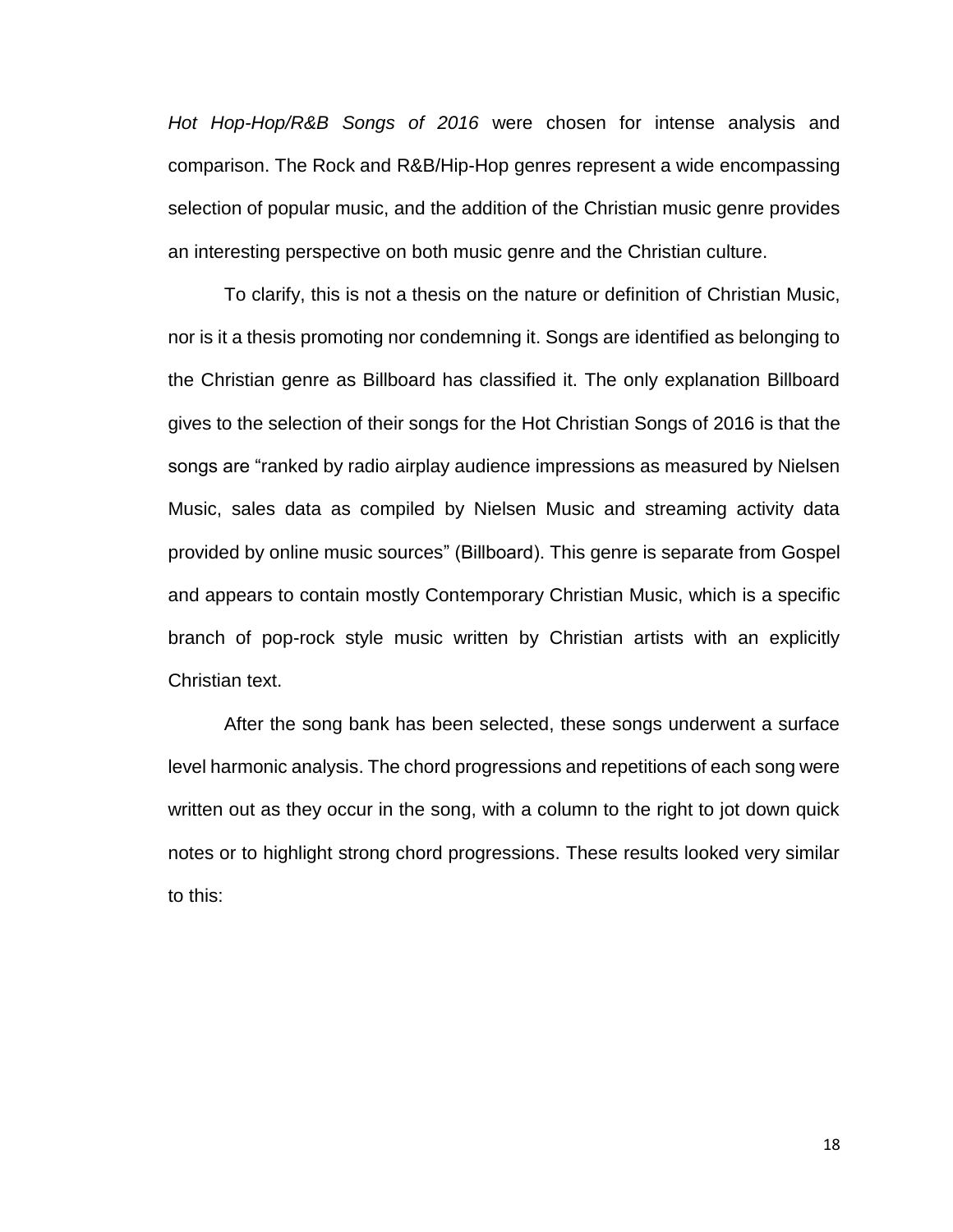| Intro:<br>IV vi IV     | I V vi IV                              |
|------------------------|----------------------------------------|
| Verse:<br>vi IV I V/vi | Use of secondary dominant              |
| Chorus:<br>I IV vi V   | I IV vi V                              |
| Bridge:<br>vi V I ii   | Walking bass line 6-7-1-2<br>Use of ii |

Figure 1: Harmonic Analysis Sample

As a quick explanation, each song was analyzed in sections such as introduction, verses, choruses, and bridges. Chords were listed using Roman numerals to notate each chord used, with capital numerals representing major chords and lowercase numerals representing minor. Verses, choruses, bridges, or any other section listed may occur multiple times throughout a piece, but it was only necessary to analyze them once as they appear identically (unless otherwise noted).

After analyzing harmonic structures of a song as a whole, a chord inventory was created. A chord inventory is simply a comprehensive list of chords utilized throughout a piece, whether it was used once as a substitution for another chord, or in every progression. This was meant not to identify the common strong harmonic progressions, but to discover which chords are commonly used or left out in any particular genre.

Once each individual song was identified and inventoried, songs from similar genres were placed together and compared. The first step in comparing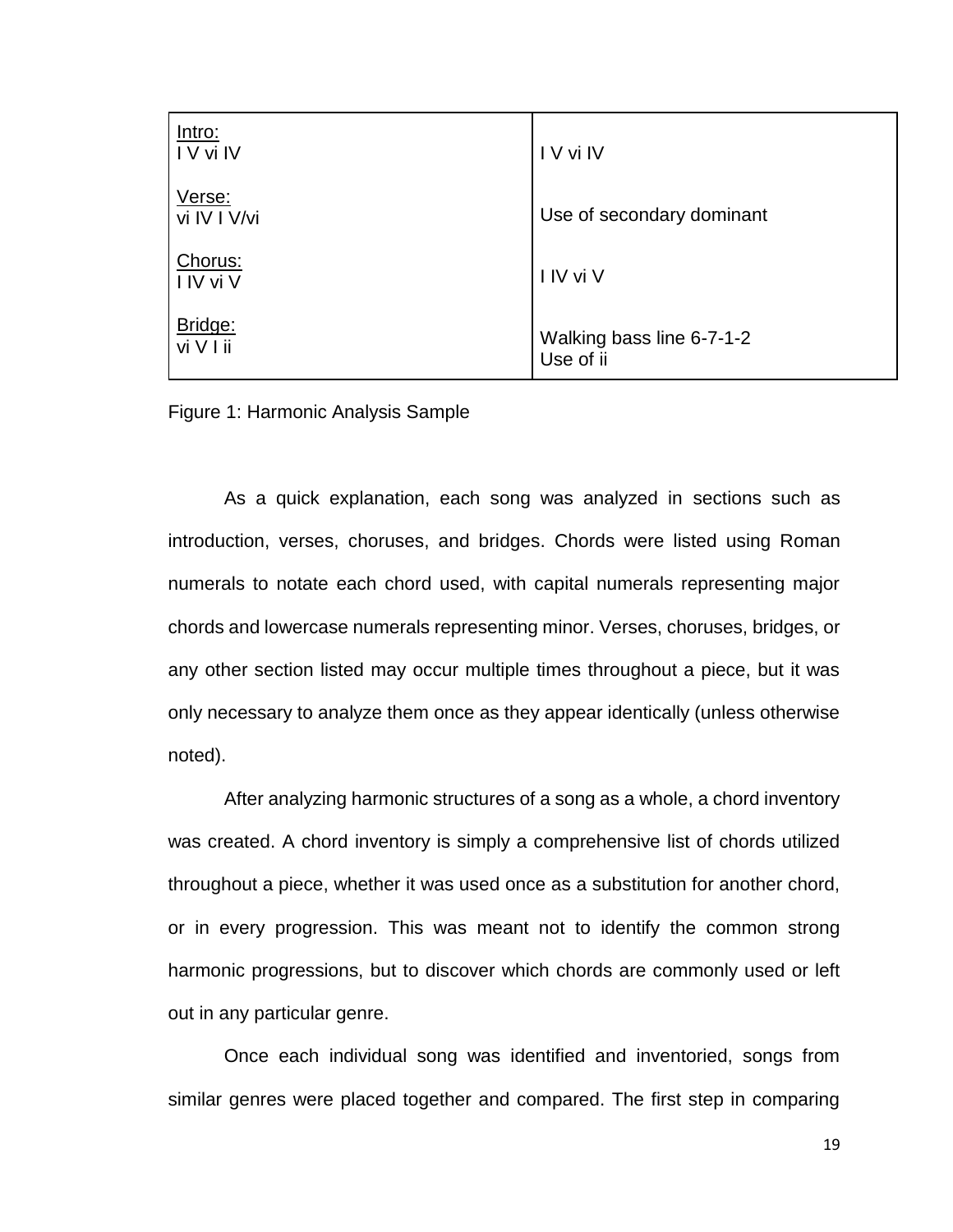songs of the same genre was to line up all chord inventories next to each other, to identify the common chords. This was compiled into a graph in this format:

| <b>Chords</b> | Song   Song   Song   Song   Song   Song   Song   Song   Song |  |  |        |        | Song |
|---------------|--------------------------------------------------------------|--|--|--------|--------|------|
| I or i        |                                                              |  |  |        |        |      |
| ii or II      |                                                              |  |  |        |        |      |
| iii or III    |                                                              |  |  |        |        |      |
| IV or iv      |                                                              |  |  |        |        |      |
| V or v        |                                                              |  |  | $\vee$ | $\vee$ |      |
| vi or VI      |                                                              |  |  |        |        |      |
| vii or VII    |                                                              |  |  |        |        |      |
| V/vi          |                                                              |  |  |        |        |      |

Figure 2: Chord Inventory Sample

While this graph does not represent any actual findings presented in this thesis, it does illustrate the form and function of this graph. First, the two colors (green and blue) represent modality; green represents chords in a major key and blue represents chords in a minor key. This modality does not affect the chord with which it represents (a blue square in the row of VI chords does not necessarily mean a minor vi chord), but rather the key of the song. White or empty cells represent the absence of the corresponding chord within that song, for example the first song does not contain a ii, iii, vii, or V/vi. Variants from the standard diatonic pattern are written in the cell, such as the dominant V of i used in two of the example songs. Secondary dominants are given their own rows below the standard seven chord system, though only V/vi is found in the given sample set.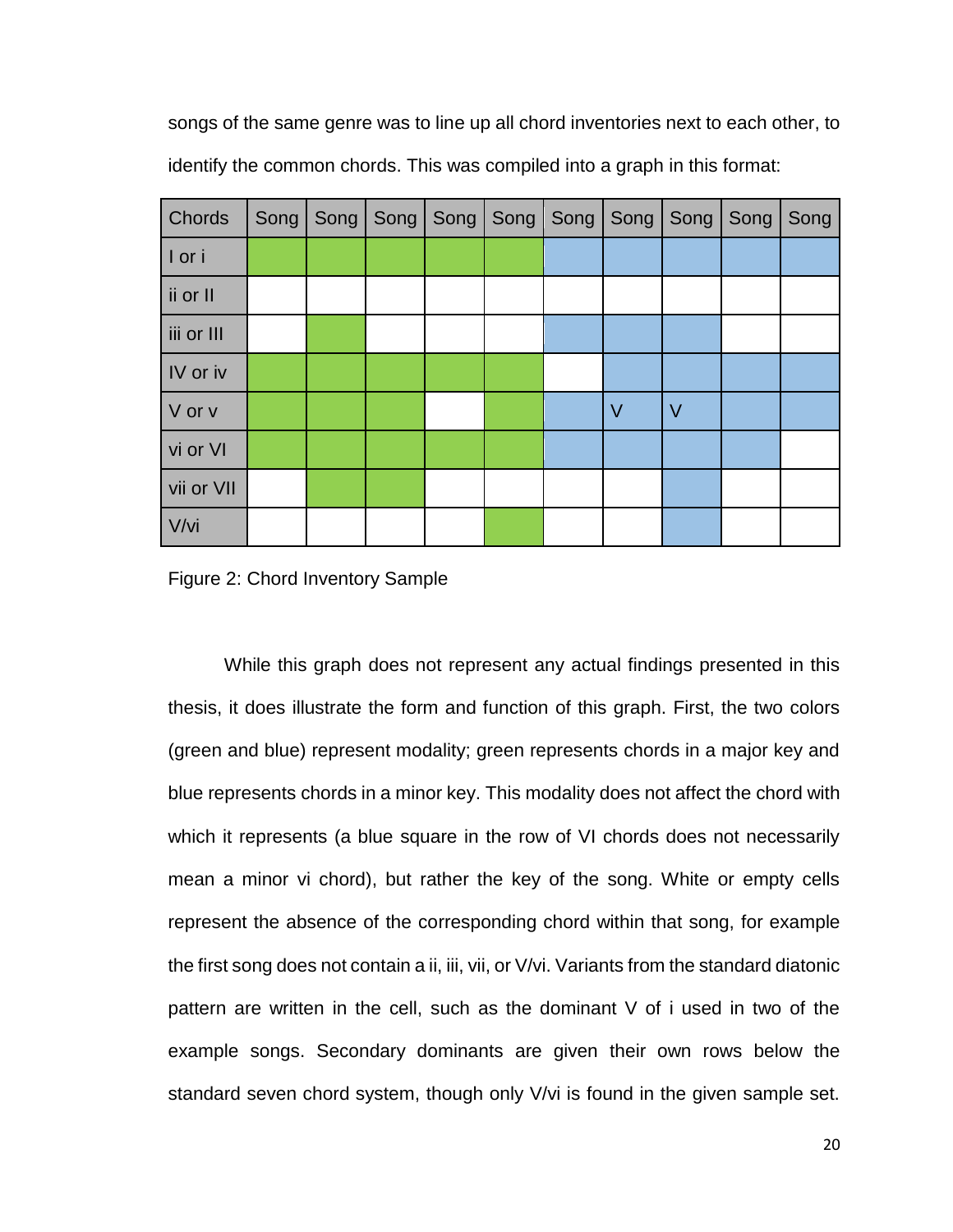This graph allows the reader to quickly and easily see not only the chord inventories of an entire genre, but also the tonalities present within each genre. These charts can be found in the chapter analyzing each genre.

Next, all of the major chord progressions were compiled into a list by genre, and duplicates were noted. The purpose of this list was twofold: first, it identified any chord progressions that appeared in multiple songs, and second, it brought all of the relevant harmonic information of a genre into one location.

With this information assembled, each genre was analyzed and compared to itself, in order to find consistencies. Chord inventories were compiled and common chords across a genre were extracted. The list of chord progressions allowed easy access to frequent chord progressions and resolutions, which were all noted. Within this same strain, chords were analyzed with respect to their function, that is to say, what purpose a specific chord serves. The typical harmonic functions are tonic, subdominant, and dominant, though there are many other functions found in pop music. Finally, unique harmonic elements were identified within each genre. The qualifications of a unique element are fairly vague, this is simply a category for harmonic events or motifs that stood out as odd or different, such as a constantly repeating progressions or non-diatonic chords.

This analysis gave way to "rules" of harmonic analysis. These rules are not regulations for a song to be classified in a certain genre, nor are they exclusive ways to compose within a genre. These rules are observed patterns that appear to be commonplace within a certain genre.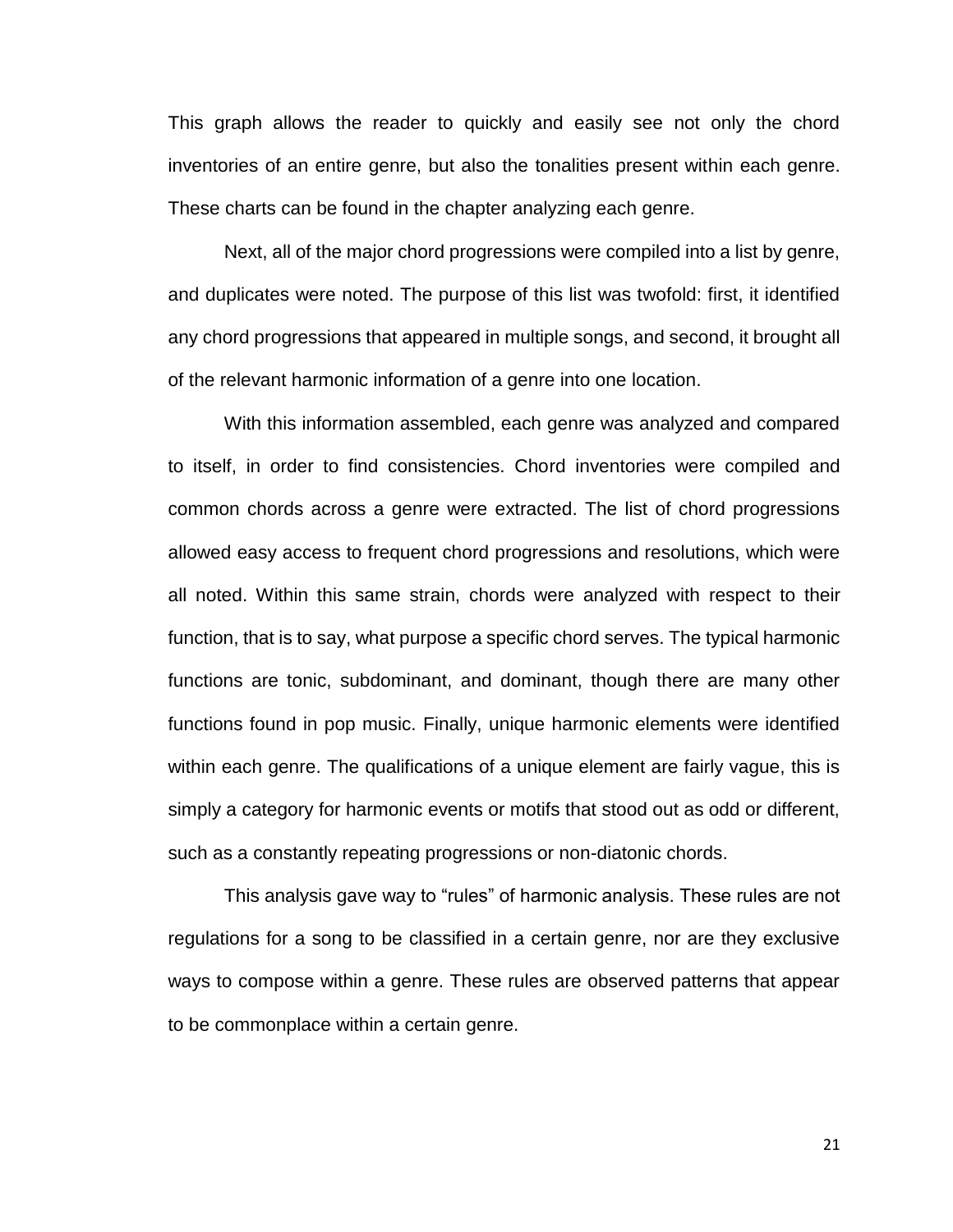Once rules have been established for each genre, the three will be contrasted with one another, first on a conceptual level, then a practical one. Conceptually, the rules and patterns of each genre will be compared to the other two in the study and contrasted on a general basis. Practically, rules of genre A will be applied to songs from genres B and C to demonstrate their non-validity. Should the rules of each genre be different from each other and resist applying to songs of differing genres, then one can reason that harmonic structures can sufficiently identify and differentiate musical genres from each other.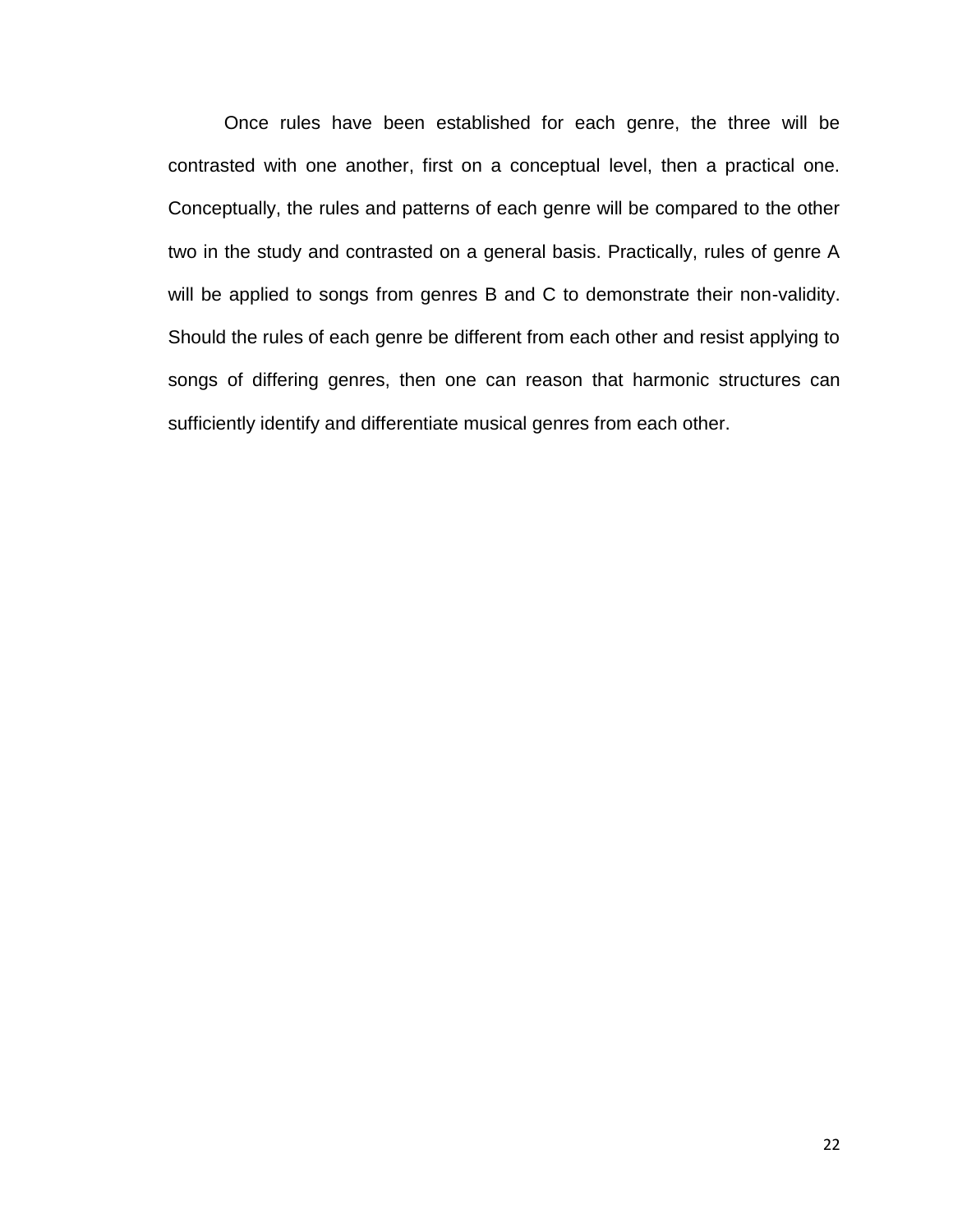## CHAPTER 4: ANALYSIS OF GENRES

#### **Rock Analysis**

The term "Rock music" is a fairly ambiguous term. Encompassing everything from prog-rock to heavy metal to alternative, "rock" music could mean a variety of different sub genres. For the purpose of this research, Rock music will be used as Billboard has used it, and songs that Billboard labels as Rock will be considered to be included in this study. Rock has found its identity through cultural movement, often inciting non-complacency or action on the part of those dissatisfied with something. When someone thinks of the term "rock music," they often conjure images of electric guitars and leather jackets, and probably hear the sound of loud, distorted power chords through oversized speakers. Unfortunately, none of these elements are harmonic in nature.



## Figure 3: Rock Tonality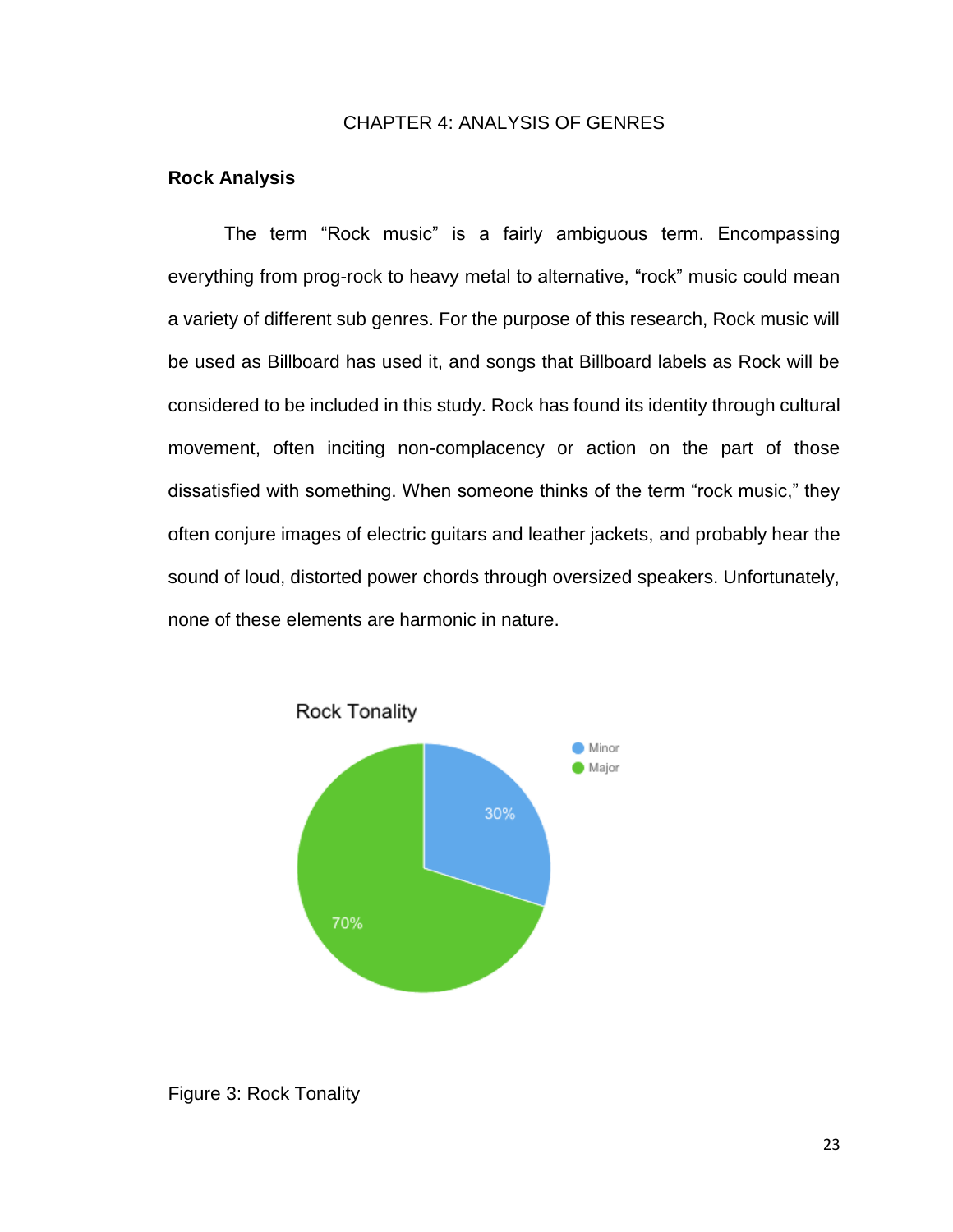The top ten Rock songs of 2016, as listed by Billboard, show a prevalence of major tonality, with only three minor songs making the list. Even then, some pieces may sound as if they are in both major and minor at points, either altering between relative major/minor, or in the case of *Heathens* the parallel major (which is the same key in different modalities, e.g. G major is the parallel major to g minor). Each song, despite its moments of tonal ambiguity, still sounds fairly solidly in one mode or the other. This aural identification is found by listening to which resolution feels the strongest to the personal ear, the major tonic or the minor tonic. Deciding by sound whether or not a song is major or minor is partially a matter of personal opinion, but the findings seem to validate the results. Both major and minor rock songs contain very similar chord inventories, when analyzed within the mode in which they most closely sound.

#### *Hot Rock Songs of 2016*, Billboard's Year End Charts

- 1. *Stressed Out*, twenty one pilots
- 2. *Ride*, twenty one pilots
- 3. *Heathens*, twenty one pilots
- 4. *Let It Go*, James Bay
- 5. *Unsteady*, X Ambassadors
- 6. *Ex's & Oh's*, Elle King
- 7. *Hymn for the Weekend*, Coldplay
- 8. *Sucker for Pain*, Lil Wayne, Wiz Khalifa & Imagine Dragons With Logic &

Ty Dolla \$ign Feat. X Ambassadors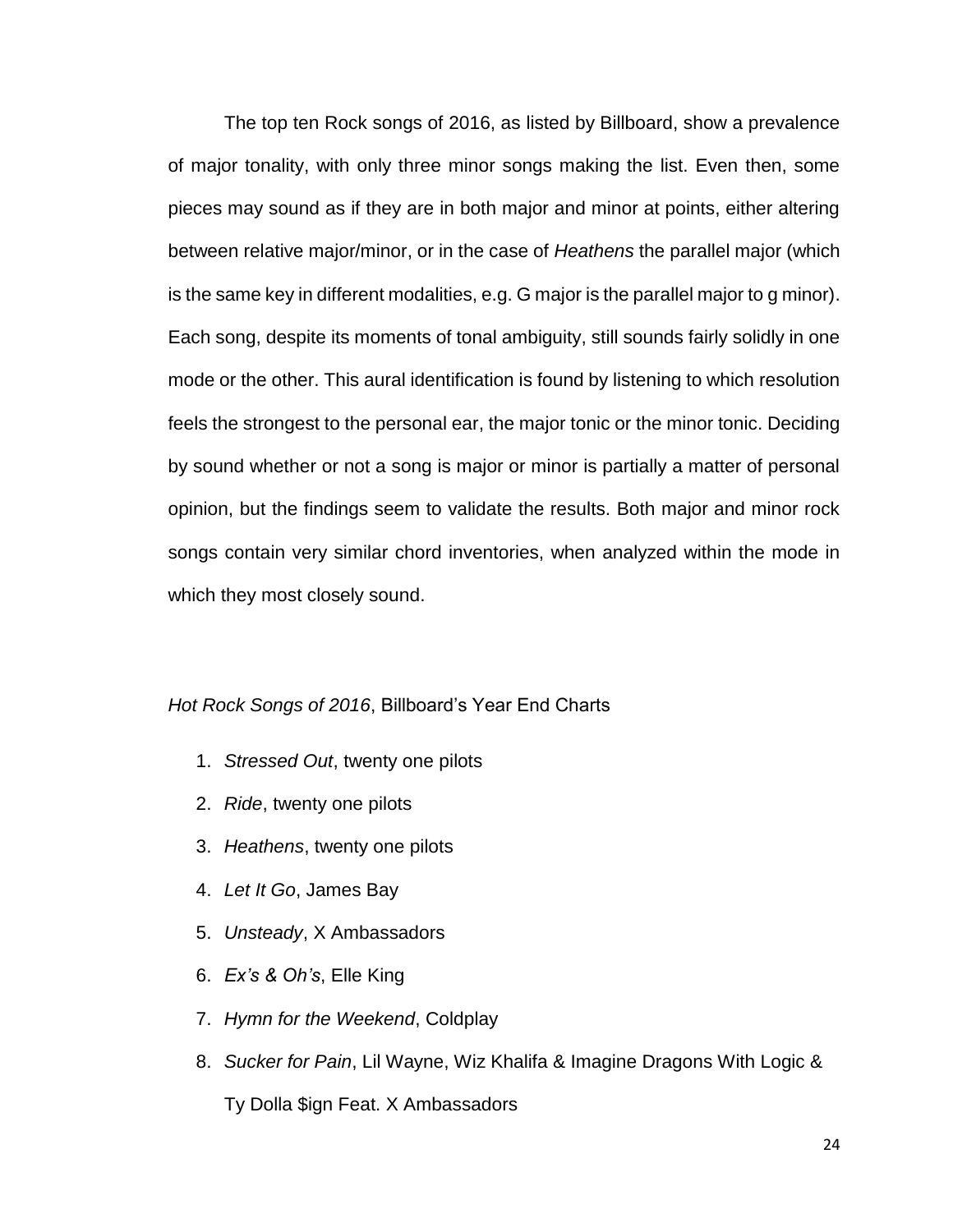## 9. *The Sound of Silence*, Disturbed

## 10.*Adventure of a Lifetime*, Coldplay

|            | S <sub>1</sub> | S <sub>2</sub> | S <sub>3</sub> | <b>S4</b> | S <sub>5</sub> | S <sub>6</sub> | <b>S7</b> | S 8 | S 9 | S 10 |
|------------|----------------|----------------|----------------|-----------|----------------|----------------|-----------|-----|-----|------|
| I or i     |                |                | also I         |           |                |                |           |     |     |      |
| ii or II   |                |                |                |           |                |                |           |     |     |      |
| iii or III |                |                |                |           |                |                |           |     |     |      |
| IV or iv   |                |                |                |           |                |                |           |     |     |      |
| V or v     |                |                |                |           |                |                |           |     |     |      |
| vi or VI   |                |                |                |           |                |                |           |     |     |      |
| vii or VII |                |                |                |           |                |                |           |     |     |      |
| V/vi       |                |                |                |           |                |                |           |     |     |      |

Figure 4: Rock Music Chord Inventory

At first glance, it is apparent that I, IV, V, and vi (and their minor key counterparts) are abundantly prevalent, with I and V occurring in every rock song and IV and vi in all but one each. Major and minor tonalities contain very similar chord inventories, so they will be analyzed together with special note made for differences.

As previously stated, every song in this selection used a I or i and a V or v chord in some form or another. Taking into account this information alone, one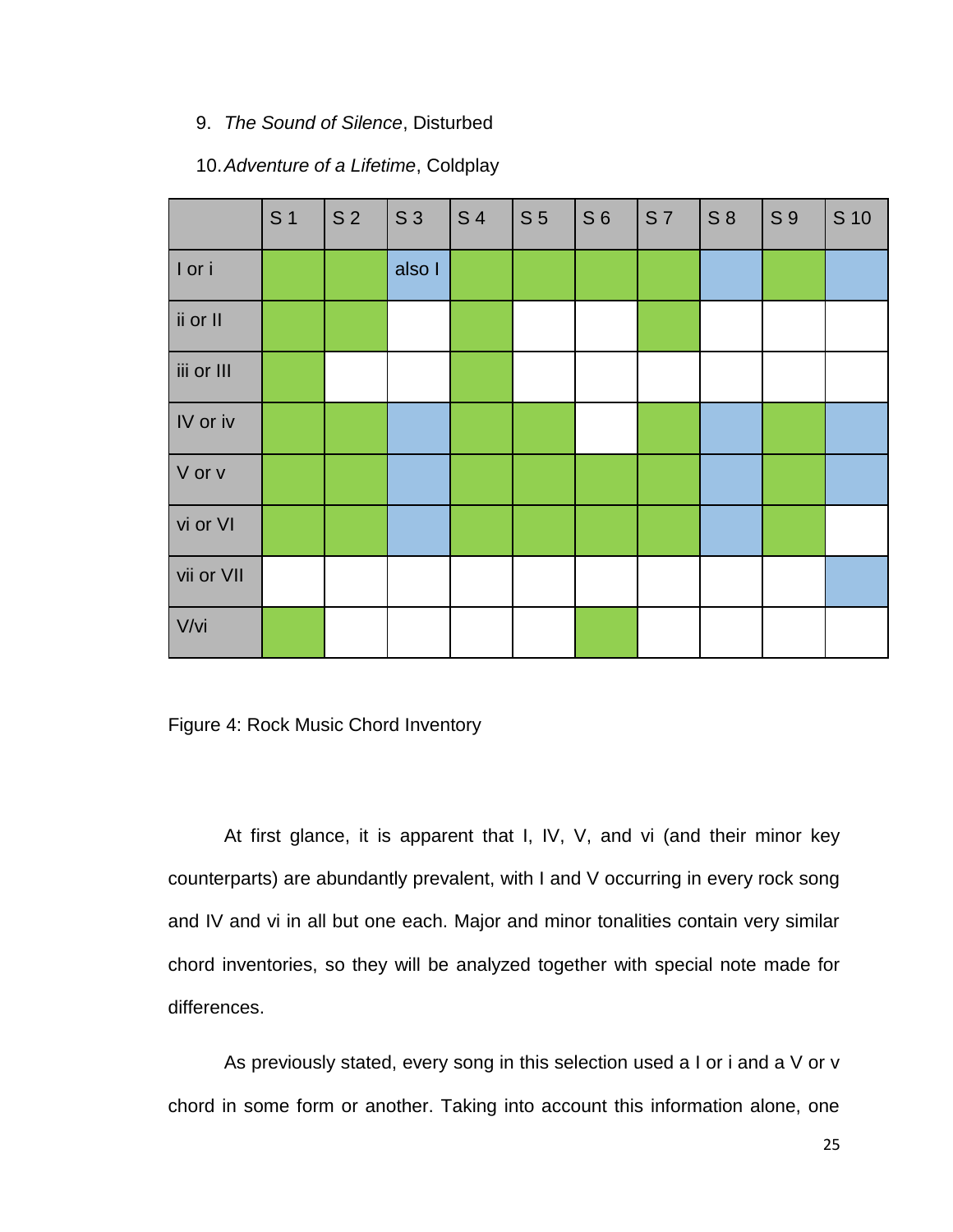would expect an abundance of authentic cadences strengthening the tonic. On a closer inspection, this is not usually the case. In fact, the V resolves to the vi far more frequently than it does the I. This pattern of deceptive cadences establishes the vi as a focus point of the piece, creating a minor feel within a major song. Occasionally, artists will so intentionally emphasize this vi center that they will use the dominant of vi to reach it (V/vi). This can often give the illusion of a minor tonality when written on paper, but creates a dissonant sound when played that serves rather to reinforce the major modality while emphasizing the vi center.

It should be noted that the V chord takes on unique properties in a minor song. Diatonically speaking, the fifth chord in a minor key would be a minor v chord. While we do see this chord used (once in *Adventure of a Lifetime*), it is far more commonly converted into a major chord to create a more conventional V to i pull. *Sucker For Pain* employs this very motif, beginning it's progression with a i and ending with a V, which pulls the ear back to the i of the repeating progression. *Heathens* also employs a V in a technically minor key, though this song weaves in and out of major and minor tonalities, and needs to be analyzed on its own.

Within the Rock genre, we see a lot of varying progressions, with verses, choruses, and even bridges often containing differing progressions from one another. There are two notable exceptions to that rule, and one that appears to be. *Ex's & Oh's*, at first glance, seems to be comprised of one repeating chord progression, and though it does technically only contain one progression of multiple chords, the verses vamp on the I chord throughout, making the chorus and verse "progressions" different from one another. *Adventure of a Lifetime* does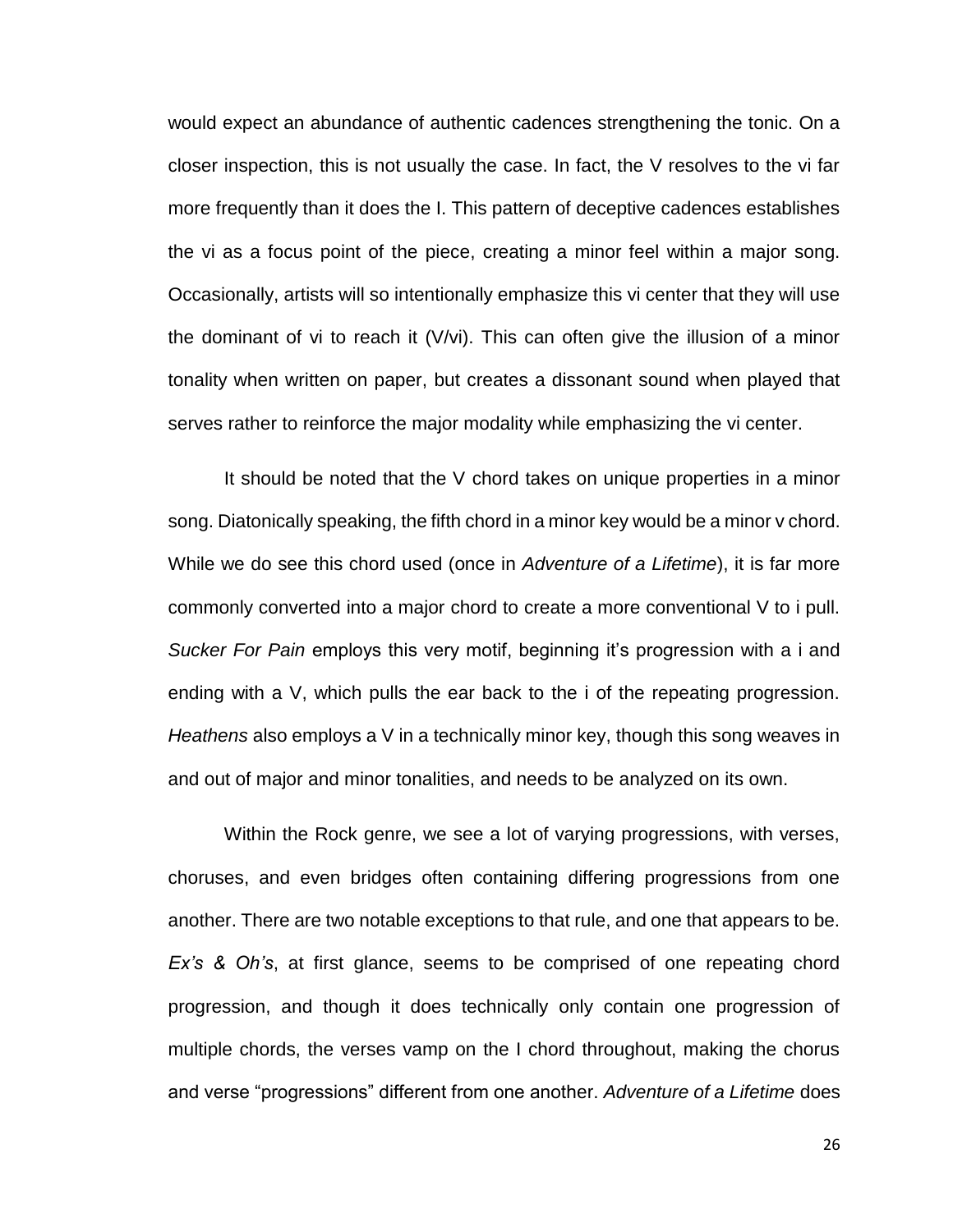consist of a single progression repeating, with only one color chord used at the end of the bridge. This song is the abnormality within rock, and it is the only true rock song to utilize a single repeating chord progression. There is another piece that uses a repeating progression, but that song will be analyzed separately.

Additionally, the vi chord is often almost tonicized, with many progressions either beginning with or resolving to a vi. V chords often resolve in a deceptive cadence to a vi, and some songs even find extended passages to remain on the vi chord. This tonicizing of the vi is not enough to qualify the pieces as a minor song, as the more concrete resolution is always found in the I chord, which is present in each song. This vi center is a very frequent occurrence, though, and should be noted.

*Sucker for Pain* is considered to be a rock song, according to Billboard, and on one level that makes sense. The chorus is melodic, the chord inventory is similar to that of other rock songs, and it is partially written by Imagine Dragons and X Ambassadors, both considered to be typically rock artists. However, the majority is one of four verses, which are all rap verses by different artists. Upon listening, this piece definitely sounds with elements of R&B/Hip-Hop, mixed in with Rock. When looking at the harmonic structure, this synthesis of genres becomes evident. The chord inventory is consistent with a Rock song (i, iv, V, VI), and finds a strong resolution with the V pulling to the i on each new turnaround. The progression itself, though, repeats on an almost endless loop, which is a staple of R&B/Hip-Hop music. This piece, as a selection of the Rock music genre, creates a slight difficulty for analysis due to its blended nature. In and of itself, though, it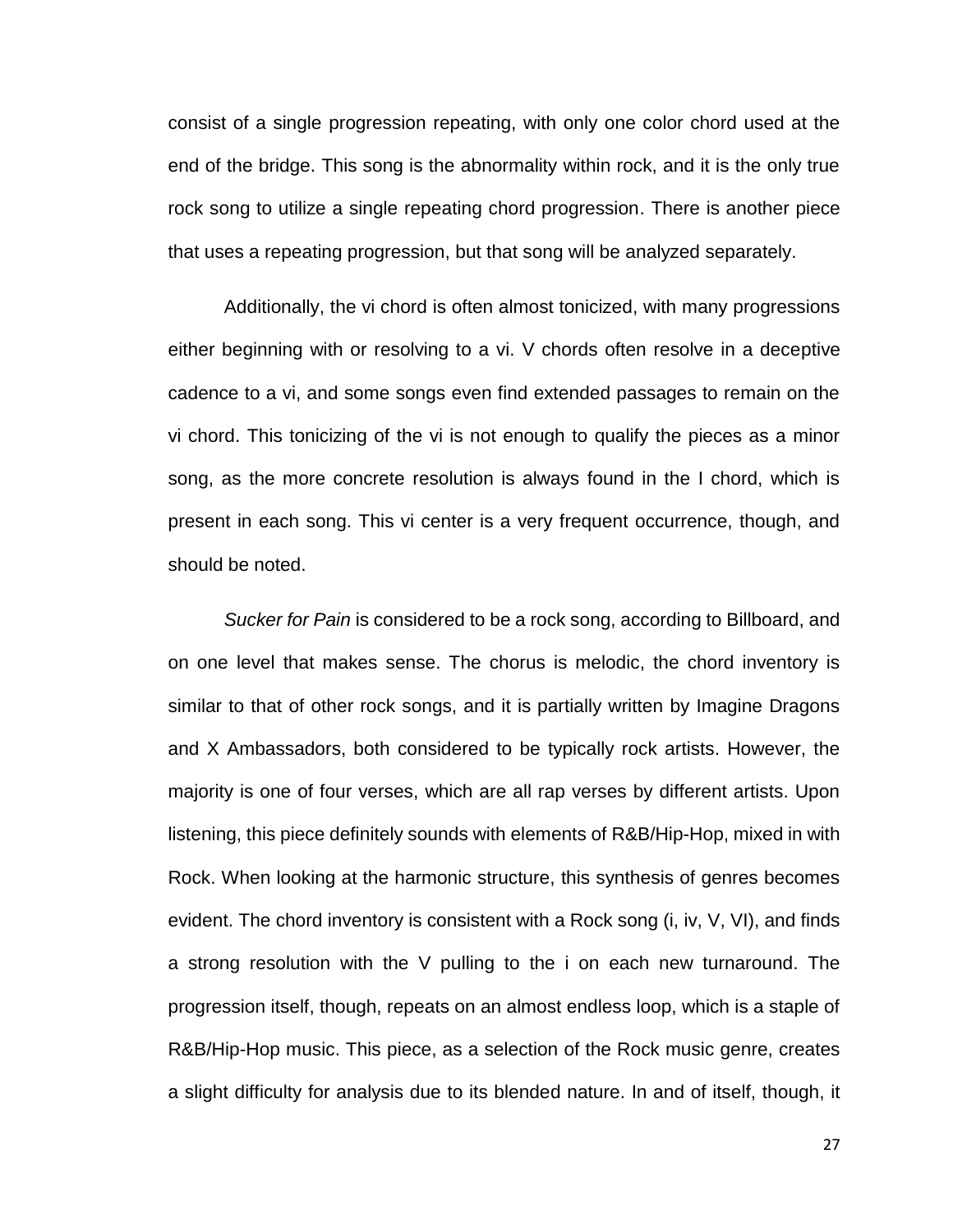shows a strong use of harmonic elements from both genres coming together to create a song that is neither completely rock nor completely R&B/Hip-Hop. This merge almost reinforces the harmonic rules of each genre since the presence of both gives the piece a dual identity, with clear roots in both genres, though Billboard does not acknowledge this duality.

*Heathens* also needs a more careful analysis, due to its bi-tonal nature. The song as a whole is in a minor key, but uses the major I chord in the chorus and the bridge. The V chord is always a major, which draws our ear towards either the major or minor tonic, though it is usually the iv that resolves in a plagal (or IV to I) cadence to the I or the i chord. This alterations between tonalities is not seen anywhere else within this sample list of rock songs, or any of the three genres for that matter. It is important to note that the change between major and minor tonality is not a full key change, nor is it a conversion between relative major/minor, but a change between parallel major/minor. It also is important to not trivialize this tonal change by calling it a Picardy third, since the shift happens multiple times throughout the song, and is not simply a cadential flourish. A Picardy third is the use of the major I chord at the cadence of a minor piece, and a cadential flourish is any unique element used at the cadence of a phrase for effect. This use of the major I is neither a cadential accent or a Picardy third, but a constant part of the structure of the chorus. All of that having been said, the piece is composed primarily like a minor song (iv and VI chords, use of the dominant V) that simply substitutes the major I for effect.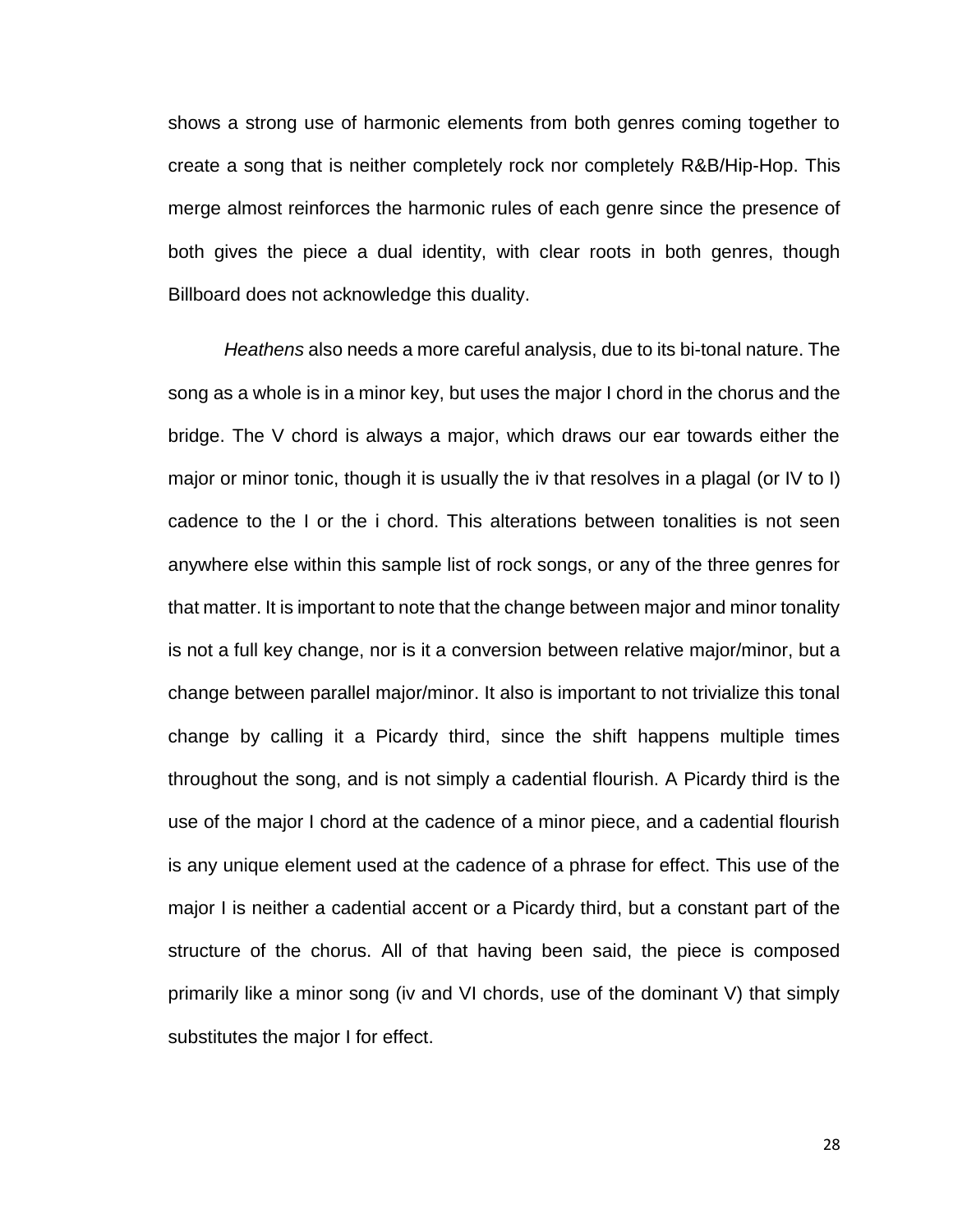These observations seem to draw out a few patterns useful for harmonic identification.

- 1. Rock music primarily uses I, IV, V, and vi chords, and their minor counterparts
- 2. Rock music makes frequent use of deceptive cadences
- 3. Rock music tonicizes the vi, creating a minor feel without entering into a minor key
- 4. When in a minor key, Rock music tends to substitute the dominant V for the diatonic v

These rules are in no way cemented in the fabric of Rock music, nor are they limits to creativity within the Rock genre. These rules are patterns extracted from a sample set and used to identify traits common within the genre.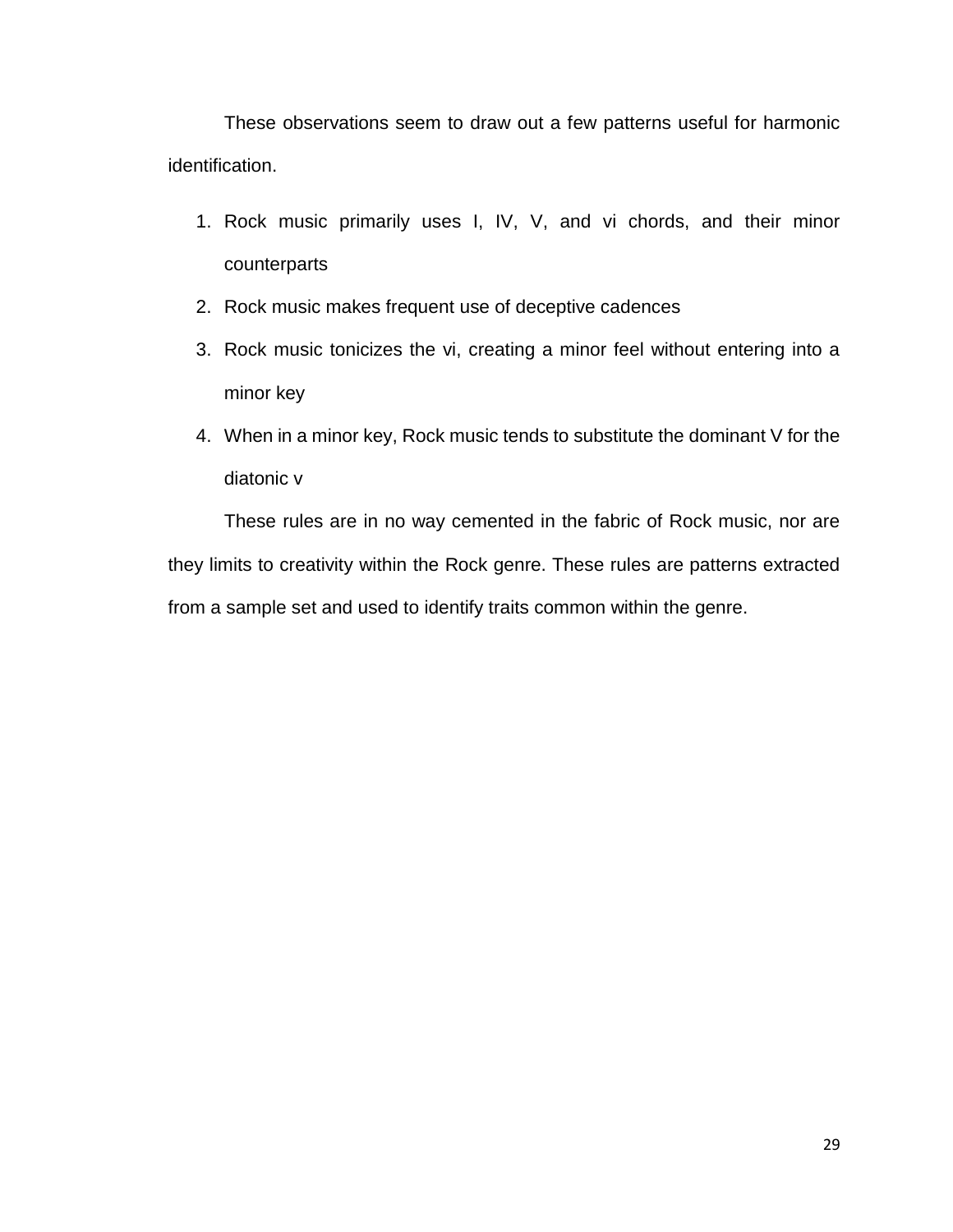# **R&B/Hip-Hop Analysis**

R&B/Hip-Hop is by far the most difficult of the three genres to analyze for one simple reason, it is a heavily lyric based musical style. This genre is largely dominated by rap, which by nature focuses more on what is being said than the music behind it. This harmonically lacking nature by no means invalidates it as an art form, it is rather a defining characteristic. As the study shows, harmonic complexity is not a staple in R&B/Hip-Hop. Instead, R&B/Hip-Hop finds its complexity in rhythmic emphasis and lyrical content. The title "R&B" stands for "Rhythm & Blues," which more clearly defines the rhythmic emphasis found in Hip-Hop.



Figure 5: R&B/Hip-Hop Tonality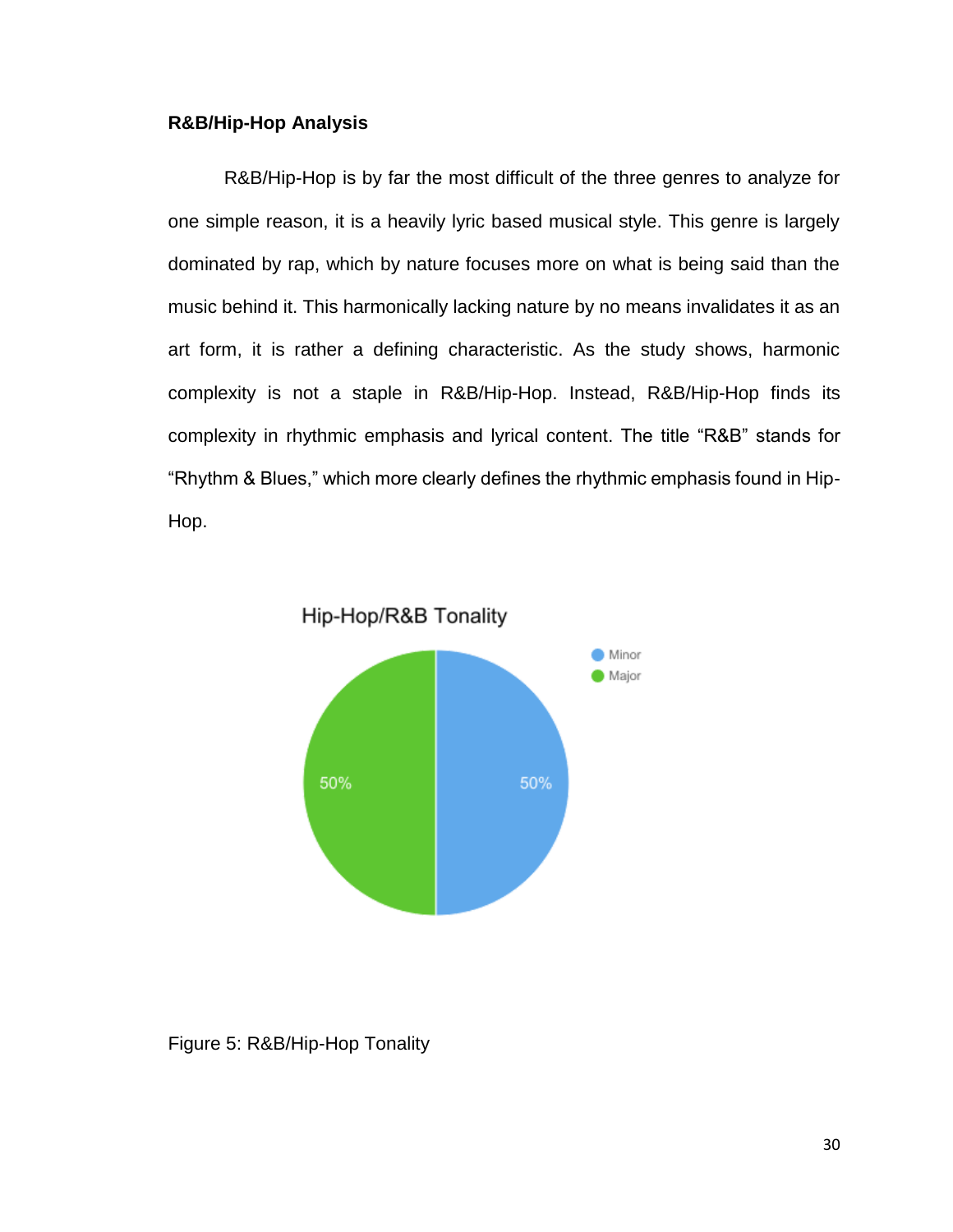In the top 10 songs of Billboard's Hot R&B/Hip-Hop Songs of 2016, half are in a major key and half are in a minor one. It is fairly evident that major and minor R&B/Hip-Hop songs use different chord inventories, so they will need to be analyzed separately.

*Hot R&B/Hip-Hop Songs of 2016*, Billboard's Year End Charts

- 1. *One Dance*, Drake Featuring WizKid & Kyla
- 2. *Panda*, Desiigner
- 3. *Work*, Rihanna Featuring Drake
- 4. *Needed Me*, Rihanna
- 5. *Me, Myself & I*, G-Eazy x Bebe Rexha
- 6. *Hotline Bling*, Drake
- 7. *Too Good*, Drake Featuring Rihanna
- 8. *Broccoli*, D.R.A.M. Featuring Lil Yachty
- 9. *Here*, Alessia Cara
- 10.*The Hills*, The Weeknd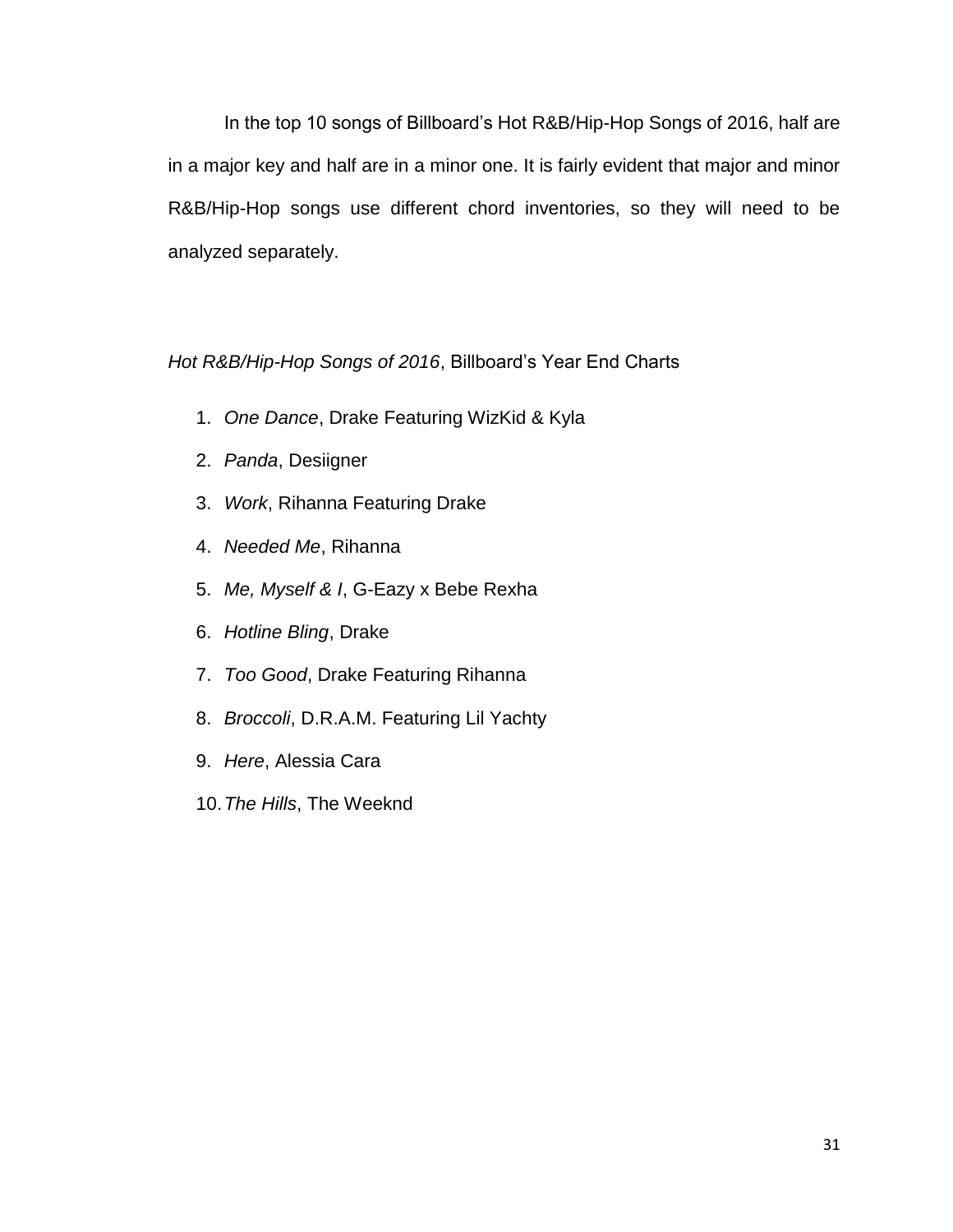|            | S <sub>1</sub> | S <sub>2</sub> | S 3 | <b>S4</b> | S <sub>5</sub> | S <sub>6</sub> | <b>S7</b> | $S_8$ | S <sub>9</sub> | S 10 |
|------------|----------------|----------------|-----|-----------|----------------|----------------|-----------|-------|----------------|------|
| I or i     |                |                |     |           |                |                |           |       |                |      |
| ii or II   |                |                |     |           |                |                |           |       |                |      |
| iii or III |                |                |     |           |                |                |           |       |                |      |
| IV or iv   |                |                |     |           |                |                |           |       |                |      |
| V or v     |                |                |     |           |                |                |           |       |                |      |
| vi or VI   |                |                |     |           |                |                |           |       |                |      |
| vii or VII |                |                |     |           |                |                |           |       |                |      |
| V/vi       |                |                |     |           |                |                |           |       |                |      |

Figure 6: R&B/Hip-Hop Chord Inventory

The 5 major songs show similar chord inventories, though no two songs have the exact same collection of chords. Each song uses the tonic chord, three use the ii, two use the iii, one uses the IV, three use the V, and one uses the vi. For the minor songs, all songs use the tonic, one uses the II, four use the iv, one uses the v, three use the VI, and two use the VII.

Major R&B/Hip-Hop songs tend to use I, ii, and V, while throwing in other chords for texture. No two songs have the exact same inventory, and no two share a specific chord progression. There are a handful of instances where one chord will move to another across pieces (two in which there is a I-V progression), but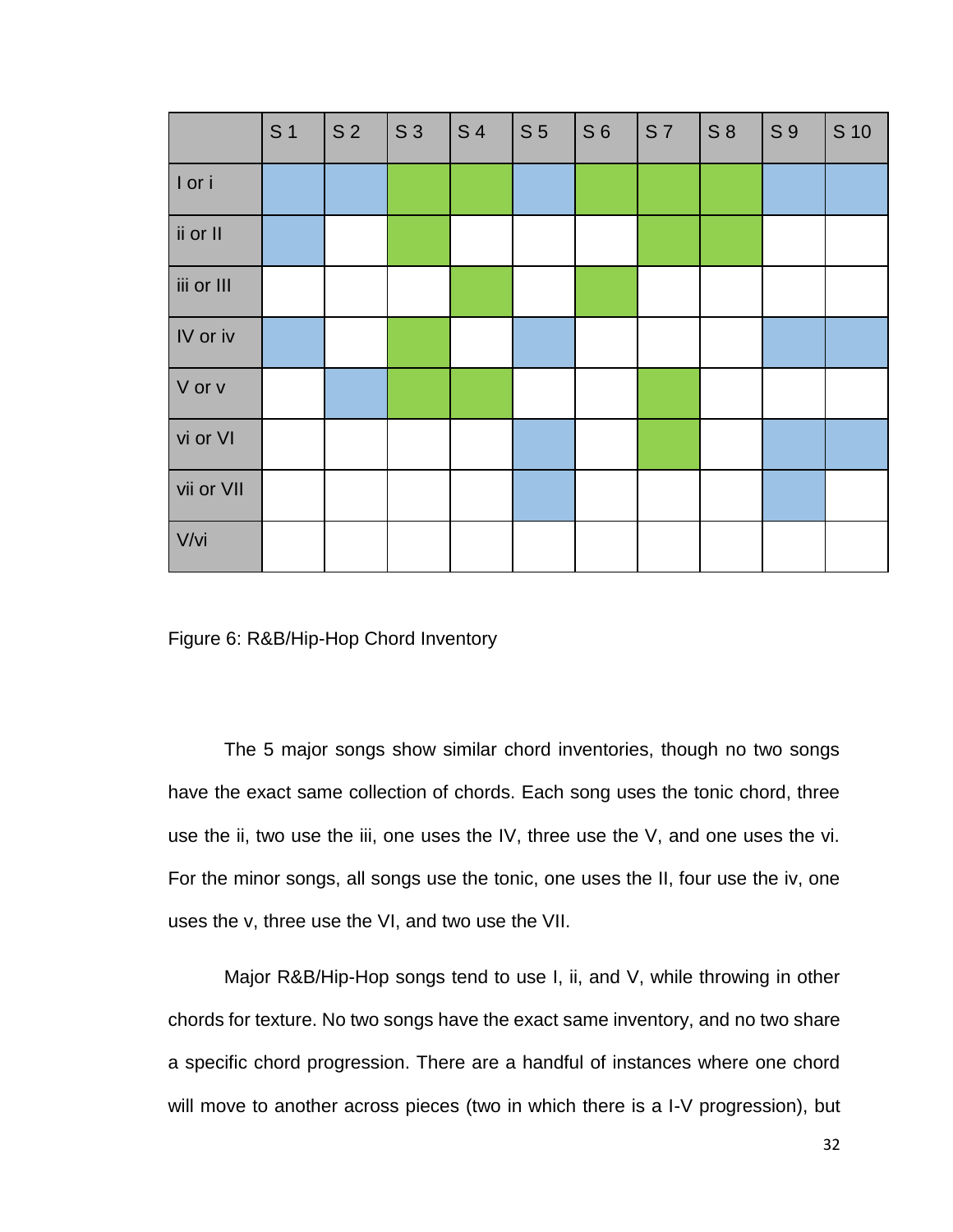this is likely more attributed to the small and repetitive harmonic structures rather than a similar harmonic hook. Most of these songs have a two or three chord progression, with only *Work* consisting of four chords. In all of them, however, the progression is consistent and repetitive, rather than having separate progressions for a chorus and a verse, for example.

Minor R&B/Hip-Hop songs center heavily around i, iv, and VI. Just as in their major counterparts, no two minor songs share a chord progression, and any harmonic patterns seem to be a result of a small chord inventory. All minor songs also repeat a consistent progression, rather than changing the order of the chords or introducing new ones. Unlike major songs, however, more minor songs have four chord progressions than not, at a three to two ratio.

It seems that one of the leading harmonic rules of R&B/Hip-Hop music is repetition, which is no surprise taking into account the other elements of the genre, namely the lyrics and the rhythm. To identify R&B/Hip-Hop harmonically, one would have to look for this repetition. This alone, however, is not enough to base an entire genre identification system on, as there are a number of songs in other genres that follow similar repetitious patterns, and even entire genres such as electronic music compose pieces in a similar way. In order to more accurately identify R&B/Hip-Hop, more patterns must be extracted.

Though it does not provide a complete method of identification, chord inventory assists in genre organization of R&B/Hip-Hop music. If nothing else, the simplicity of the harmonic content should be noted. None of the top ten songs use secondary dominants, borrowed chords, or anything non-diatonic, for that matter.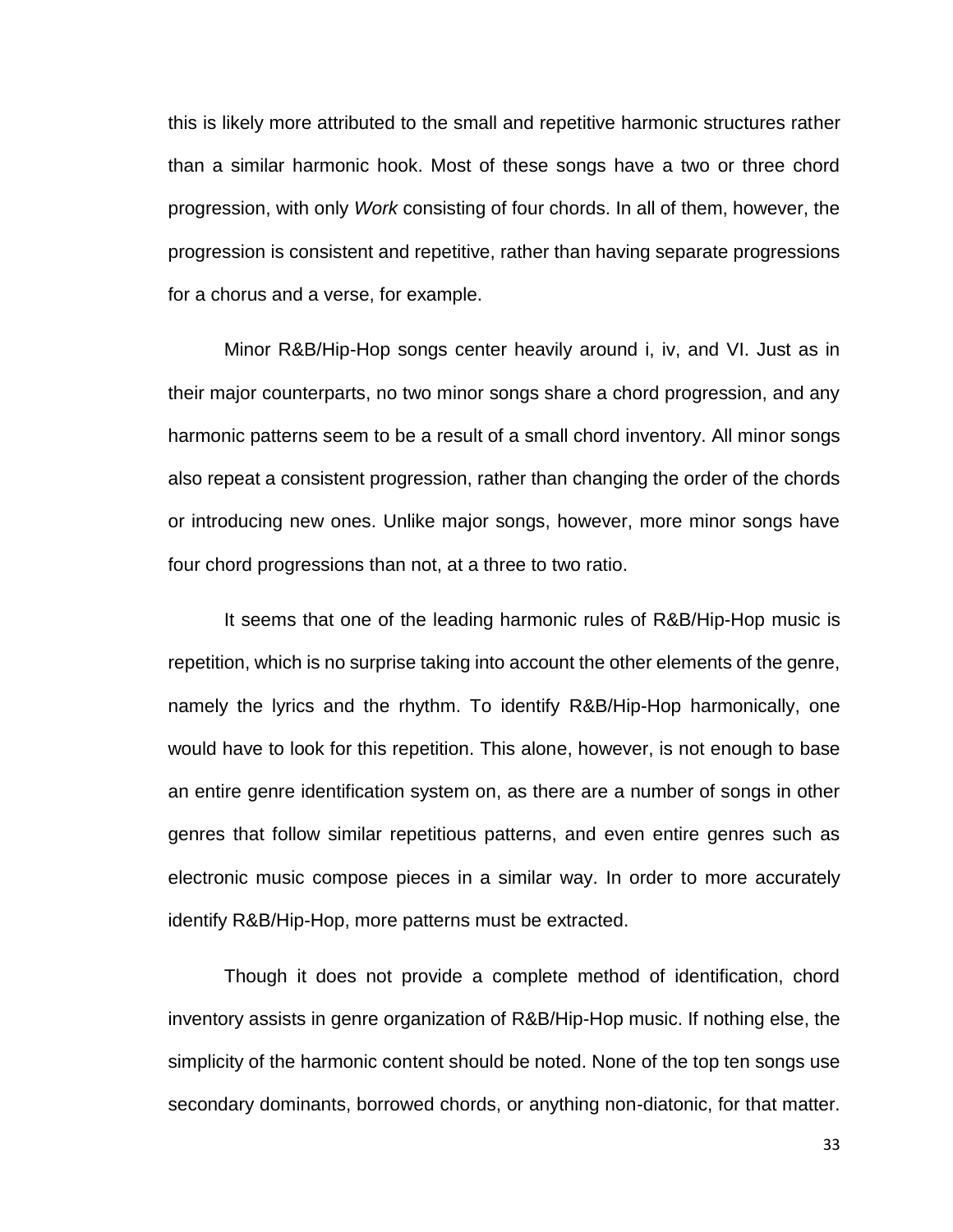Any chords outside of the established key should serve as an indicator that this piece may not be an R&B/Hip-Hop piece. The research sample was divided perfectly between major and minor pieces, so neither of those modes can be factored out of the R&B/Hip-Hop genre. Within each mode, however, there are a few patterns found in this sample set. Major songs use I, ii, and V, and do not consistently begin or resolve on the I. Minor songs tend to begin on the i, but will use a variety of chords as a precursor to i.

No two R&B/Hip-Hop pieces share a common chord progression, which makes identification more difficult. There is a general lack of IV-V-I progressions, or even a V-I progression. Two pieces do utilize a V-I progression, but a majority of the sample set do not. Though this dominant resolution is occasionally present, it is not a driving method of cadence. With this subdominant, dominant, tonic resolution method being such a staple of western music, its absence provides a helpful identification tool for R&B/Hip-Hop music.

R&B/Hip-Hop is inherently a rhythmic and lyrical genre, but that does not mean it is impossible to identify harmonically. The key with R&B/Hip-Hop harmony is repetition, repetition, repetition. These pieces loop the same chord progression for the entirety of the song, utilizing elements such as dynamics, emphasis, and instrumentation to move the song along and avoid becoming stagnant. In these chord progressions, there is an overall avoidance of starting or resolving to the major I chord, and there are hardly ever any non-diatonic chords.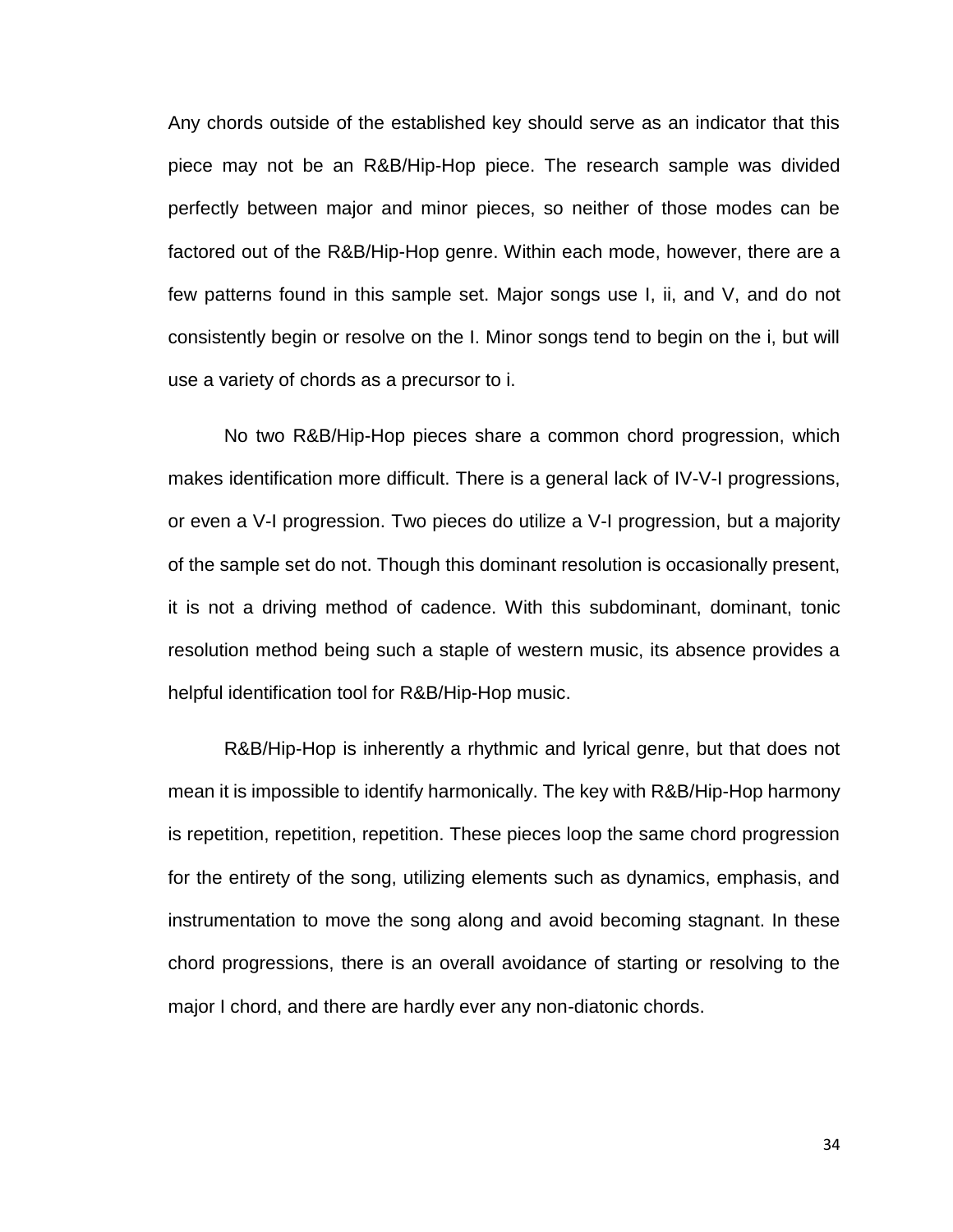Identification of R&B/Hip-Hop harmonic structure, then, proves to be difficult, since it has a stunning shortage of unique qualities. There are, however, still a few patterns that can be drawn from the research.

- 1. R&B/Hip-Hop harmony consists of one repeating progression
- 2. R&B/Hip-Hop does not contain non-diatonic chords
- 3. R&B/Hip-Hop does not primarily follow a dominant to tonic resolution pattern

As with all other genres identified in this thesis, these rules are not established mandates for composition or necessary components to establish a piece as "R&B/Hip-Hop," but rather patterns that have been observed in a limited selection of the most popular songs from 2016.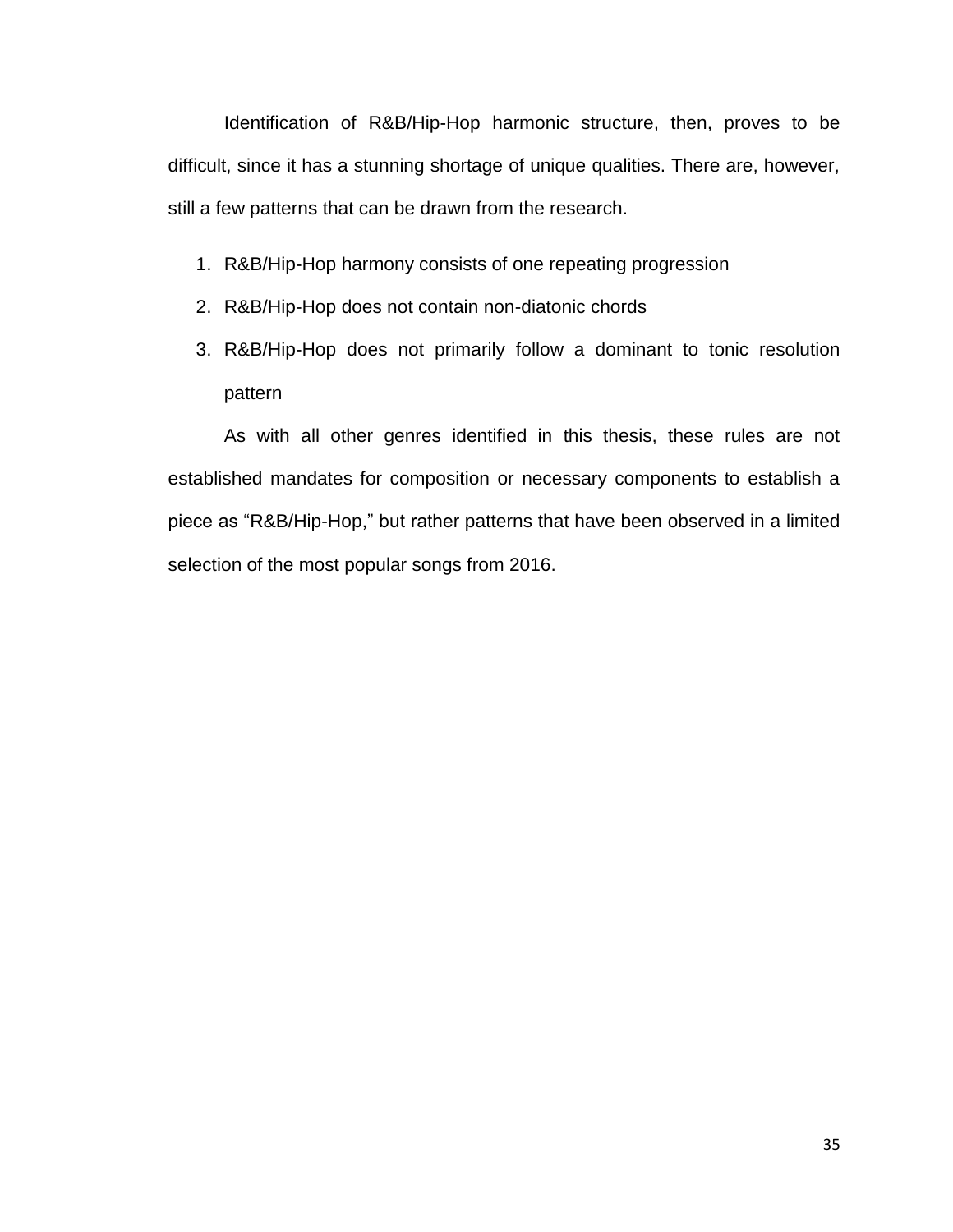# **Christian Analysis**

The term "Christian Music" is a complicated one that often carries connotations extraneous to the music itself. Even within the Christian community, there is much debate on what makes a song "Christian." Is this a term reserved only for worship music? Or is any song written by a Christian a "Christian" song? While this is a fascinating debate to engage in, it is not the point of this thesis. For research purposes, I will again follow Billboard's list of Hot Christian Songs of 2016, analyzing the top ten entries. Christian music is, much like the term "pop" music, not a constant genre, but rather one that changes with cultural norms and trends. Christian music now and Christian music 20 years from now may be totally different forms of music. To avoid the confusion of an ever changing genre, this thesis will deal only with Christian music from the year 2016.





Figure 7: Christian Tonality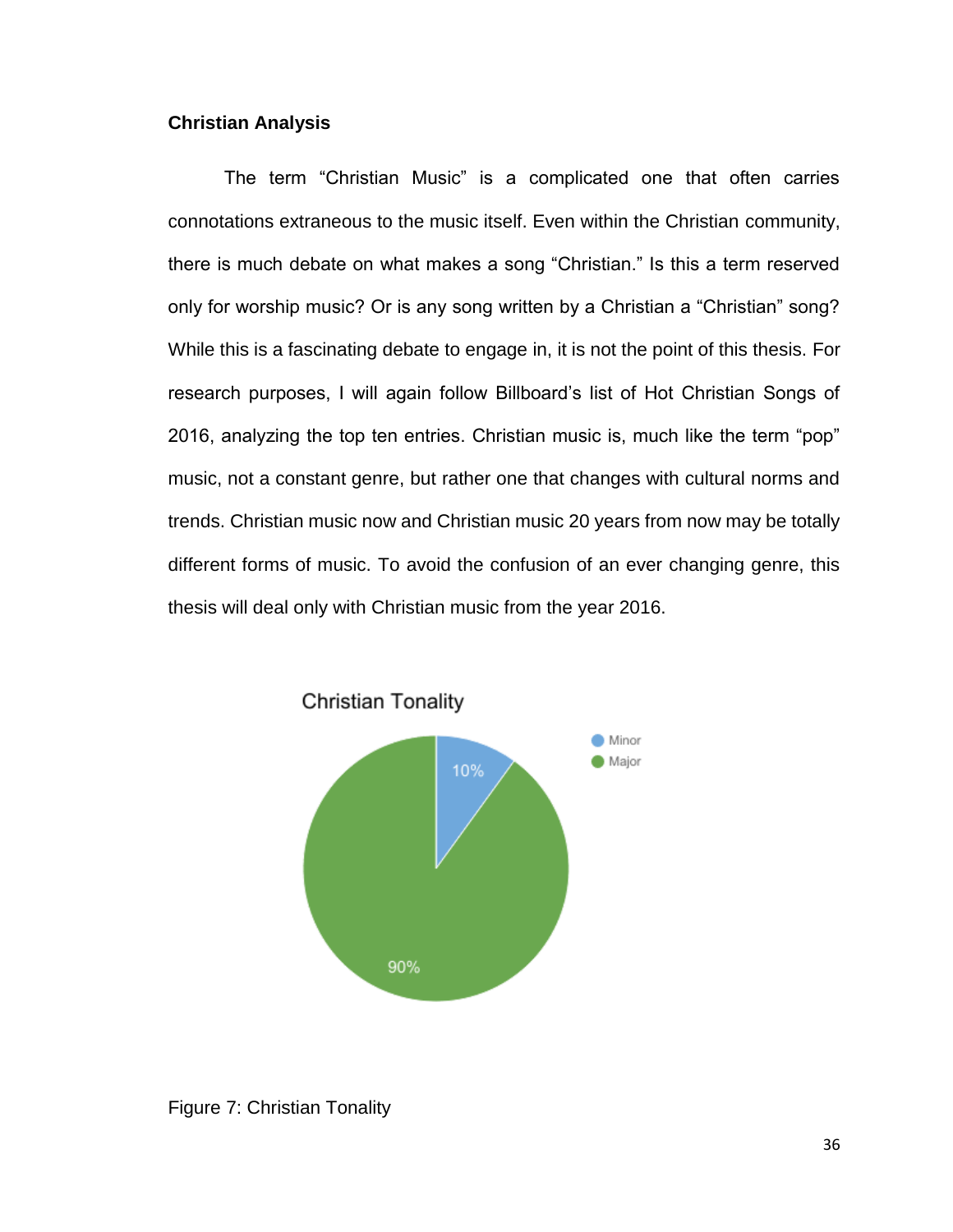All songs but one within the Christian music genre are in major keys, the exception being *Thy Will*. None of these pieces, major or minor, utilize any nondiatonic chords, with even the minor song using the diatonic minor v rather than the traditional borrowed dominant V.

*Hot Christian Songs of 2016*, Billboard's Year End Charts

- 1. *Oceans (Where Feet May Fail)*, Hillsong UNITED
- 2. *Trust In You*, Lauren Daigle
- 3. *Good Good Father*, Chris Tomlin
- 4. *Thy Will*, Hillary Scott & The Scott Family
- 5. *Tell Your Heart To Beat Again*, Danny Gokey
- 6. *Eye of the Storm*, Ryan Stevenson Featuring GabeReal
- 7. *Breathe*, Jonny Diaz
- 8. *The River*, Jordan Feliz
- 9. *Priceless*, for KING & COUNTRY
- 10.*Just Be Held*, Casting Crowns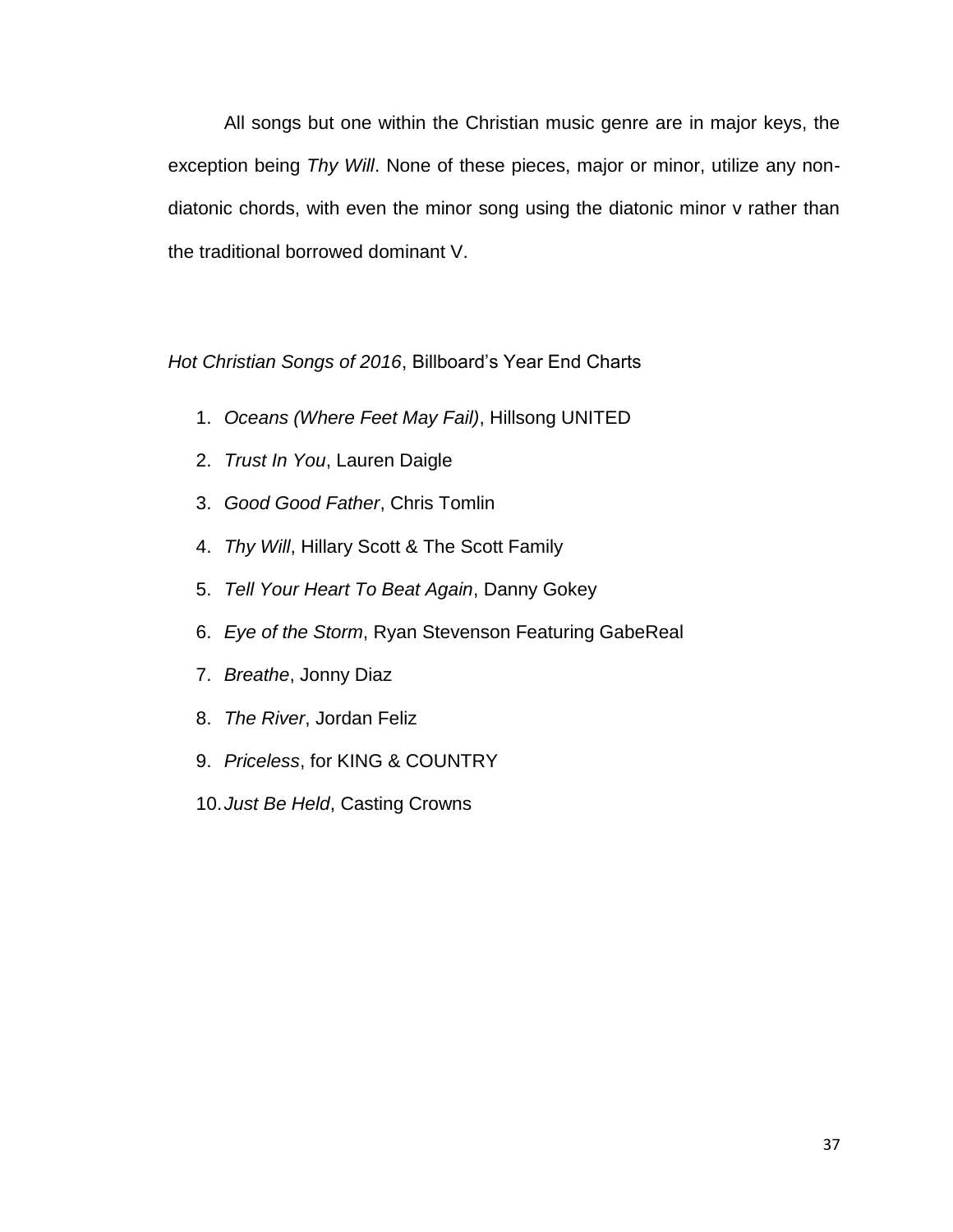|            | S <sub>1</sub> | S <sub>2</sub> | S <sub>3</sub> | S <sub>4</sub> | S <sub>5</sub> | S <sub>6</sub> | <b>S7</b> | $S_8$ | S 9 | S 10 |
|------------|----------------|----------------|----------------|----------------|----------------|----------------|-----------|-------|-----|------|
| I or i     |                |                |                |                |                |                |           |       |     |      |
| ii or II   |                |                |                |                |                |                |           |       |     |      |
| iii or III |                |                |                |                |                |                |           |       |     |      |
| IV or iv   |                |                |                |                |                |                |           |       |     |      |
| V or v     |                |                |                |                |                |                |           |       |     |      |
| vi or VI   |                |                |                |                |                |                |           |       |     |      |
| vii or VII |                |                |                |                |                |                |           |       |     |      |
| V/V        |                |                |                |                |                |                |           |       |     |      |

Figure 8: Christian Chord Inventory

Christian music, much more than either of the other genres, seems to have a very fixed chord inventory. Every Christian song in the top ten uses I, IV, and vi (or the minor counterparts), and all but one use a V (or a v). Beyond those staples, a minor ii seems to be a popular chord, with half of the selected pieces using it. Beyond that, only three songs use a iii and only the minor piece uses VII (which is not surprising, as a vii in a major key is a diminished chord). The only minor song in the research pool shares a very similar inventory with the major pieces, so they will all be analyzed together.

Christian music has a variety of specific chord progressions, though most seem to resolve around a set of four chord progressions. These progressions typically vary between verses, choruses, and bridges. There are a couple of progressions that make appearances in multiple songs, such as vi IV I V, but most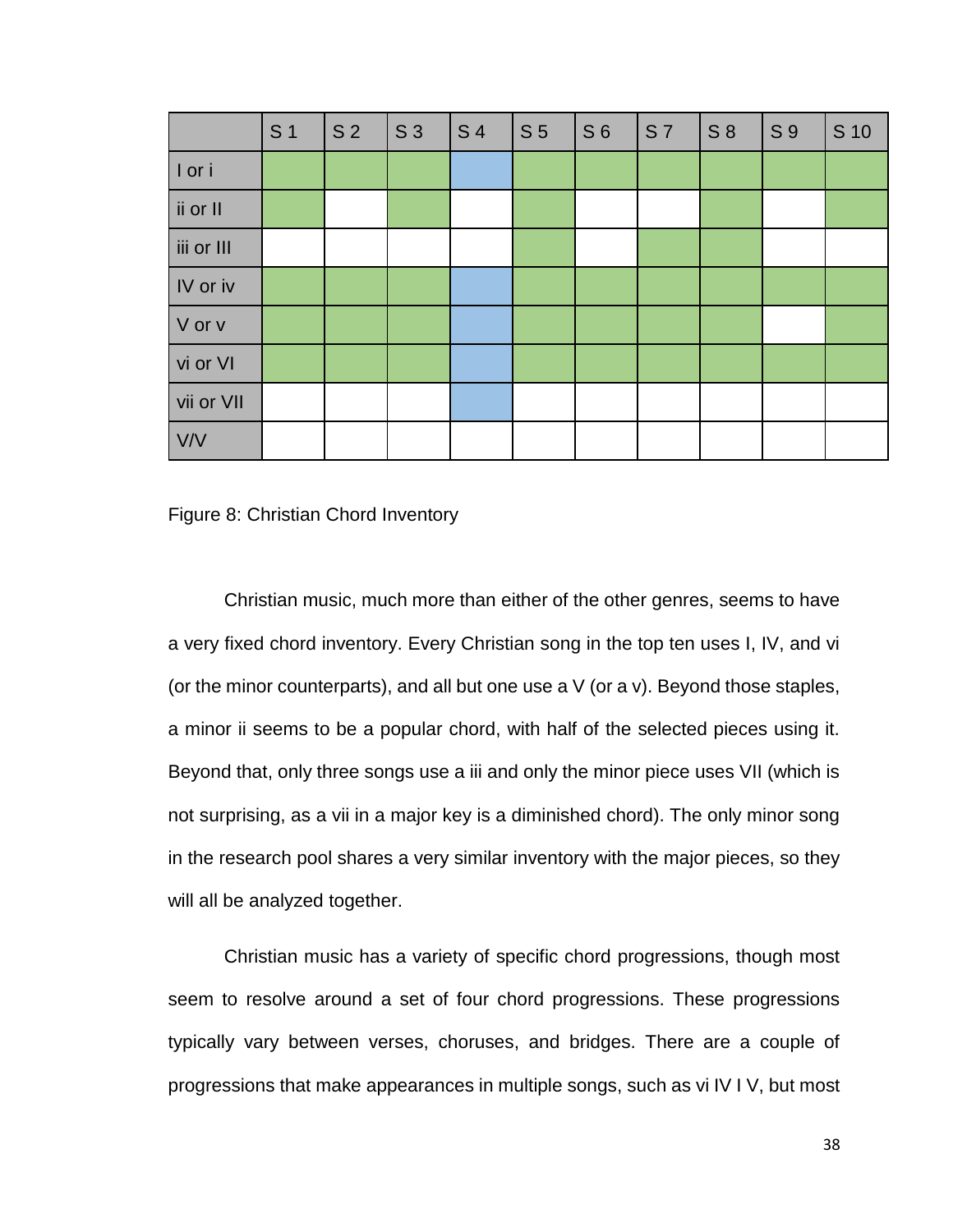songs find different combinations of the core I, IV, V, and vi chords to construct a progression.

Though the actual progressions vary, there are a number of harmonic patterns that can be identified in Christian music. First, nearly every individual progression in every song begins with a I, IV, or a vi, with only one progression in *Tell Your Heart* beginning with a V, and one in *Just Be Held* starting on a ii. Second, we see a common plagal resolution theme as the I chord is often arrived at through the IV. Despite usually functioning as a subdominant leading to the V chord, the IV often gives way to a I, which then often leads to the V. This reverse circle of fifths progression is not terribly uncommon in pop music, but its frequency is certainty notable.

The Christian music genre inherently changes based on the time period it is presented in, but today's Christian music follows some similar harmonic patterns. Four chord progressions that change depending on the stanza of the piece seem indicative of Christian music. The frequency of I, IV, V, and vi, along with the major dominated selection both assist in genre identification. Plagal cadences also occur frequently, which often then move to the dominant.

The research seems to reveal these harmonic patterns within the Christian music genre:

- 1. Christian Music is largely composed of multiple four chord progressions
- 2. Christian music is primarily major
- 3. Christian music mostly uses I, IV, V, vi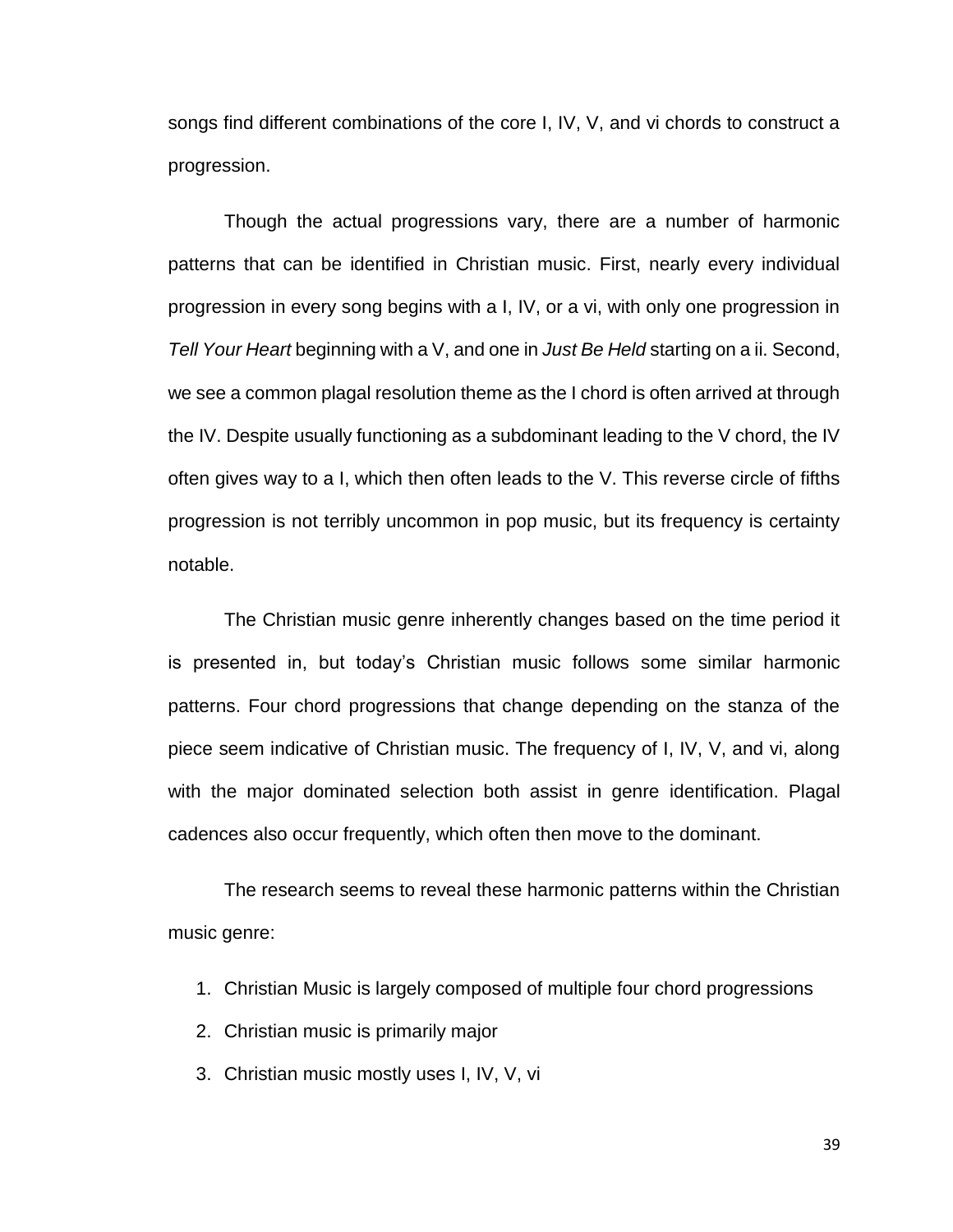4. Christian music frequently utilizes the plagal cadence, which often then moves to the dominant

Again, it is important to remember that these patterns are not hard and fast rules that must be followed for a piece to be labeled "Christian." These are simply common occurrences within a large musical genre that may help in identifying members of this group.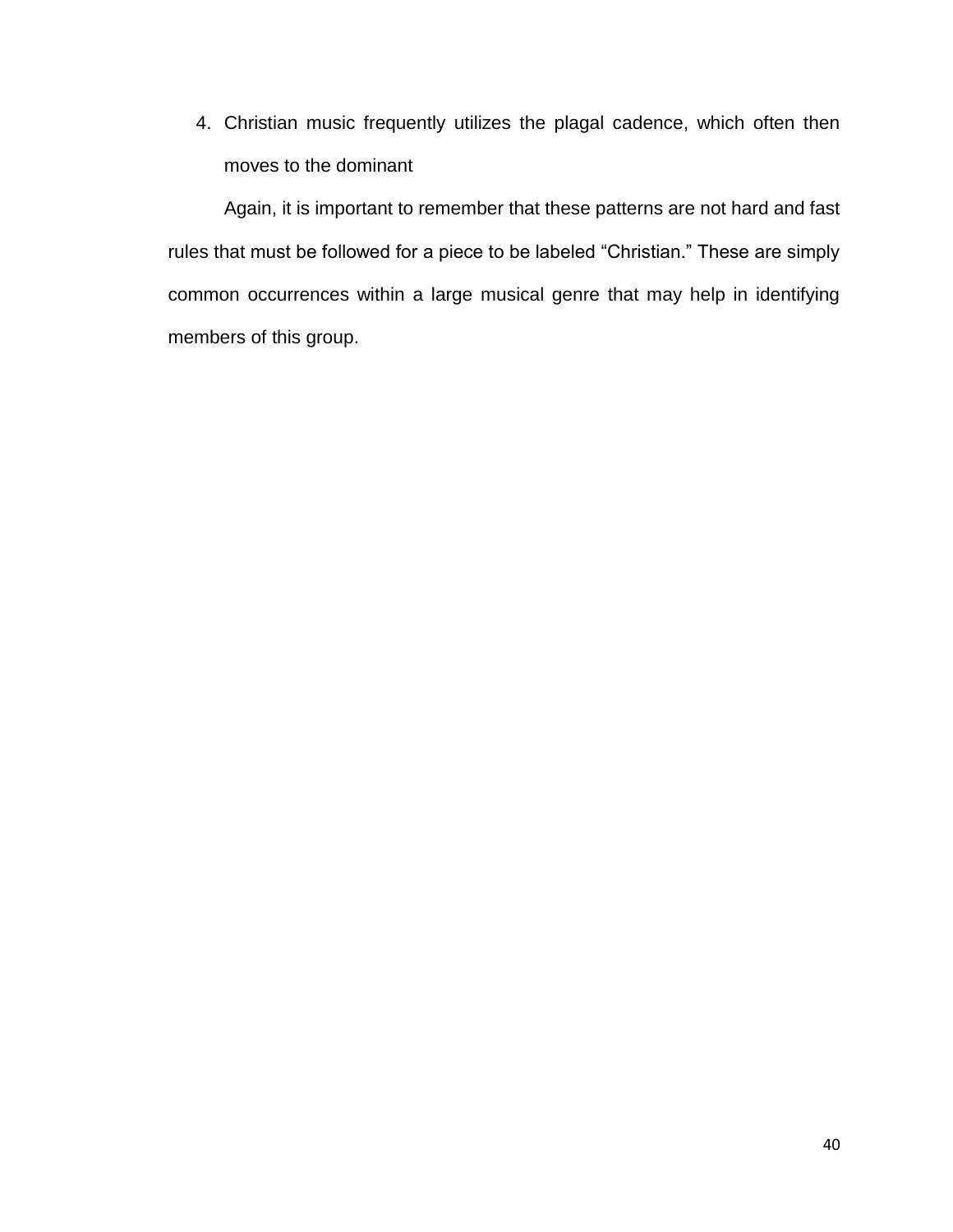# CHAPTER 5: CONTRASTING GENRES

The three preceding genres now have rules that seem to identify the songs within their category, but are these rules enough to differentiate genres from one another? In this section, the rules from one genre will be applied to the songs from the other two genres in attempt to prove that the rules do not apply. Should the rules for each genre only hold true within their own selection of songs and not in the songs of other genres, then it would stand to reason that these harmonic rules of identification are suitable for genre differentiation.

#### **Rock Harmony**

The rules of Rock harmony are as follows: 1) Rock music primarily uses I, IV, V, and vi chords, and their minor counterparts. 2) Rock music makes frequent use of deceptive cadences. 3) Rock music tonicizes the vi, creating a minor feel without entering into a minor key. 4) When in a minor key, Rock music tends to substitute the dominant V for the diatonic v. These rules will be compared to R&B/Hip-Hop songs and Christian songs to test their adherence outside of the Rock genre.

#### *One Dance,* Drake Featuring WizKid & Kyla

*One Dance* is in a minor key, which is uncommon for rock songs, but not unheard of. This piece uses i, II, and iv. I and IV are common chords in Rock music, and follow the first rule. However, *One Dance* does not use V or vi, V being present in every rock song and vi in all but one. *One Dance* does not ever use a deceptive cadence, and never tonicizes the vi. *One Dance* is in a minor key, but does not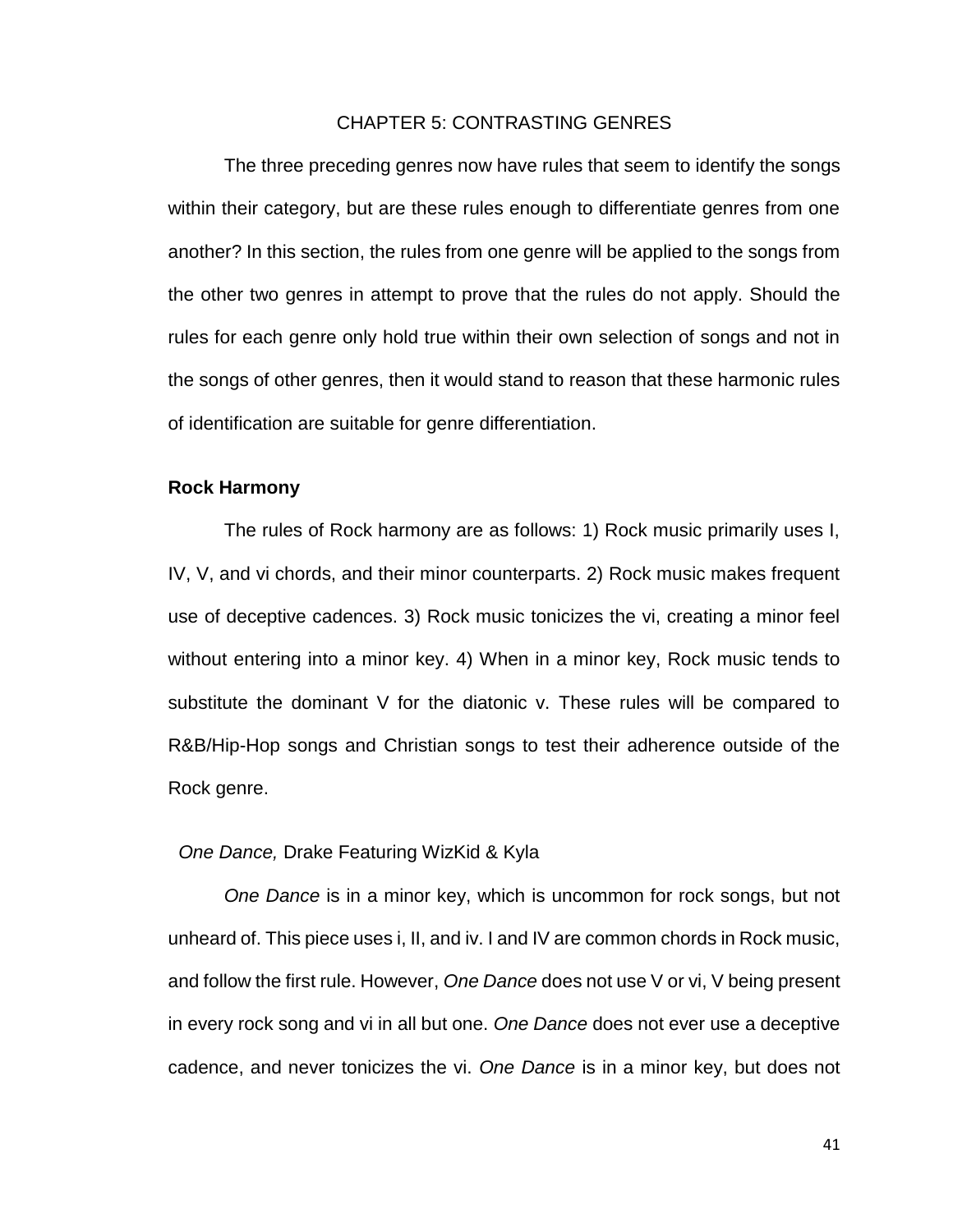use any form of a V chord, much less a borrowed dominant. Though containing two of the four chords common in Rock music (as stated in rule 1), *One Dance* holds very little similarity to the rules of Rock harmony.

#### *Panda*, Desiigner

*Panda* is a fairly simple song harmonically, containing only a i-V progression. This progression does adhere to a few of the rules of rock harmony, but still falls short in a few areas. The first rule lists I, IV, V, and vi as crucial elements of rock harmony, and only two of those chords are present. *Panda* also uses the borrowed dominant by using a major V in a minor piece, which is common rock practice. However, *Panda* never tonicizes vi, nor does it ever resolve a deceptive cadence. Overall, *Panda* falls short of the Rock harmonic rules.

#### *Work*, Rihanna Featuring Drake

*Work* very nearly looks like a rock progression, and is one of only a few R&B/Hip-Hop songs to contain a four chord progression (common in rock). Like rock, *Work* contains I, IV, and V, though never uses a vi. Because of this, vi is never tonicized or used in a deceptive cadence. In fact, *Work* does not really use any kind of strong cadence. The ii-I-IV-V progression never really resolves to a cadence, but instead reverses the circle of fifths logic and moves from V to ii. At a brief glance, *Work* looks like a rock progression due to its use of I, IV, and V, as well as being a four chord progression, but under closer observation, it does not adhere to the rules of Rock harmony.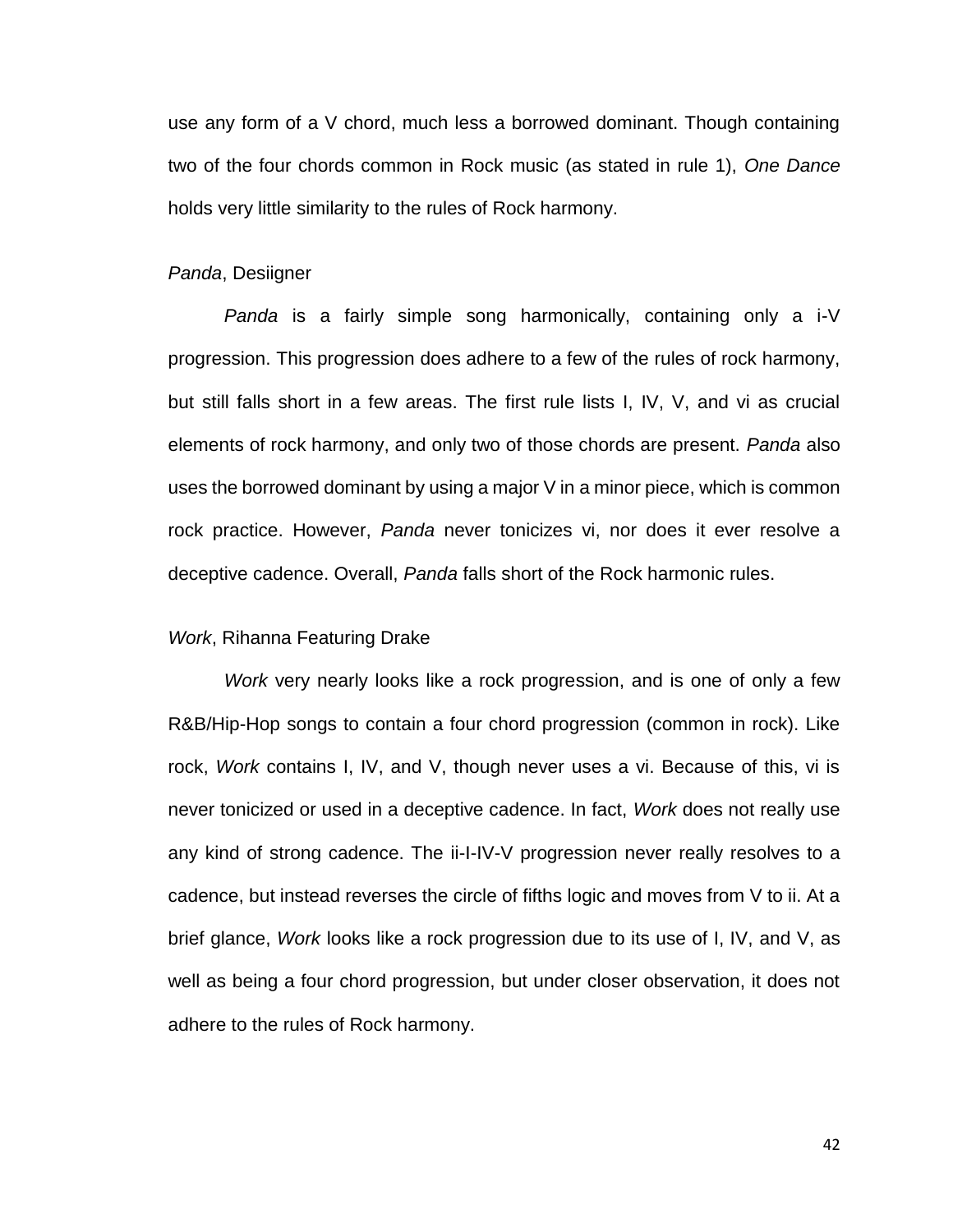#### *Needed Me*, Rihanna

*Needed Me*, as is a growing pattern in R&B/Hip-Hop analysis, uses two of the four key chords in Rock music; I and V. This song also uses iii, which is the second most uncommon diatonic chord in rock music. This three chord progression (iii-I-V) does not follow any rock harmony rules of cadence or tonicizing of the vi, and is missing two of the four crucial Rock harmony chords.

# *Me, Myself & I,* G-Eazy x Bebe Rexha

*Me, Myself & I* is another R&B/Hip-Hop song that uses a four chord progression. This minor song contains i and iv, both common rock chords, but does not contain a V, a staple of rock music. There is also no deceptive cadence, or even a vi chord at all. Cadences are mostly plagal, which is not uncommon in rock music, but is not an identifying factor either. This piece also frequently uses a VII chord, the least common diatonic chord in rock harmony.

#### *Hotline Bling*, Drake

*Hotline Bling* shares almost no similarities to rock harmony. Besides containing a I chord (which every song analyzed for this thesis did), *Hotline Bling* follows none of the rock harmony rules. There is never a IV, V, or vi chord, a iii chord is commonly used (a very uncommon chord in rock), cadences are weak and non-final, and the song consists of a single repeating progression of two chords.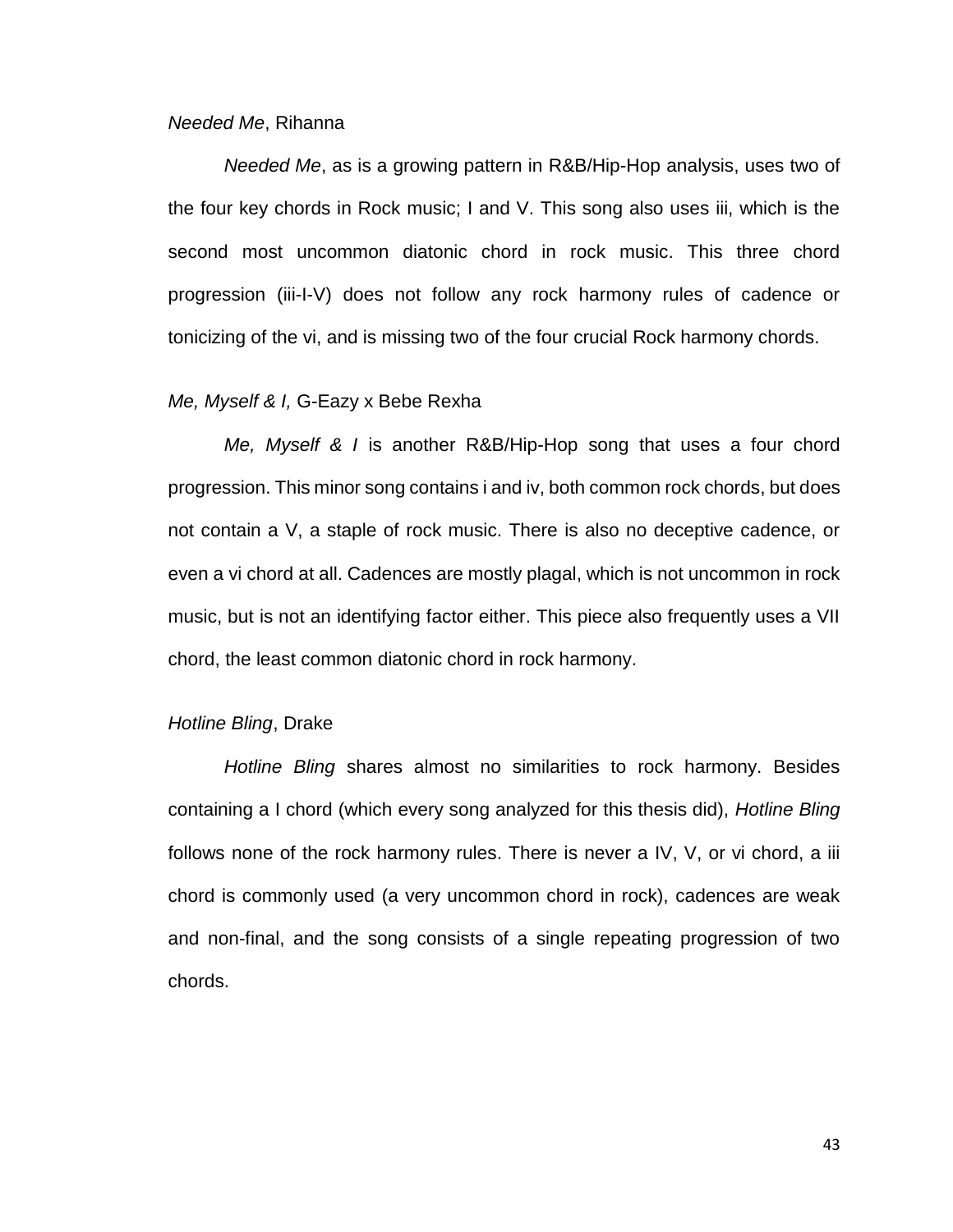# *Too Good*, Drake Featuring Rihanna

*Too Good* comes close to an adherence to rock harmony. This song contains I, V, and vi, only missing a IV chord (which not every rock song contains). There is an instance of a deceptive cadence, in which the vi is substituted for a I chord. This is a single instance, though, and hardly constitutes as a tonicization of vi. Furthermore, the song in essence functions as a constant I-V progression, occasionally adding a ii as a passing chord or substituting the vi for the I. This repetitive two chord progression is not aligned with rock harmonic patterns, and thus still defies rock harmony.

#### *Broccoli*, D.R.A.M. Featuring Lil Yachty

*Broccoli* holds little similarity to rock harmony. Much like *Hotline Bling*, this piece is simply a repetitive two chord progression containing I and ii. While ii is not an uncommon rock harmony, it is not a staple like IV, V, or vi, all of which are missing. vi is never tonicized or used in a deceptive cadence.

# *Here*, Alessia Cara

*Here* is another example of a song holding similarities to rock harmony while not adhering to its rules. This piece contains a four chord progression that repeats on a loop. This minor progression does contain i, iv, and VI, all common rock progressions. Being a minor song, VI is never tonicized and deceptive cadences are not present, which would be expected in a minor rock song as well. The important difference is the lack of a V chord, major or otherwise. Every rock song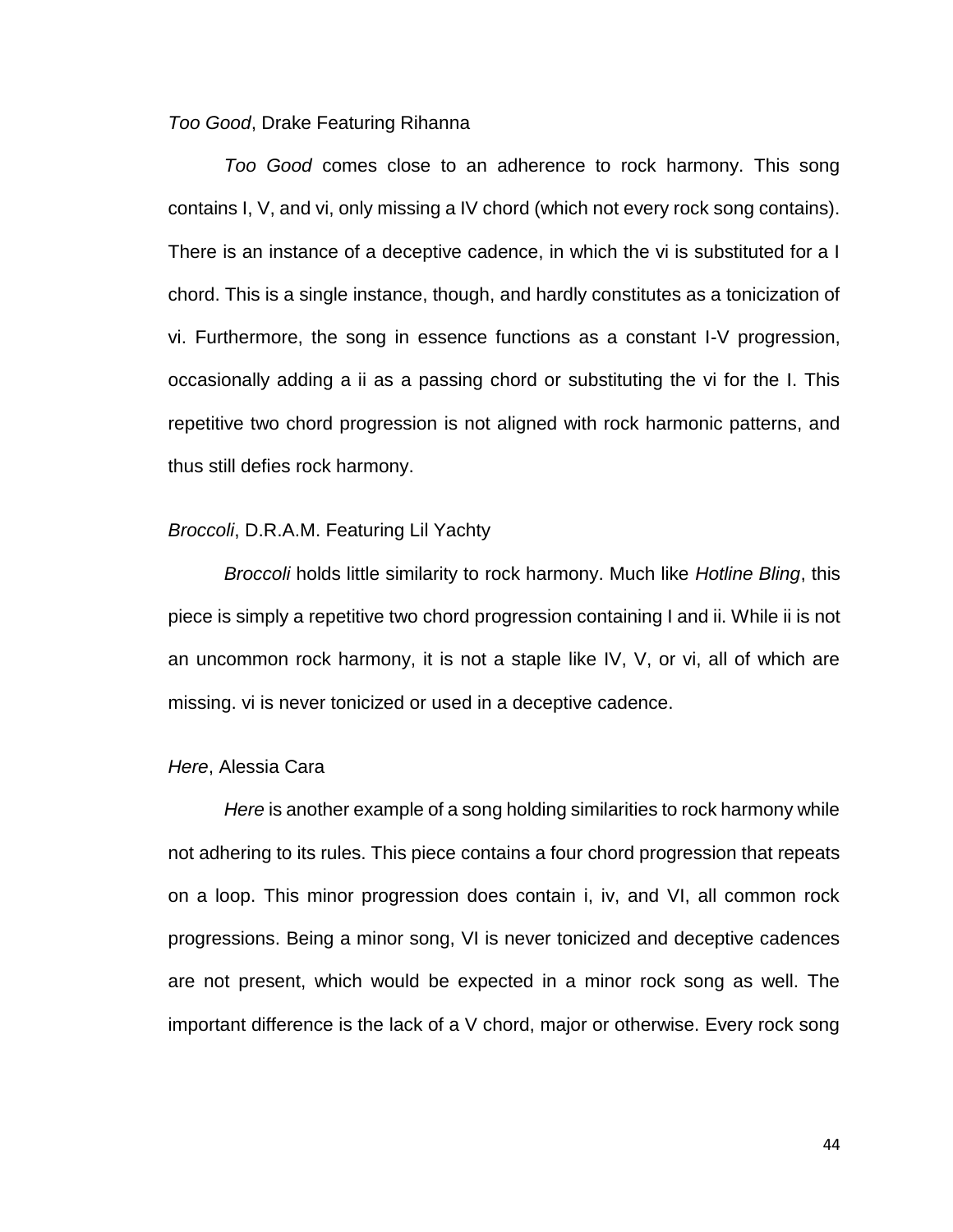analyzed contained a V chord, and its absence is enough to invalidate *Here* as a rock song.

# *The Hills*, The Weeknd

This piece follows almost exactly the same pattern as *Here*. *The Hills* contains i, iv, and VI, but no V. Just like *Here*, that alone is enough to contradict rock harmony.

#### *Oceans (Where Feet May Fail)*, Hillsong UNITED

*Oceans* begins the analysis of Christian music in comparison to Rock harmony. This piece contains the four important rock chords, I, IV, V, and vi. However, vi is never really tonicized. This is a somewhat difficult observation to make, however. Both the instrumental and verse progressions begin on vi, which would at first glance seem to imply its tonicization. However, the progression strongly draws this vi to the I chord, specifically through the first inversion V chord. This is not a tonicization of vi, but a strong pull to I. The V chord here is used as a passing chord, creating a smooth transition to the I. The bridge does contain one deceptive cadence, though it is the only occurrence. *Oceans* adheres fairly closely to rock harmony, when all factors have been analyzed.

# *Trust In You*, Lauren Daigle

*Trust In You* follows similar patterns to *Oceans*, using all four rock harmony chords in various ways throughout the piece. This song does not contain any deceptive cadences, opting instead for perfect and plagal ones. The vi is not tonicized, or even heavily emphasized in this piece. Though the chord inventories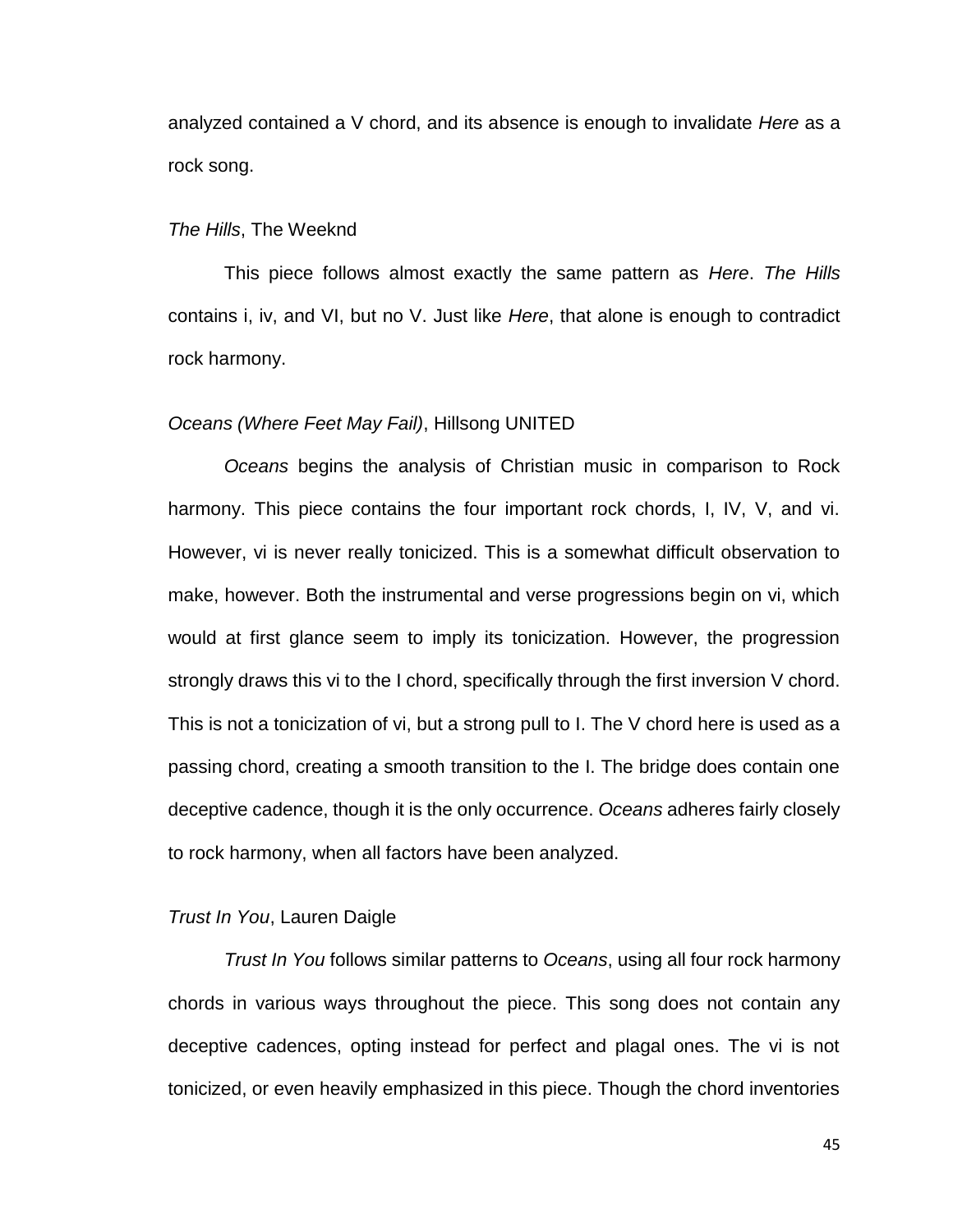are similar, there is enough difference in *Trust In You* to contradict rock harmony rules.

# *Good Good Father*, Chris Tomlin

*Good Good Father* again uses all four chords common in rock music, though vi is only used in the bridge. No deceptive cadences or vi tonal centers are found, and the song as a whole stands opposed enough to rock harmony to distinguish the two.

# *Thy Will*, Hillary Scott & The Scott Family

This piece is the only minor Christian song analyzed, and contains i, iv, v, and VI. being already a minor song, no deceptive cadences or vi tonal centers are found. Unlike rock harmony, though, *Thy Will* uses the diatonic minor v, rather than the borrowed dominant V found frequently in minor rock harmony.

# *Tell Your Heart To Beat Again*, Danny Gokey

*Tell Your Heart To Beat Again* very nearly follows the rules of rock harmony. This major song contains I, IV, V, and vi, deceptive cadences, and even tonicizes the vi in areas. The only differentiating factor that can be found is the use of iii. The iii is extremely uncommon in rock harmony, only found in two of the ten analyzed songs. That having been said, iii does occur in rock harmony, so its presence alone is not enough to disqualify a song as a rock piece.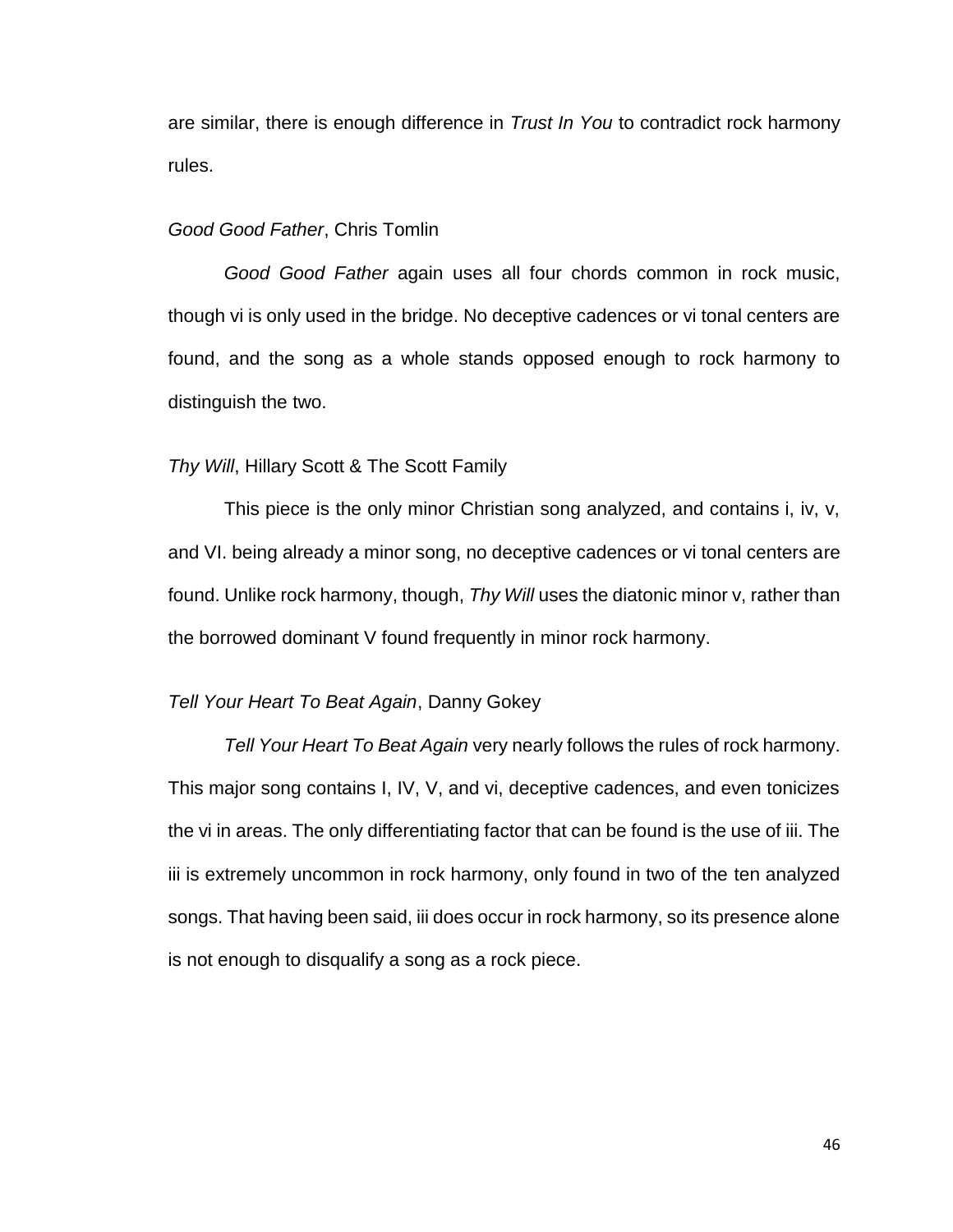*Eye of the Storm*, Ryan Stevenson Featuring GabeReal

*Eye of the Storm* adheres to the rock harmonic patterns of deceptive cadences and use of I, IV, V, and vi. In fact, those are the only four chords found in this piece, which is not common in rock music, though not impossible (three of the ten analyzed rock songs only contain I, IV, V, and vi). vi is never tonicized, though it is not always in rock harmony either. Much like *Tell Your Heart To Beat Again*, *Eye of the Storm* follows the rules of rock harmony fairly sufficiently.

# *Breathe*, Jonny Diaz

*Breathe* uses the typical rock chords I, IV, V, and vi, but also uses the uncommon iii. The use of iii paired with the lack of tonicized vi or deceptive cadences creates enough diversity in *Breathe* that it, overall, does not adhere to the rules of rock harmony.

#### *The River*, Jordan Feliz

*The River* shares a similar pattern with *Eye of the Storm*. Though it does not adhere to every rule of rock harmony, there are enough similarities to at least cause uncertainty. *The River* uses I, IV, V, and vi, as well as heavily tonicizing the vi. It does use a iii which, as stated numerous times, is uncommon but not unused in rock. There are no deceptive cadences, though not every rock song contains one. There are not enough similarities between *The River* and rock harmony to definitively make the connection, but not enough differences to definitively deny it.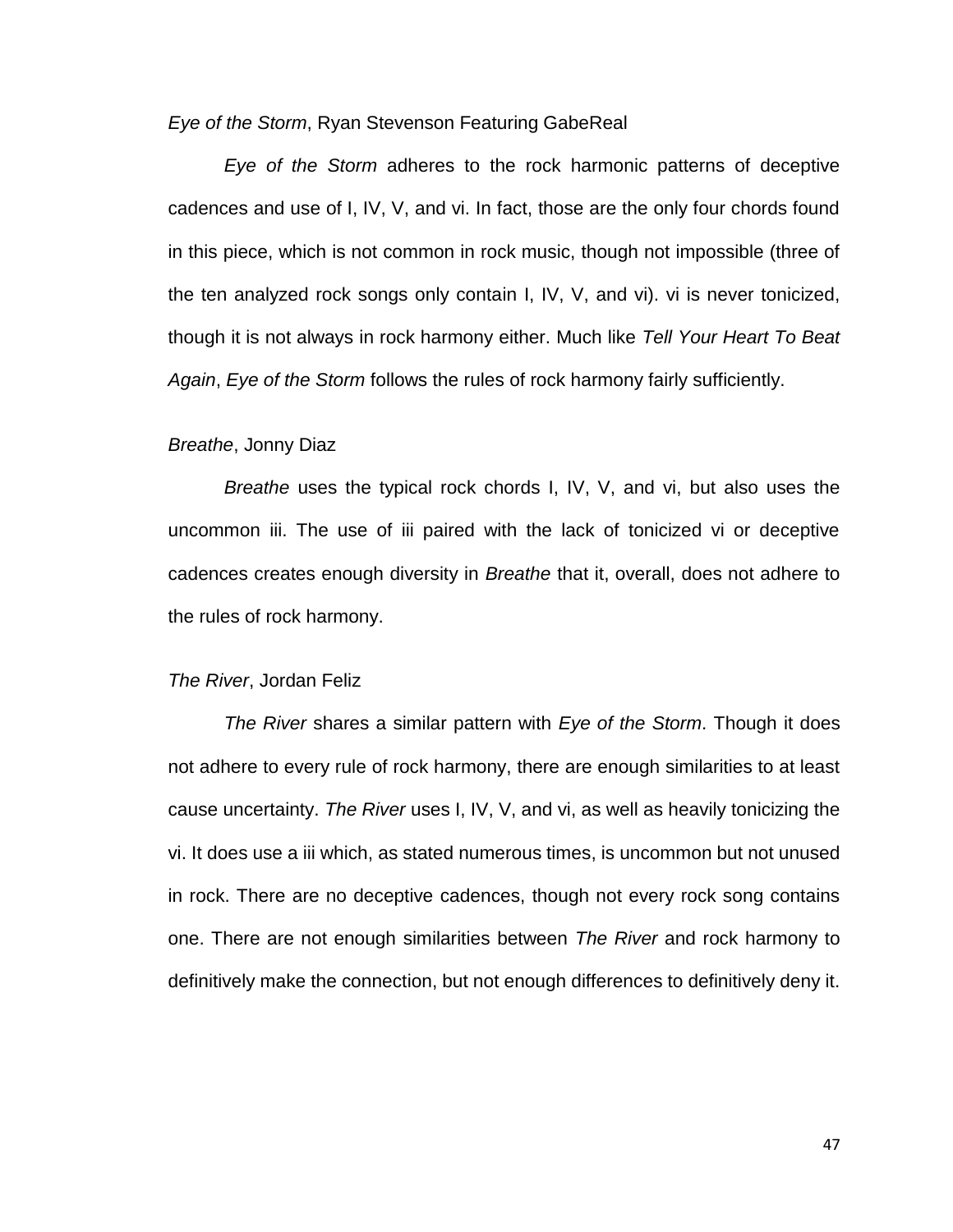#### *Priceless*, for KING & COUNTRY

*Priceless*, though it contains I, IV, and vi, does not contain a V chord, a critical chord in rock harmony. The absence of a V, compounded to the lack of vi tonicization and deceptive cadences, is enough to contradict rock harmonic patterns.

# *Just Be Held*, Casting Crowns

*Just Be Held* contains I, IV, V, and vi, just as rock harmony requires. However, vi is never tonicized, and plagal cadences are preferred to deceptive cadences (which are never present), distinguishing this piece from the rules of rock harmony.

# **R&B/Hip-Hop Harmony**

The rules of R&B/Hip-Hop harmony are 1) R&B/Hip-Hop harmony consists of one repeating progression, 2) R&B/Hip-Hop does not contain non-diatonic chords, and 3) R&B/Hip-Hop does not follow a dominant to tonic resolution pattern. The following section will contrast rock and Christian songs with these four rules.

# *Stressed Out*, twenty one pilots

*Stressed Out* is an innovative song, written by an innovative band. Twenty one pilots is a musical duo who merges musical styles to form their own brand of music. The instrumental music is very similar to rock music, and that is what it is classified as. The vocal line, however, often layers rap over the harmonic structure. This use of rap may cause the listener to draw a connection between twenty one pilots and Hip-Hop music, but harmonically speaking, that connection could not be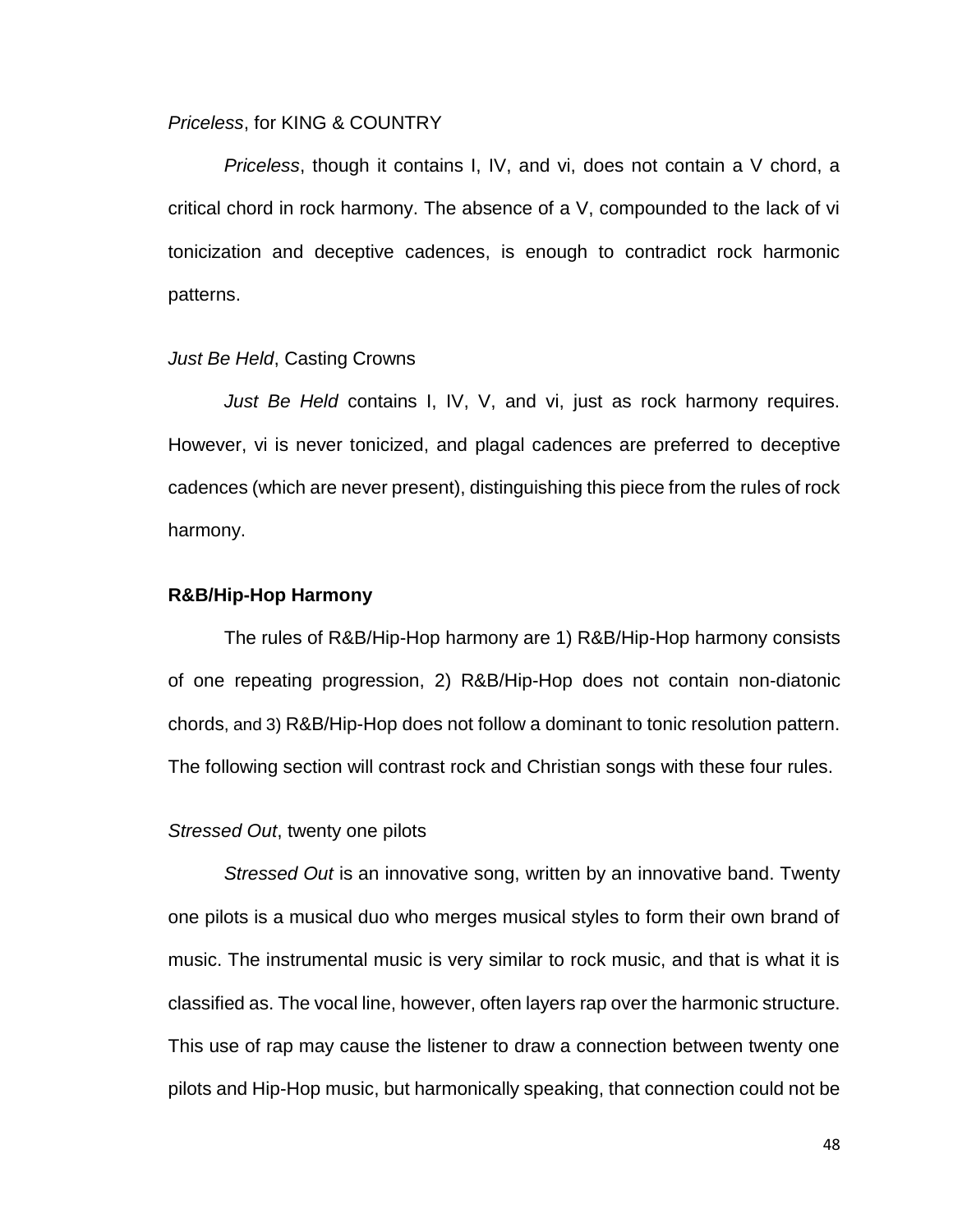farther from the truth. *Stressed Out* has multiple different progressions, rather than one solid repeating one. It uses a non-diatonic chord (the secondary dominant V/vi), and through this secondary dominant, emphasizes the dominant to tonic resolution.

#### *Ride*, twenty one pilots

*Ride*, by the same artists as *Stressed Out*, breaks most rules of R&B/Hip-Hop harmony. Like *Stressed Out*, *Ride* has two distinct chord progressions and emphasizes both the dominant-tonic resolution, as well as the plagal subdominanttonic patterns. The absence of any non-diatonic chords is the only similarity this piece has with R&B/Hip-Hop harmony.

#### *Heathens*, twenty one pilots

Yet again, twenty one pilots appears on this list. This song is harmonically complex, and differs from any other song in this thesis due to its manipulation of tonality. For the majority of the song, the chord structure adheres to a minor scale with a borrowed dominant. However, in the chorus of the song, the major I chord is used, creating an interesting sound. Both the major I and the borrowed V are non-diatonic chords, and though the dominant-tonic resolution is not emphasized, the variety of chord progressions differs greatly from R&B/Hip-Hop.

#### *Let It Go*, James Bay

*Let It Go* contains a large variety of chord progressions. Though it avoids non-diatonic chords and does not emphasize the dominant tonic relationship, the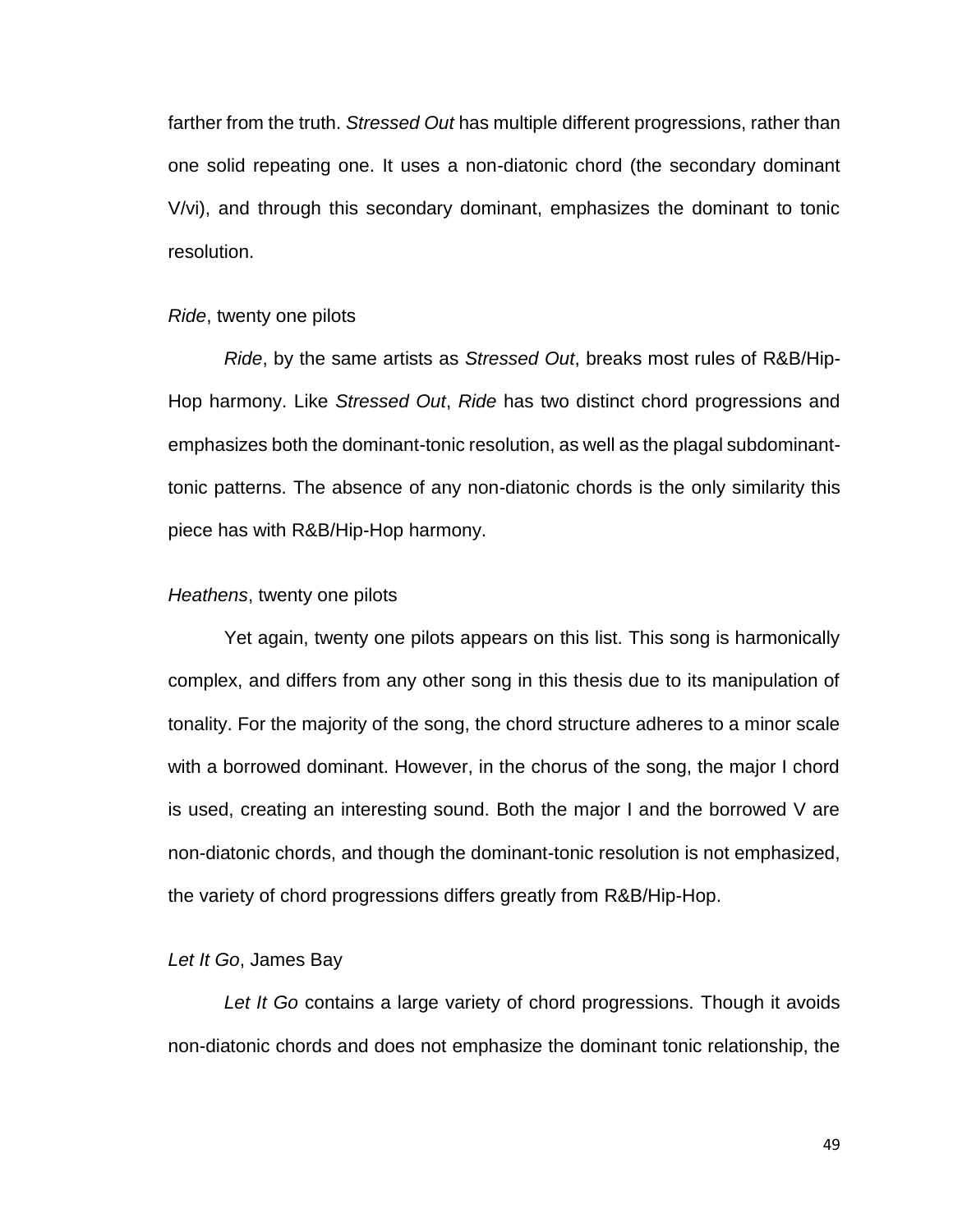lack of a repeating chord progression invalidates this piece as a R&B/Hip-Hop song.

#### *Unsteady*, X Ambassadors

*Unsteady* very nearly resembles a R&B/Hip-Hop harmonic structure. This piece does not emphasize the dominant-tonic resolution, and avoids non-diatonic chords. *Unsteady* is composed of two chord progressions which are hardly different from the other. However little the difference, though, the chords of the verse and the chorus are different, creating two distinct harmonic passages, invalidating them as R&B/Hip-Hop songs.

#### *Ex's & Oh's*, Elle King

*Ex's & Oh's* is a very harmonically simplistic song, but not in the same way that R&B/Hip-Hop harmony is. The intro, verse, and pre chorus of this piece consist of one single chord, the vi. The chorus then introduces a real chord progression, in which V/vi is present. This secondary dominant emphasizes the dominant-tonic resolution, even if the resolution itself is only presented a few times. Between the distinctly varied harmonic sections, non-diatonic chords, and dominant to tonic resolutions, this song is very clearly not in adherence to the R&B/Hip-Hop harmonic rules.

# *Hymn for the Weekend*, Coldplay

*Hymn for the Weekend* does not contain any non-diatonic chords, but varies its chord progression throughout the piece. We also see the dominant-tonic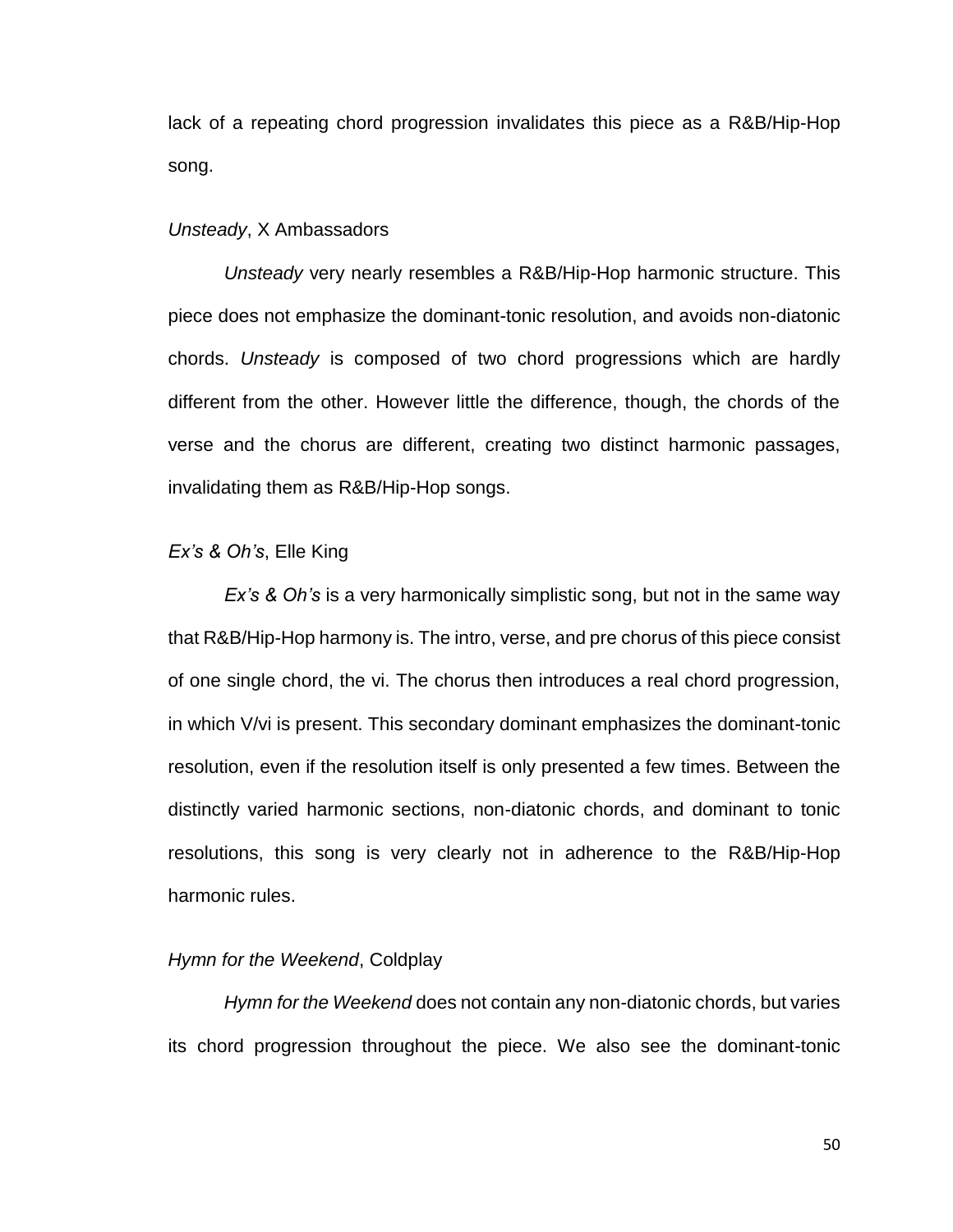resolution emphasized a few times, which goes against the harmonic rules of R&B/Hip-Hop.

*Sucker for Pain*, Lil Wayne, Wiz Khalifa & Imagine Dragons With Logic & Ty Dolla

# \$ign Feat. X Ambassadors

*Sucker for Pain*, unlike the other rock songs analyzed up to this point, contains only one repeating chord progression, just like R&B/Hip-Hop music. This is due to the artists featured in this song. Four of the six musicians or musical groups in this song are notable R&B/Hip-Hop artists, in which case it should be no surprise that there are R&B/Hip-Hop elements to the harmonic structure. Even then, though, we have a dominant V chord in a minor key, which is different from the diatonic minor v, and this V resolves to a i, emphasizing the dominant-tonic resolution. Even in a piece featuring more R&B/Hip-Hop artists than Rock artists, we see a strong disagreement between the harmonic structure of *Sucker for Pain* and R&B/Hip-Hop harmonic rules.

# *The Sound of Silence*, Disturbed

*The Sound of Silence* takes a different approach to most songs analyzed. Instead of creating a set of 3 or 4 chord progressions and rotating those, this song is one fluid progression that spans more than 4 measures. By this definition, technically *The Sound of Silence* has one repeating chord progression. This progression, though, is not of the same nature as a typical R&B/Hip-Hop progression, so it still breaks that rule. There are no borrowed chords or dominant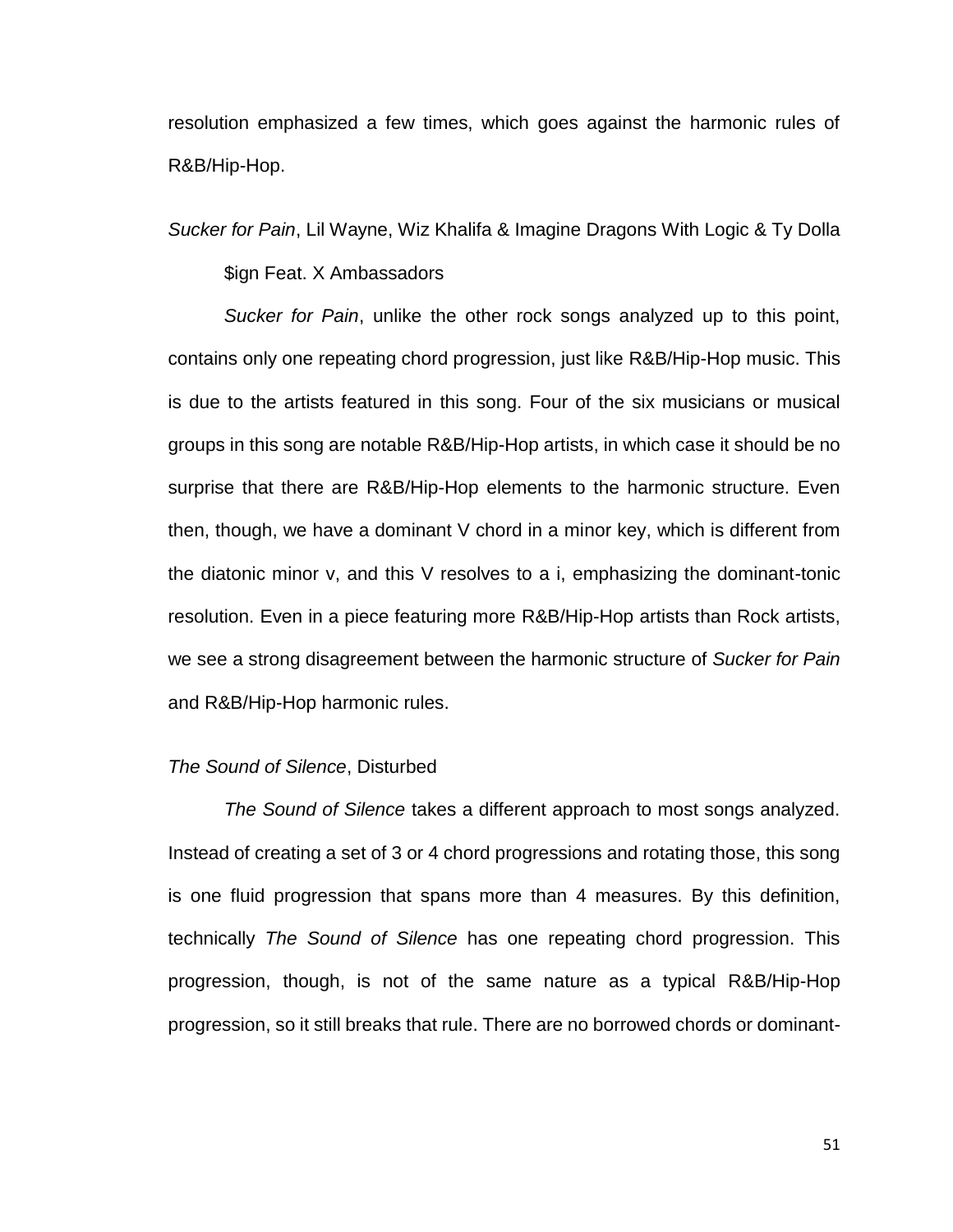tonic resolutions, but the difference of chord structure is enough to differentiate this song from R&B/Hip-Hop harmony.

# *Adventure of a Lifetime*, Coldplay

*Adventure of a Lifetime* actually does not contradict any of the rules of R&B/Hip-Hop harmony. There is one repetitive chord progression, there are no non-diatonic chords (even the v chord is a minor, due to the minor key, and not the dominant V typically used in minor rock songs), and the dominant-tonic resolution is nowhere present. In fact, *Adventure of a Lifetime* does not even adhere to the rules of its own genre, and it uses a VII, which is the only time that chord occurs in the Rock sample set. Harmonically speaking, this song does not align with rock rules, but rather R&B/Hip-Hop rules. This anomaly is somewhat rectified by observing the artist in question, Coldplay, is an established rock group, and even appears elsewhere on this list with songs that do in fact adhere to rock harmonic rules. That being said, the thesis put forward is that harmonic analysis alone is enough to identify genre, and in the case of *Adventure of a Lifetime*, it is not.

#### *Oceans (Where Feet May Fail)*, Hillsong UNITED

*Oceans*, the first of the ten top Christian songs of 2016, contradicts most R&B/Hip-Hop harmony rules. This song has multiple different chord progressions, and heavily emphasizes the dominant-tonic resolution. *Oceans* does not contain any non-diatonic chords, as is the case for all ten Christian songs.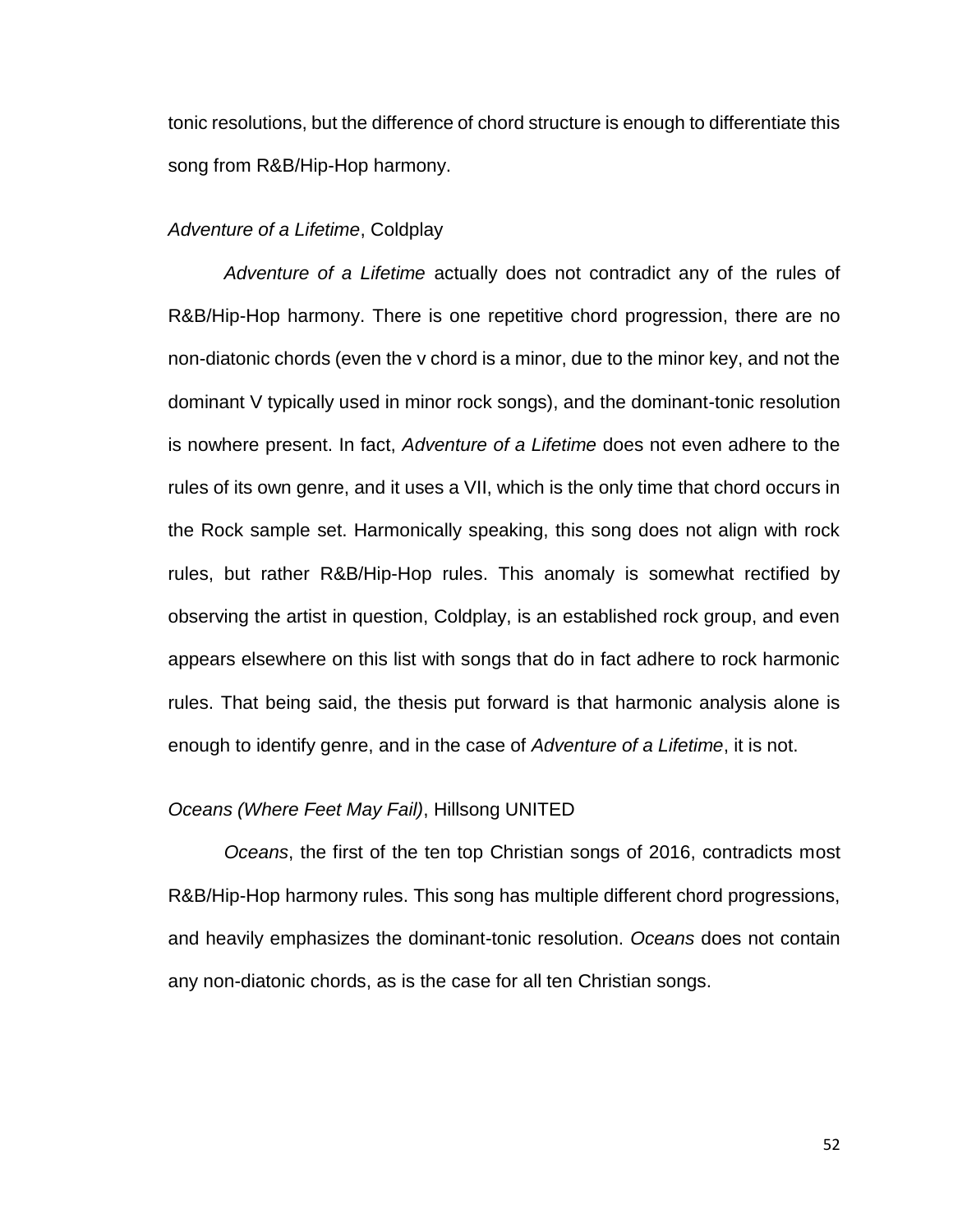#### *Trust In You*, Lauren Daigle

*Trust In You*, much like *Oceans*, contains multiple different chord progressions and frequently utilizes the V-I resolution. There are no non-diatonic chords, but the difference in progression styles and presence of dominant to tonic resolutions is enough to discern this song from R&B/Hip-Hop music.

# *Good Good Father*, Chris Tomlin

While *Good Good Father* does not emphasize the dominant-tonic resolution or utilize any non-diatonic chords, it has varied chord progressions for different sections. As with many of the songs outside of R&B/Hip-Hop, this alone is enough to create a distinction.

#### *Thy Will*, Hillary Scott & The Scott Family

The only minor song in the top ten Christian songs of 2016, *Thy Will* shares little with R&B/Hip-Hop harmony. This song has a varied set of chord progressions, which goes against one of the critical tenets of R&B/Hip-Hop. *Thy Will* does, however, adhere to the R&B/Hip-Hop rules of exclusively diatonic chords and the absence of a diatonic to tonic relationship.

#### *Tell Your Heart To Beat Again*, Danny Gokey

*Tell Your Heart To Beat Again* contains a variety of different chord progressions, though does not emphasize the V-I resolution or contain nondiatonic chords.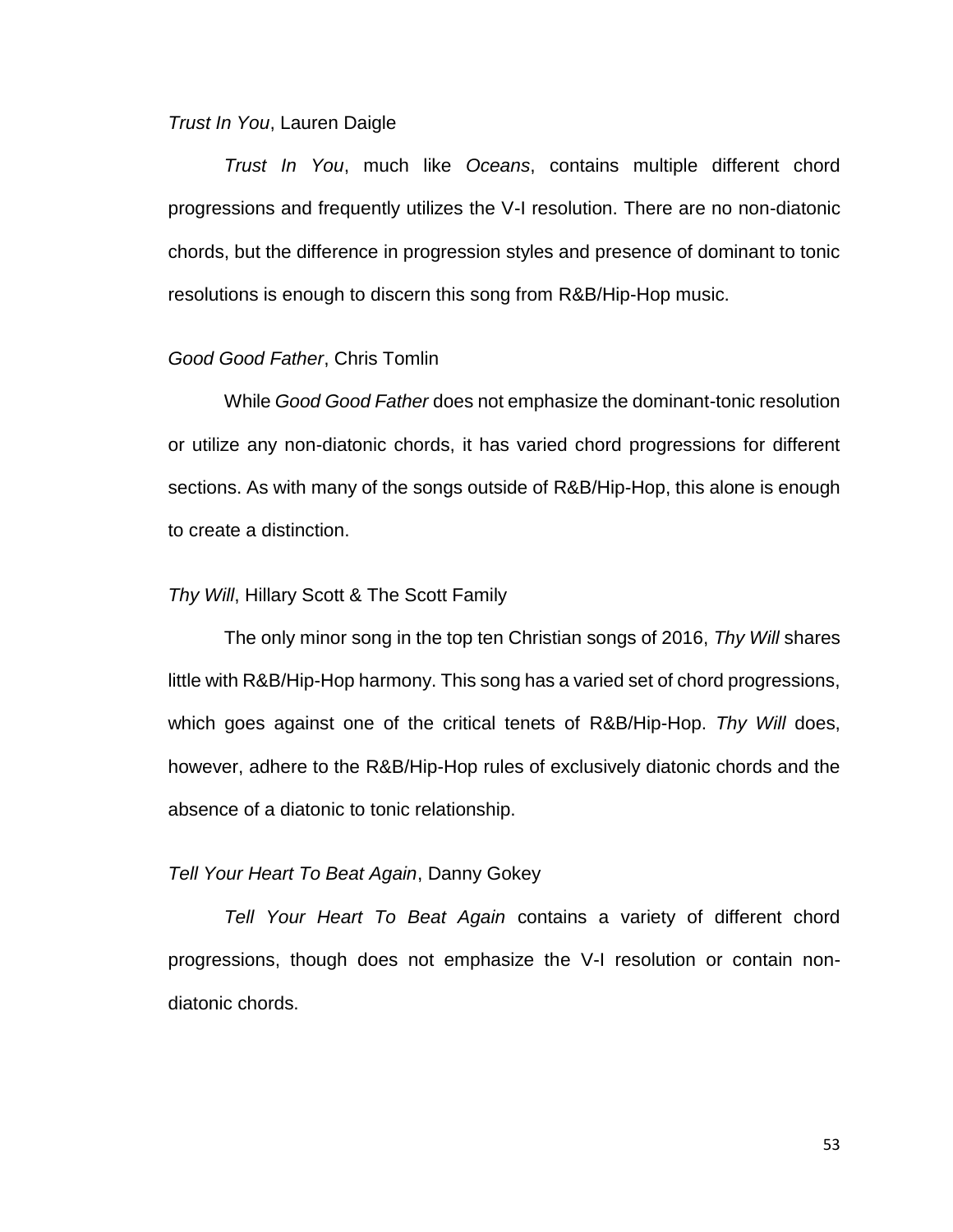*Eye of the Storm*, Ryan Stevenson Featuring GabeReal

*Eye of the Storm* keeps its chord progression simple, yet still alters it between sections. Though there is an absence of non-diatonic chords, the V-I progression is emphasized throughout the piece, and is a key harmonic element.

#### *Breathe*, Jonny Diaz

*Breathe* shares most of its characteristics with *Eye of the Storm*. It contains exclusively diatonic progressions that highlight the dominant to tonic resolution while altering the chord progression playing between different sections.

# *The River*, Jordan Feliz

Just as with *Breathe* and *Eye of the Storm*, *The River* contains a variety of chord progressions that contain a frequent use of the V-I resolution and no nondiatonic chords.

# *Priceless, for KING & COUNTRY*

*Priceless* comes very near to the repeating chord progression so central to R&B/Hip-Hop harmony. The various sections, however, are altered just enough to make them each unique to their respective part. Had that progression been a constant, *Priceless* would have followed the R&B/Hip-Hop harmonic rules quite nicely, since it contains no non-diatonic chords and never uses the dominant to tonic resolution. Since the progressions do differ, however, this song is clearly not a R&B/Hip-Hop song.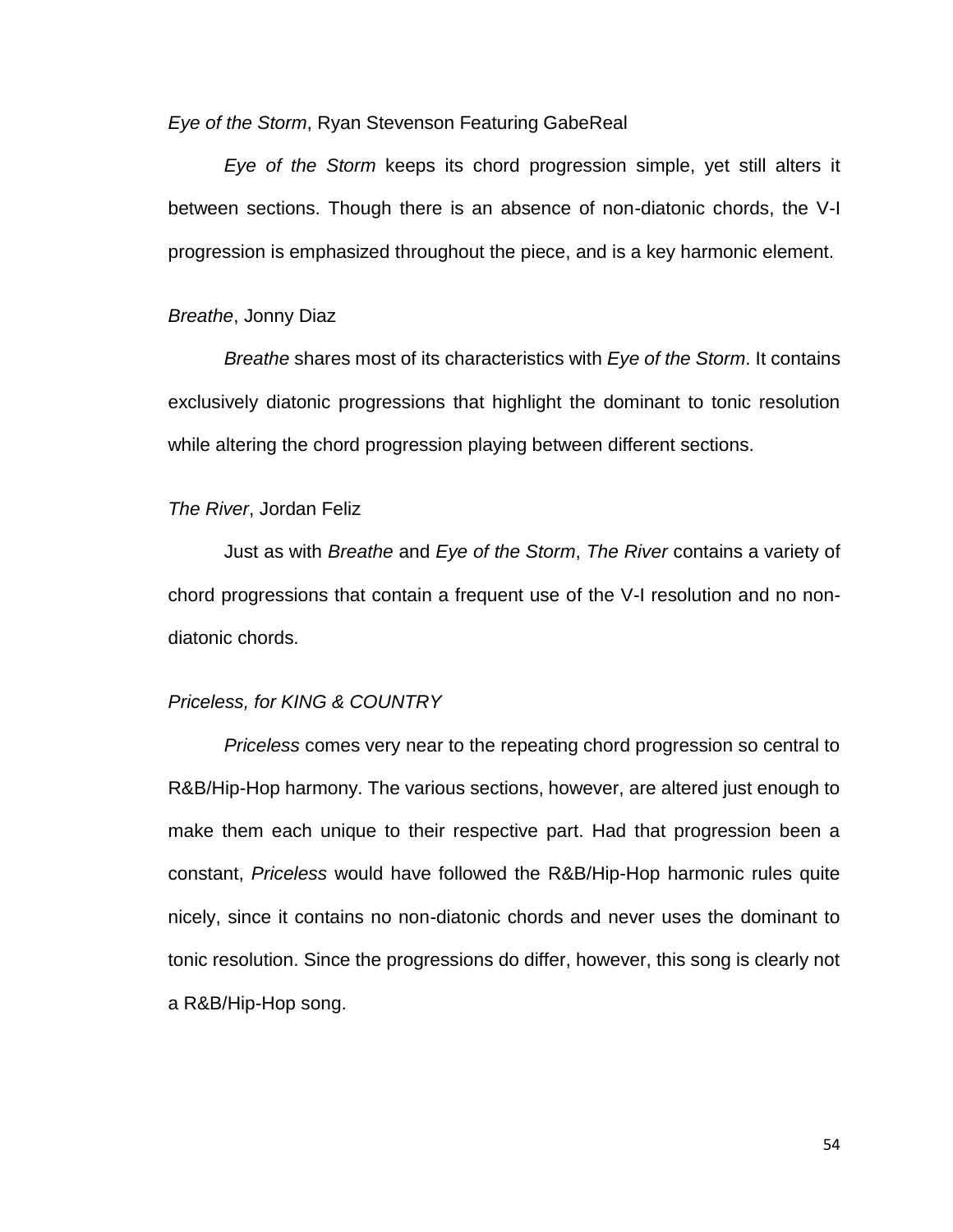# *Just Be Held*, Casting Crowns

Despite opting for a plagal cadence rather than a dominant to tonic one, the variety of chord progressions in *Just Be Held* invalidates it as a R&B/Hip-Hop song.

# **Christian Harmony**

The rules of Christian harmony are 1) Christian Music is largely composed of sets of four chord progressions, 2) Christian music is primarily in a major key, 3) Christian music mostly uses I, IV, V, vi, and 4) Christian music frequently utilizes the plagal cadence, which often then moves to the dominant. These rules will be compared to the harmonic practices of Rock and R&B/Hip-Hop.

### *Stressed Out*, twenty one pilots

*Stressed Out* is in a major key and does use I, IV, V, and vi, just as Christian harmony typically does. This piece also contains mostly four chord progressions, with a few three chord progressions in which the third chord is held twice as long. There are no plagal cadences in *Stressed Out*, however. Between the lack of IV-I resolutions and emphasis on chords other than I, IV, V, and vi, this song is distinguished from Christian harmony.

#### *Ride*, twenty one pilots

*Ride* used four chord progressions in a major key and emphasizes the plagal cadence. Though it does use I, IV, V, and vi, the ii chord is commonly emphasized, which is a variation of Christian harmonic principles.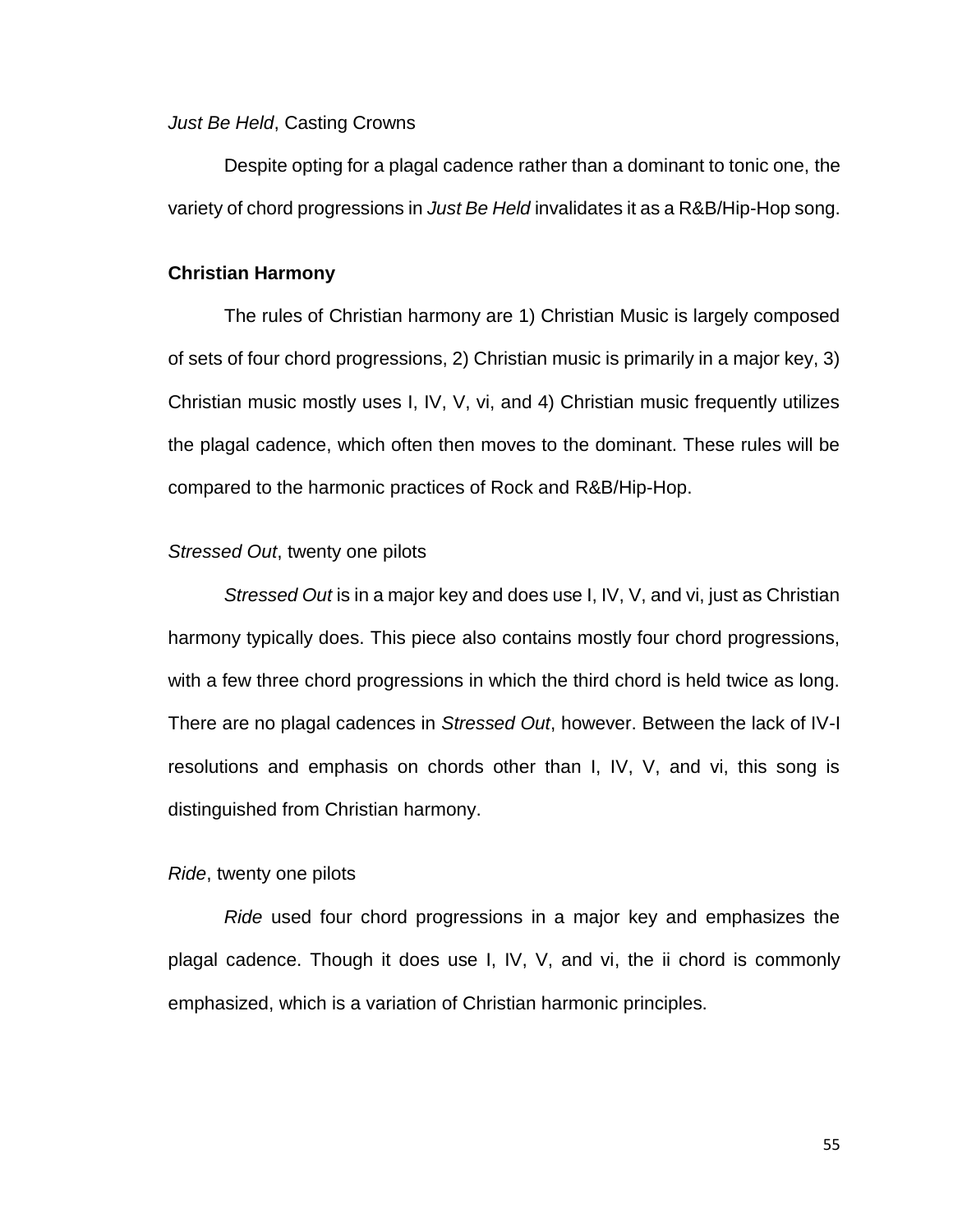# *Heathens*, twenty one pilots

*Heathens* is in a minor key (though it uses elements of the parallel major), which puts it at odds with Christian harmony. Though there is one minor song in the ten song sample set of Christian harmony, it is a very uncommon practice. *Heathens* does not contain any four chord progressions, instead using 2 or 3 chord progressions. i, iv, V, and VI are all used, but are not enough to draw the connection with Christian harmony in light of the minor tonality and lack of four chord progressions.

#### *Let It Go*, James Bay

Let It Go is a major song that uses four chord progressions. This piece does not use plagal cadences and emphasizes the iii chord, which is not common in Christian harmony.

#### *Unsteady*, X Ambassadors

*Unsteady* follows all of the rules of Christian harmony. This major piece is composed of four chord progressions using exclusively I, IV, V, and vi, and very commonly moves IV to I.

#### *Ex's & Oh's*, Elle King

This piece, while in a major key, uses chord progressions and movements not common in Christian harmony. The IV chord is absent, and a secondary dominant (V/vi) is used to resolve to the I, which is an uncommon practice in Christian harmony. Furthermore, the intro, verse, and pre chorus all contain only one chord, rather than a four chord progression.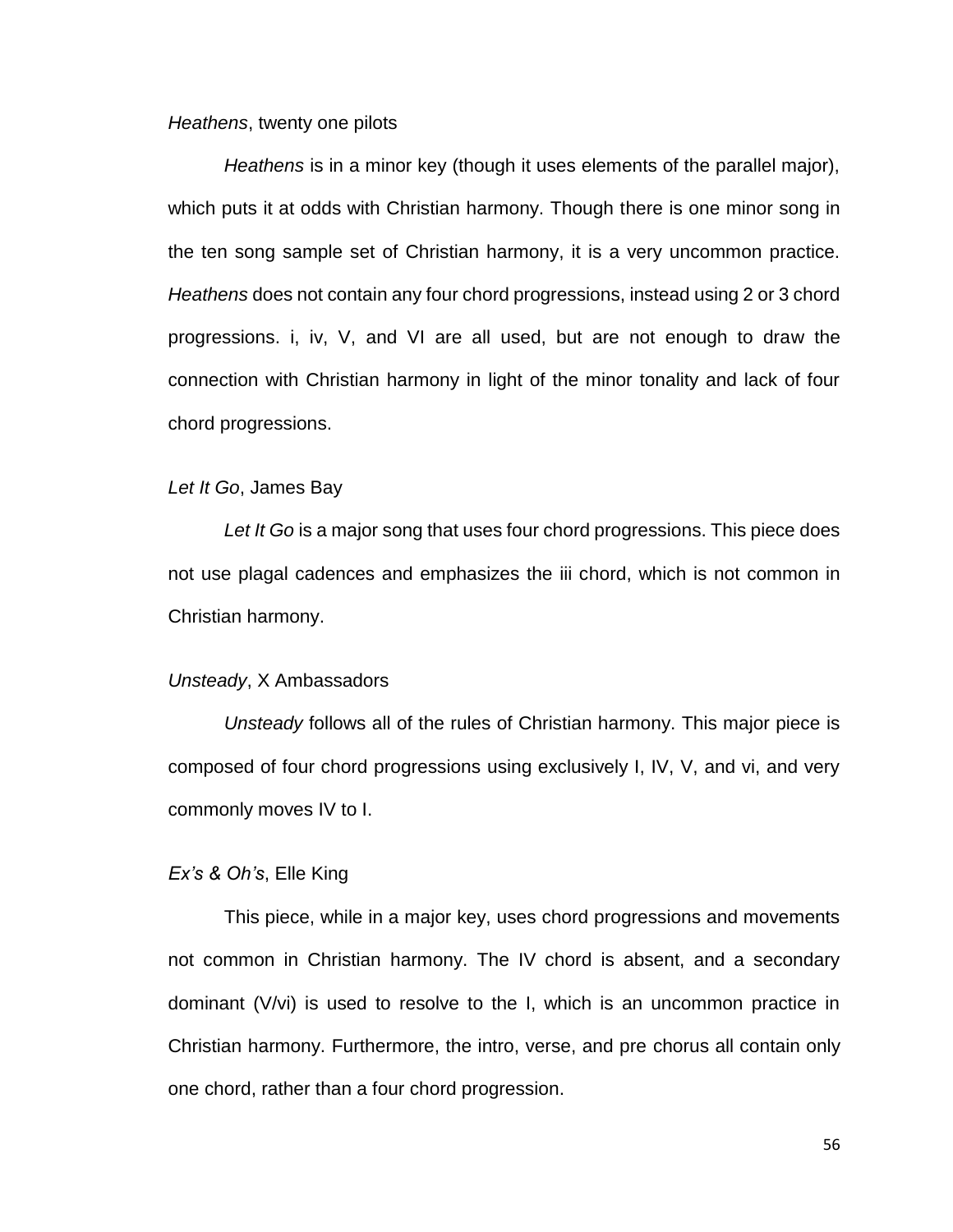#### *Hymn for the Weekend*, Coldplay

This major piece uses the four common chords in Christian harmony, but structures them in three chord progressions and never resolves a plagal cadence.

*Sucker for Pain*, Lil Wayne, Wiz Khalifa & Imagine Dragons With Logic & Ty Dolla\$ign Feat. X Ambassadors

*Sucker for Pain* is a minor piece that does not resolve plagal cadences. Despite containing the common Christian chords and organizing them in a four chord progression, the minor tonality and lack of plagal movement create enough distinction between this song and Christian harmony.

# *The Sound of Silence*, Disturbed

*The Sound of Silence* very closely resembles Christian harmony. Using I, IV, V, and vi in a major key, this piece often resolves IV to I. *The Sound of Silence* is not structured with four chord progressions, but there are examples of Christian songs that do not either.

#### *Adventure of a Lifetime*, Coldplay

*Adventure of a Lifetime* is a minor piece with three chord progressions. This piece does not use vi and only uses v once, and never resolves a plagal cadence.

# *One Dance,* Drake Featuring WizKid & Kyla

Most R&B/Hip-Hop songs will compare in a similar way with Christian harmonic patterns, namely the difference in chord inventory and lack of four chord progressions. *One Dance* contains a single chord progression of three chords, and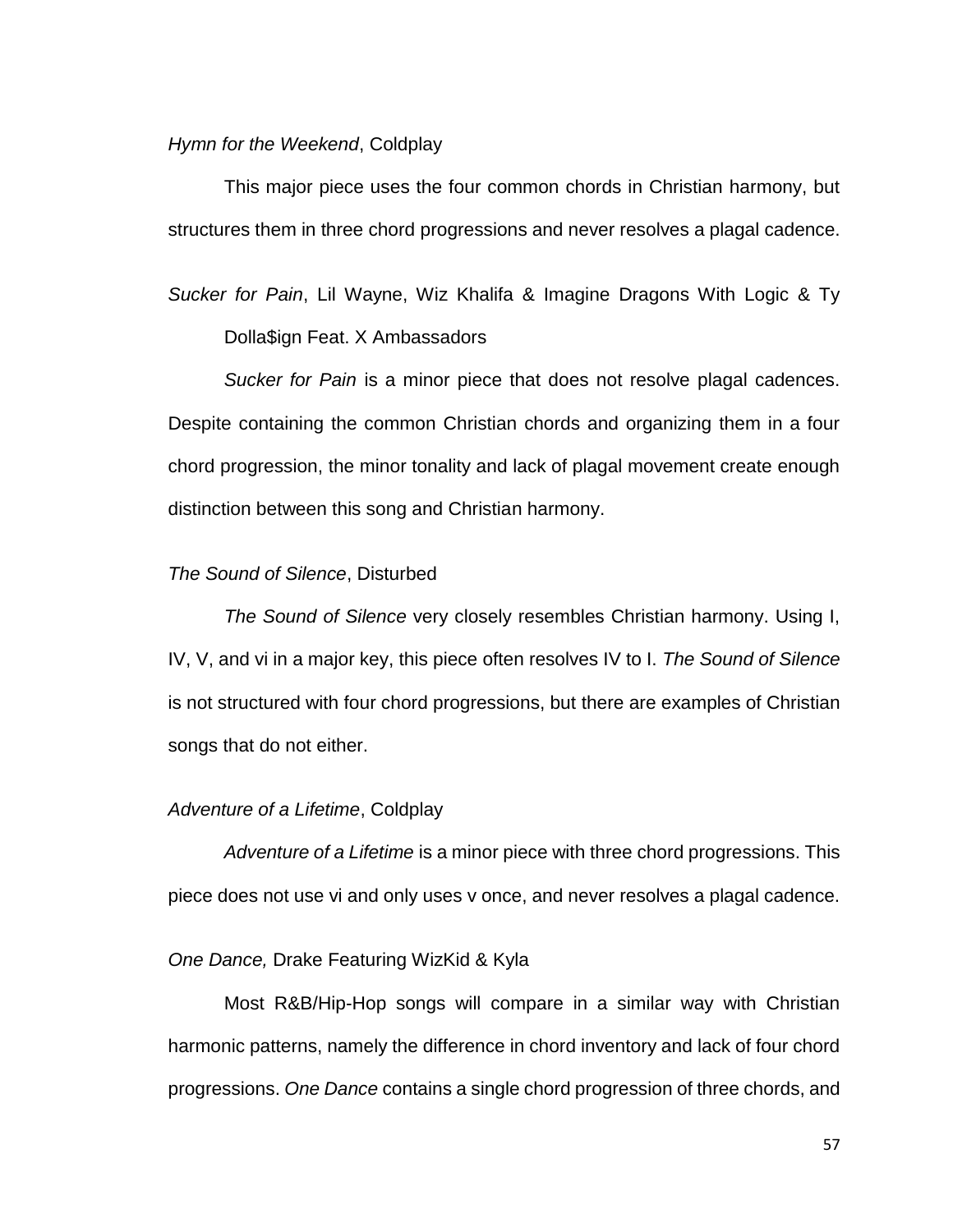does not use a V or a vi chord. The turnaround does emphasize a minor plagal cadence, but the minor key diminishes its effect.

# *Panda*, Desiigner

*Panda* only contains a i and a V, missing the IV and vi so important to Christian harmony. Furthermore, this minor song only uses two chord progressions, rather than a progression of four chords.

#### *Work*, Rihanna Featuring Drake

*Work* features a four chord progression and uses I, IV, and V, just as in Christian harmony. However, the single repetitive chord progression is uncommon in Christian music, and the lack of plagal cadences and vi chords creates enough difference between the two.

# *Needed Me*, Rihanna

*Needed Me* contains one three chord progression and never uses IV, vi, or a plagal cadence.

#### *Me, Myself & I*, G-Eazy x Bebe Rexha

This piece uses i, iv, and VI, as well as a four chord progression. However, the minor key, lack of V, and absence of plagal cadences differentiates this song from Christian harmony.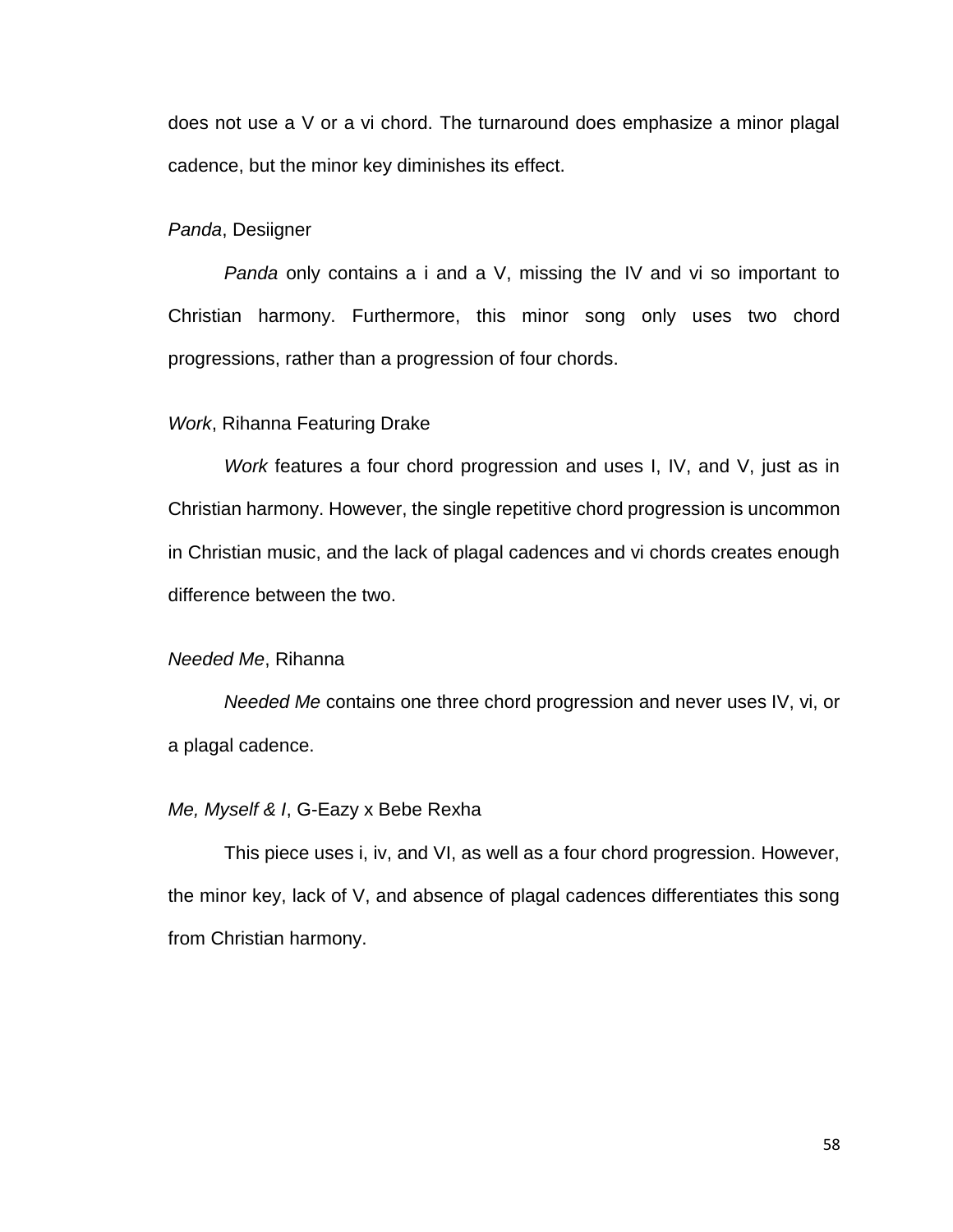#### *Hotline Bling*, Drake

*Hotline Bling* only contains a single two chord progression, and of those two, I is the only one called for in Christian harmony. There are no IV, V, or vi chords and on plagal cadences.

# *Too Good*, Drake Featuring Rihanna

*Too Good* contains, in essence, a single two chord progression. Sometimes a vi is substituted for the I, and sometimes a ii is added as a quick passing chord, but even then, this song never reaches the four chord pattern of Christian harmony. The absence of IV and plagal cadences also distinguishes this song from Christian harmonic patterns.

#### *Broccoli*, D.R.A.M. Featuring Lil Yachty

*Broccoli* uses a single two chord progression of I and ii. This song does not use IV, V, or vi, plagal cadences, or four chord progressions.

#### *Here*, Alessia Cara

*Here* is a minor song that does not contain a V chord. Though it contains i, iv, and VI, it never uses plagal cadences, and even includes a VII chord, which is very uncommon in Christian music. This piece does have a four chord progression, but this progression contains so many harmonic inconsistencies with Christian patterns that it can not be considered similar.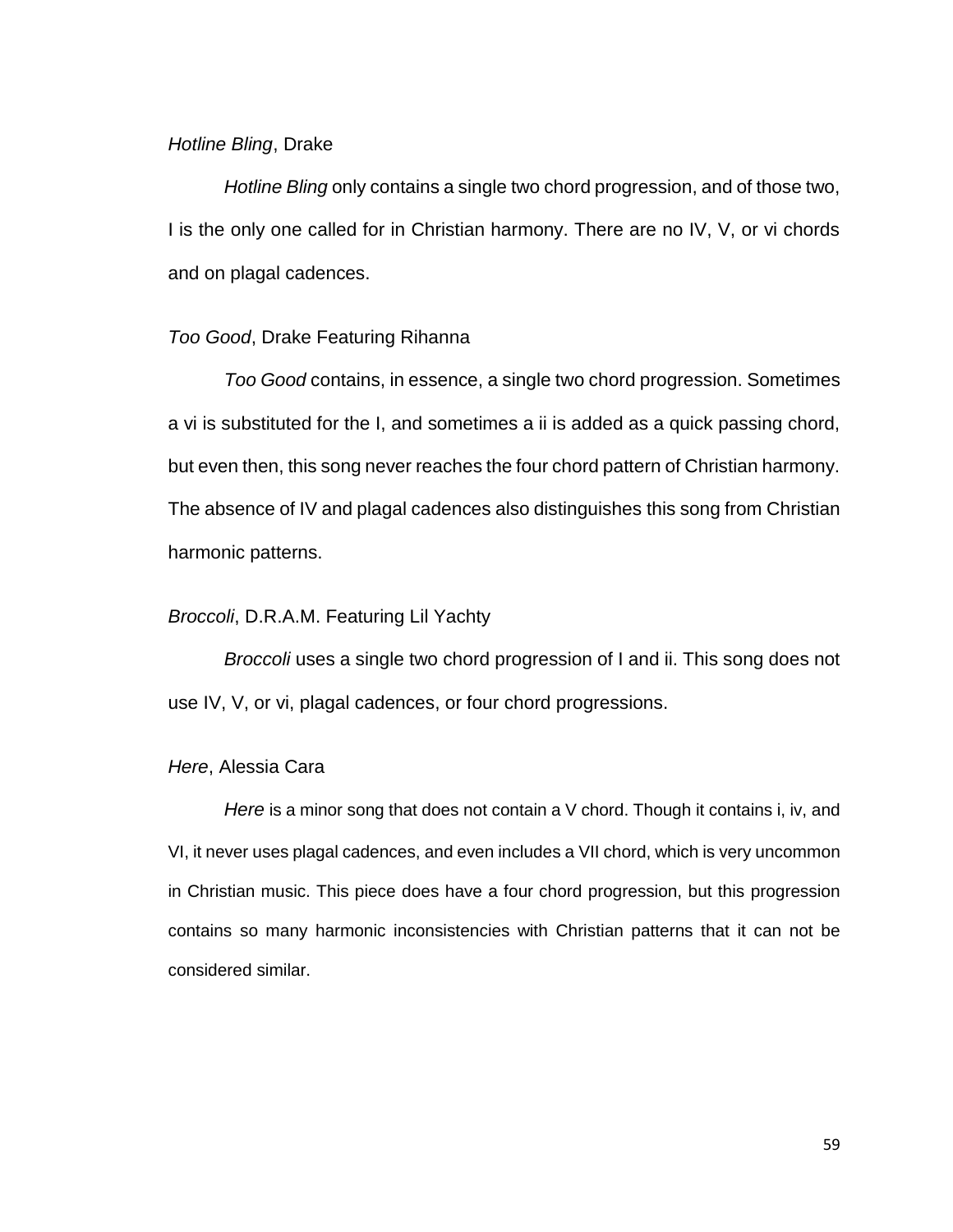# *The Hills,* The Weeknd

*The Hills* contains a four chord progression containing i, iv, and VI. There are no plagal cadences and the minor key differentiates this song from Christian harmony, as well as the lack of a dominant V chord.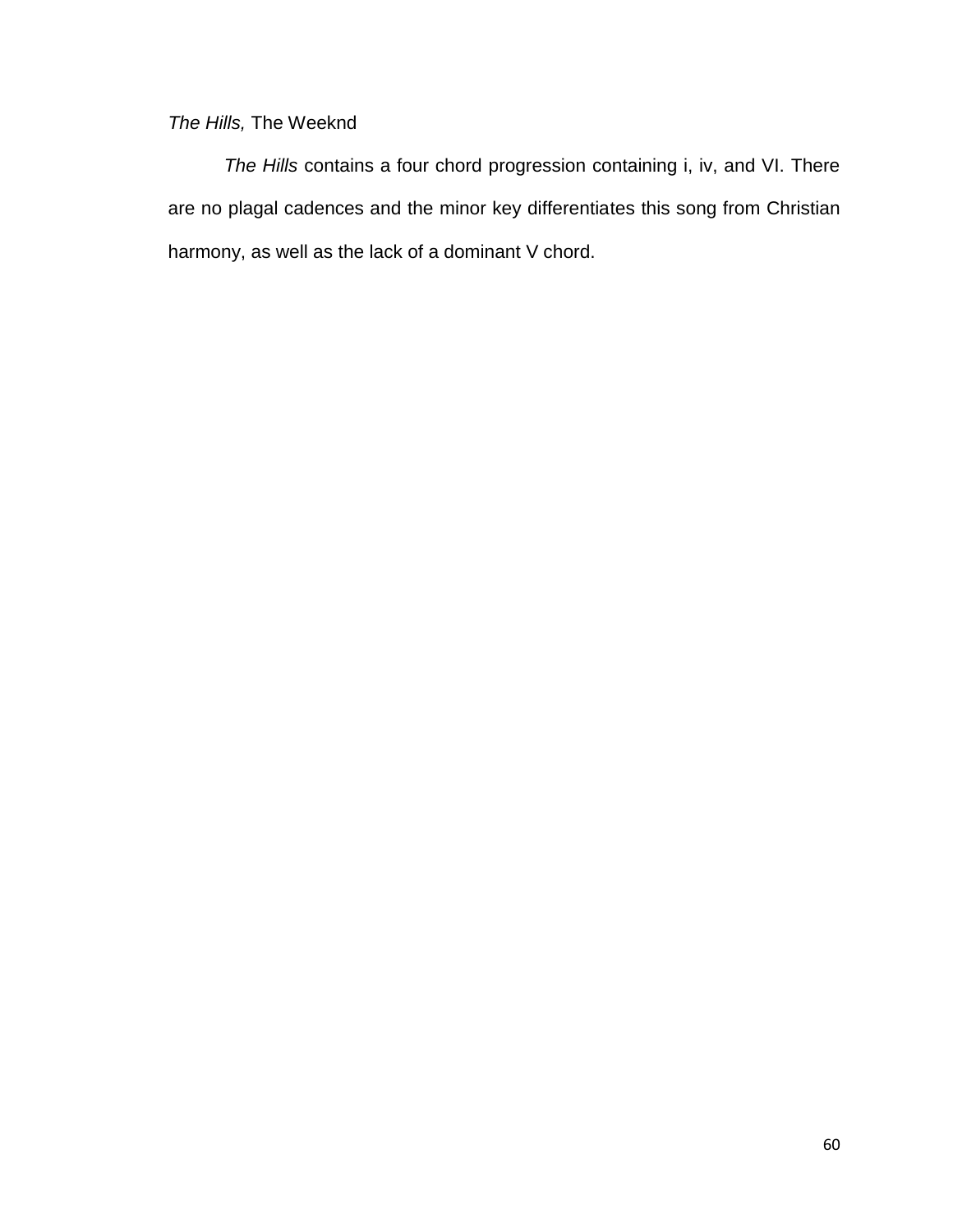# CHAPTER 6: CONCLUSION

#### **Conclusion**

The question still stands: can the genres of rock, R&B/Hip-Hop, and Christian music be identified and differentiated through harmonic analysis? An indepth analysis of the top ten songs of each genre (as defined by Billboard's Year End Charts) provided a framework to test this theory, but does it hold true?

Musical genres, or at least the three analyzed here, all seem to have common harmonic tendencies which allow for improved identification. Rock music tonicizes the vi, Christian contains frequent plagal cadences, and R&B/Hip-Hop holds a repetitive chord progression. Between these rules and the identified chord inventories, harmonic analysis can strengthen genre identification.

Genre differentiation, however, is a more difficult matter. Upon initial observation, one glaring issue arises: the similarity between Rock music and Christian music. When the rules of Rock harmony are applied to Christian songs, or Christian harmony to Rock songs, there is often an overlap. In the case of these two genres, it would seem that harmonic analysis is not sufficient to distinguish.

This is not a surprising conclusion, due to the nature of Christian music and its origin. As a genre, Christian music has echoed the trends of the popular music of its day, and has established itself recently in the musical style of the Rock genre. Though there are a few common harmonic motifs that differ between the two, Christian music is, to put it simply, a recycling of rock music with sacred text. I was aware of this fact when I began my study, though I did hope to see more harmonic differences arise as I looked further, but instead the two genres presented very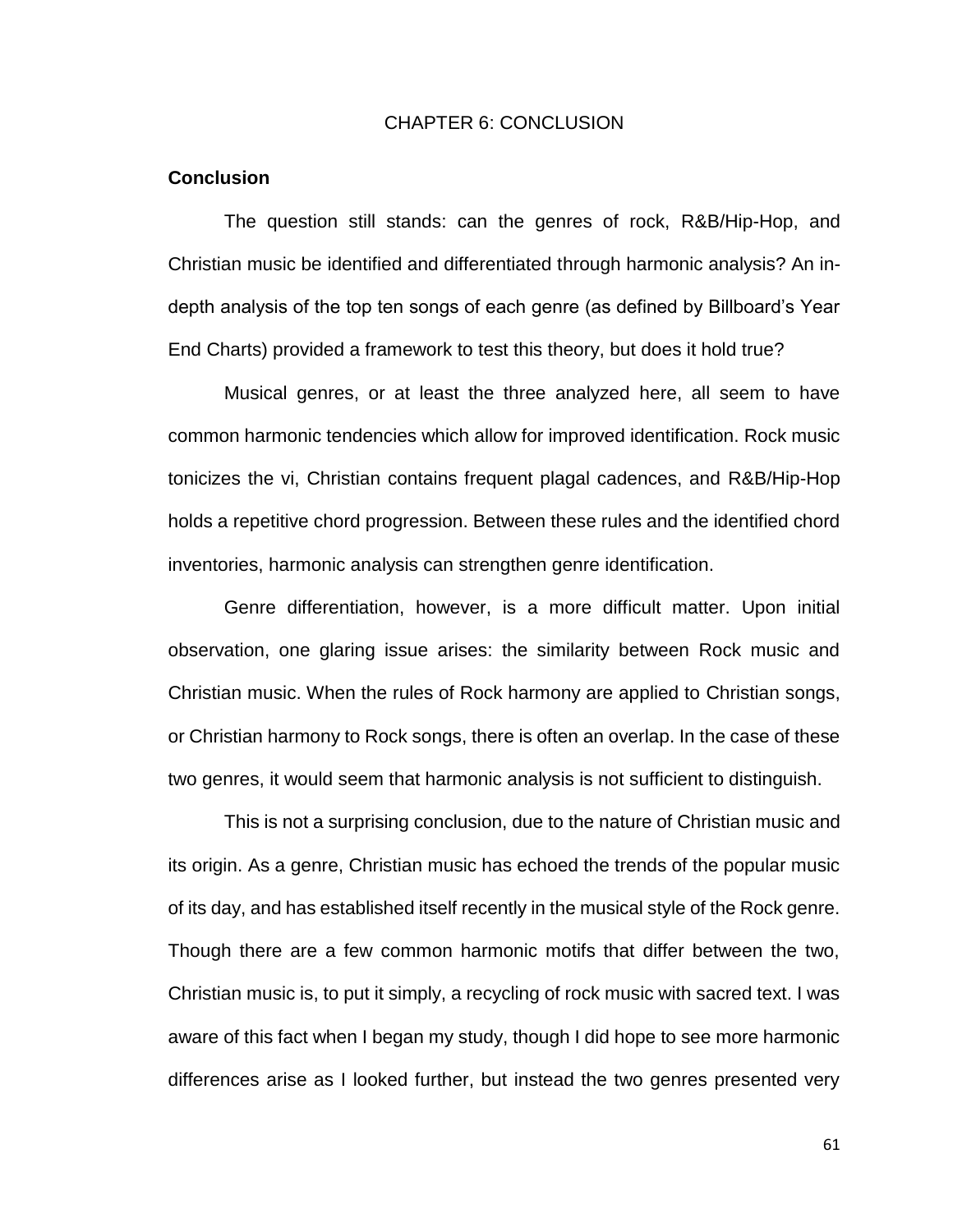similar harmonic tendencies. Christian music, as a genre, is about its text, and follows other genres in its musicality.

The two remaining genres, however, were easily distinguished using harmonic analysis. Rock harmony and R&B/Hip-Hop harmony were vastly different from one another, from the chord inventories to the organization and number of chord progressions. Even the common resolutions were of different natures in Rock and R&B/Hip-Hop. Nearly every rock song found great distinction from R&B/Hip-Hop harmonic rules, usually in some combination of chord inventory or lack of a single repeating progression. Likewise, R&B/Hip-Hop songs rarely came near to adhering to Rock harmonic standards.

There are two exceptions to this pattern, one being more potent than the other. The weaker and more easily explained exception is *Sucker for Pain*. Classified as a Rock song, this piece contains a single repeating chord progression, which is a signature motif of R&B/Hip-Hop. Furthermore, this track features twice as many conventionally R&B/Hip-Hop artists than Rock artists. As a complete work, however, this song is still classified as a rock piece, likely due to the album it was released with. This song was released in a collection of songs from various artists alongside the release of the movie *Suicide Squad*. This collection of songs was labeled as a Rock CD, and included *Heathens* by twenty one pilots (which is also analyzed in this thesis). Despite its commercialized genre classification, *Sucker for Pain* still holds some strongly Rock harmonic patterns. This song emphasizes the dominant-tonic resolution which, though not absent from R&B/Hip-Hop, is not abundant. Furthermore, *Sucker for Pain* uses the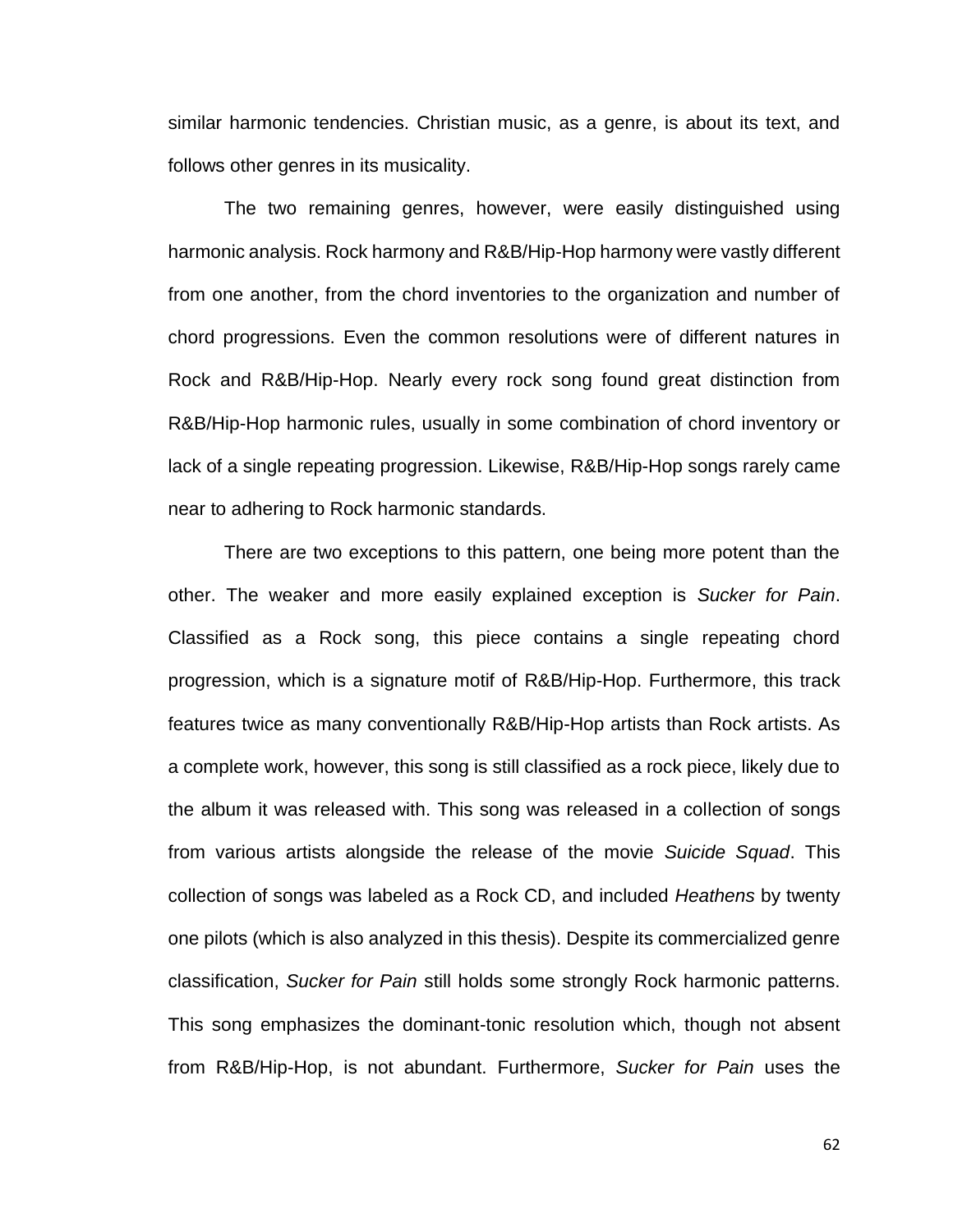dominant V in a minor key, which is traditionally non diatonic. In the five separate minor R&B/Hip-Hop songs, this is never the case. This piece contains rock harmonic traits, and is classified as a Rock song, but still seems overall to adhere more to R&B/Hip-Hop harmony. *Sucker for Pain*, though it may seem a violation of harmonic progression correctly distinguishing genres, actually strengthens the argument. A study of the composition and release of the song itself shows an overwhelming R&B/Hip-Hop influence with a few Rock artists contributing their style, and this composition shows in a harmonic analysis.

The other, more problematic inconsistency is *Adventure of a Lifetime* by Coldplay. If that band sounds familiar, it is because it is an established and successful Rock band who is featured in the Hot Rock Songs of 2016 twice. Their song *Adventure of a Lifetime*, however, does not look like a Rock harmonic structure. In fact, it looks exactly like a R&B/Hip-Hop harmony. This piece uses a single repeating chord progression that not only does not emphasize the dominanttonic resolution, but only uses a minor v once. *Adventure of a Lifetime* also uses a VII chord, which is the only rock piece to do so. When only harmony is accounted for, this song seems to be a R&B/Hip-Hop song. When listening to it, it clearly bears more resemblance to the other rock songs it is classified with than the R&B/Hip-Hop songs it shares harmonic patterns with. This does, however, prove that harmonic differentiation of genres is not infallible.

Despite this exception, harmonic analysis seems to be a fairly reliable method of differentiating most musical genres, with Christian music being a clear exception. Rock and R&B/Hip-Hop harmony not only follow different harmonic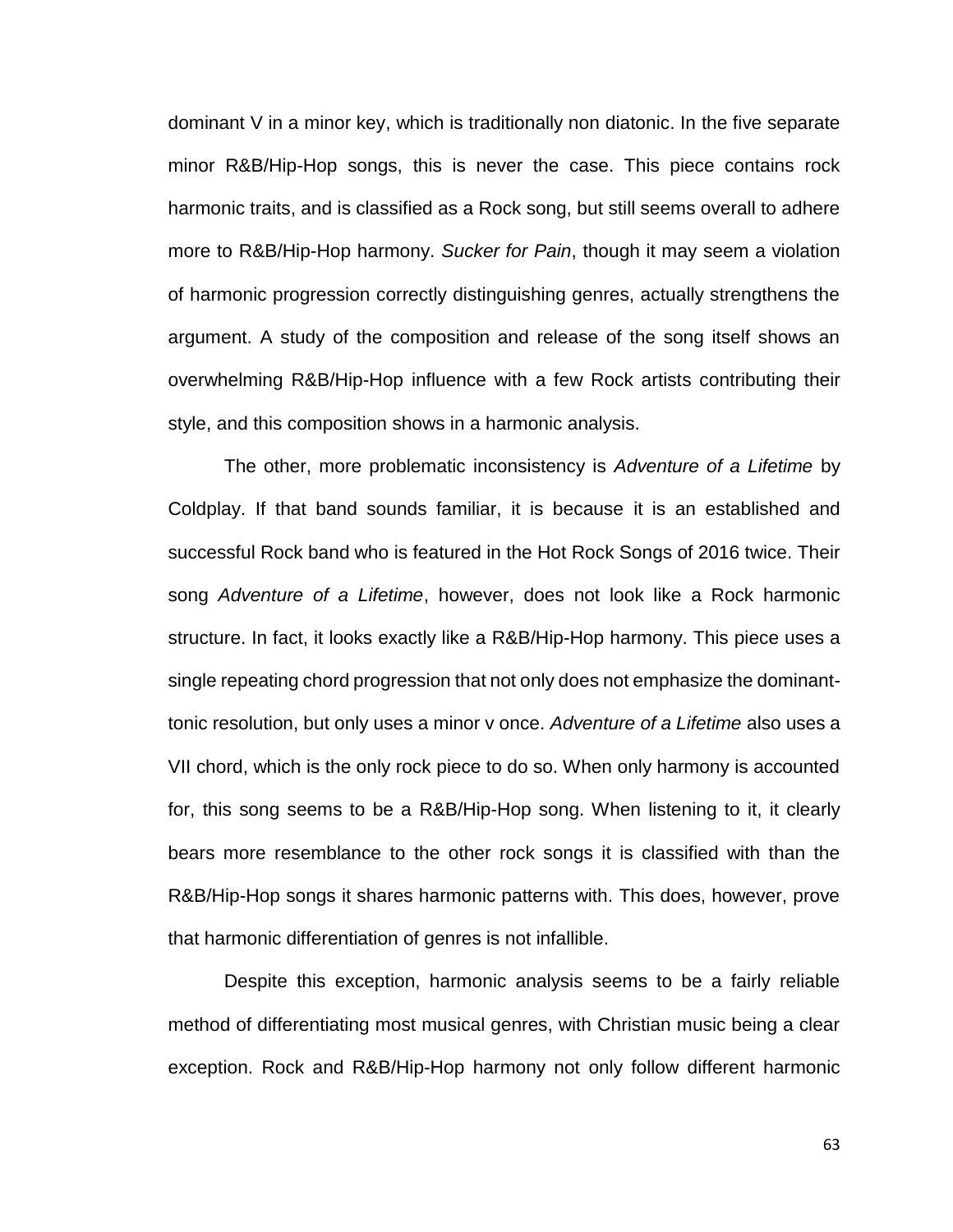patterns, but they show clear distinctions when applied to the songs of the other genre. There are exceptions to this principle, but for the most part, harmonic analysis is enough to distinguish Rock songs from R&B/Hip-Hop songs. Since Christian music is primarily a lyrically identified genre that follows rock or pop music style, it does not hold up to the process of harmonic differentiation.

The process of harmonic identification and differentiation of musical genres could greatly benefit from further study. First and foremost, a wider spectrum of analysis would strengthen this premise. This thesis only analyzed three genres, and only factored in the top ten songs of each genre. There is a vast world of specific genres and subgenres, each with a massive collection of songs and artists. Further study within the genres of Rock and R&B/Hip-Hop would more accurately either create or discourage harmonic patterns, while extending the study to genres such as pop, blues, jazz, and more would create a more fulfilled theory on the world of music in general.

This methodology would also see great success furthered in the world of Music Information Retrieval systems. This is not a foreign combination, but has been researched by a number of teams. The ability of a software to identify a chord structure and sort it into the corresponding genre is a vast step in automated musical categorization and would benefit both the consumer and the industry alike. Typke, Wiering, and Veltkamp explore the connection between harmonic analysis and MIRs in their work "A Survey of Music Information Retrieval Systems." They describe multiple existing methods of transferring harmonic information into data that can be sorted and retrieved, such as string-based, set-based, and probabilistic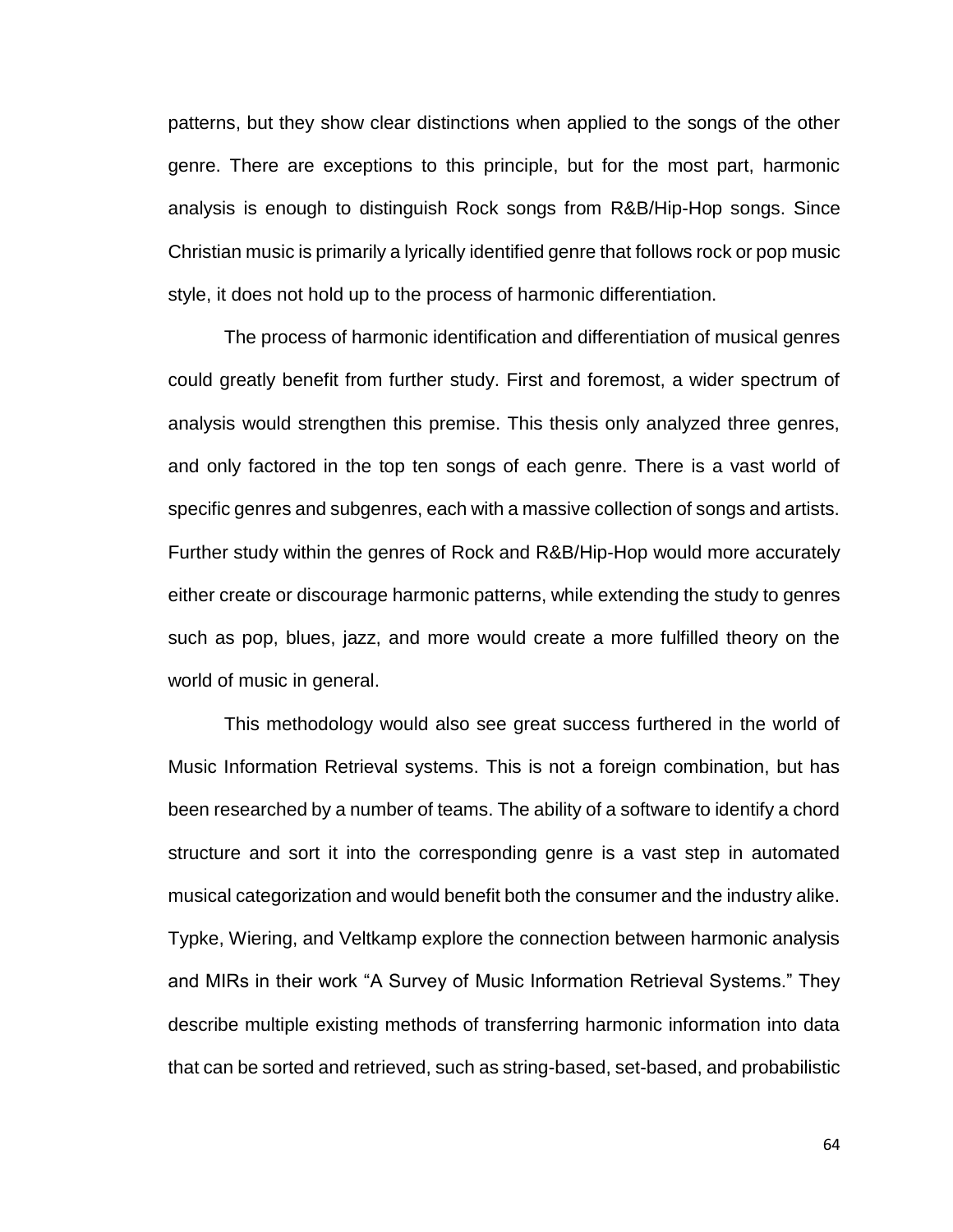matching. These methods are all computerized processes which take a list of objective data elements, such as harmony, melody and rhythm, and sorts the song in question into set groups.

Music is a complex and specific art form, seamlessly blending intellect and emotion into a medium that all can enjoy. Observing commonly occurring patterns and harmonic structures deepens this appreciation, and expands our knowledge of genre and music itself.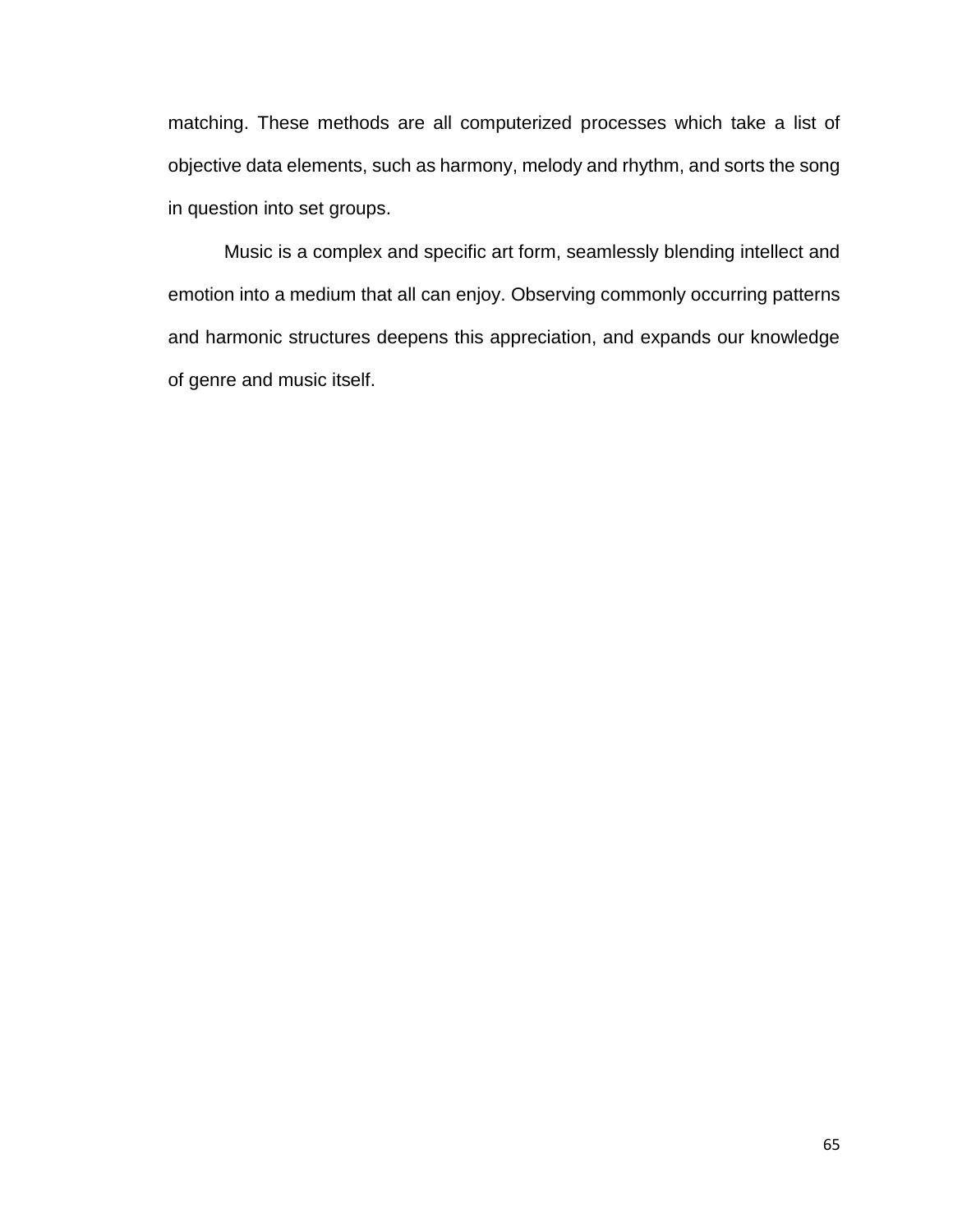## BIBLIOGRAPHY

- Abeßer, Jakob, Hanna Lukashevich, and Paul Bräuer. "Classification of Music Genres Based on Repetitive Basslines." *Journal of New Music Research* 41.3 (2012): pp. 239–257. Academic Search Complete. Accessed 17 Feb. 2016.
- Anglade, Amelie et al. "Improving Music Genre Classification Using Automatically Induced Harmony Rules." *Journal of New Music Research* 39.4 (2010): pp. 349–361. Academic Search Complete. Accessed 3 Mar. 2016.
- Belaiev, V. "Folk Music and the History of Music." *Studia Musicologica Academiae Scientiarum Hungaricae* 7.1/4 (1965): pp. 19–23. JSTOR. Accessed 25 Feb. 2016.
- Biamonte, Nicole. "Triadic Modal and Pentatonic Patterns in Rock Music." *Music Theory Spectrum* 32.2 (2010): pp. 95–110. JSTOR. Accessed 25 Feb. 2016.
- Corrêa, Débora C., and Francisco Ap. Rodrigues. "A Survey on Symbolic Data-Based Music Genre Classification." *Expert Systems with Applications* 60.3 (2016): pp. 190-210. Science Direct.
- de Clercq, Trevor, and David Temperley. "A Corpus Analysis of Rock Harmony." *Popular Music* 30.1 (2011): pp. 47–70. Cambridge Core. Accessed 25 Feb. 2016.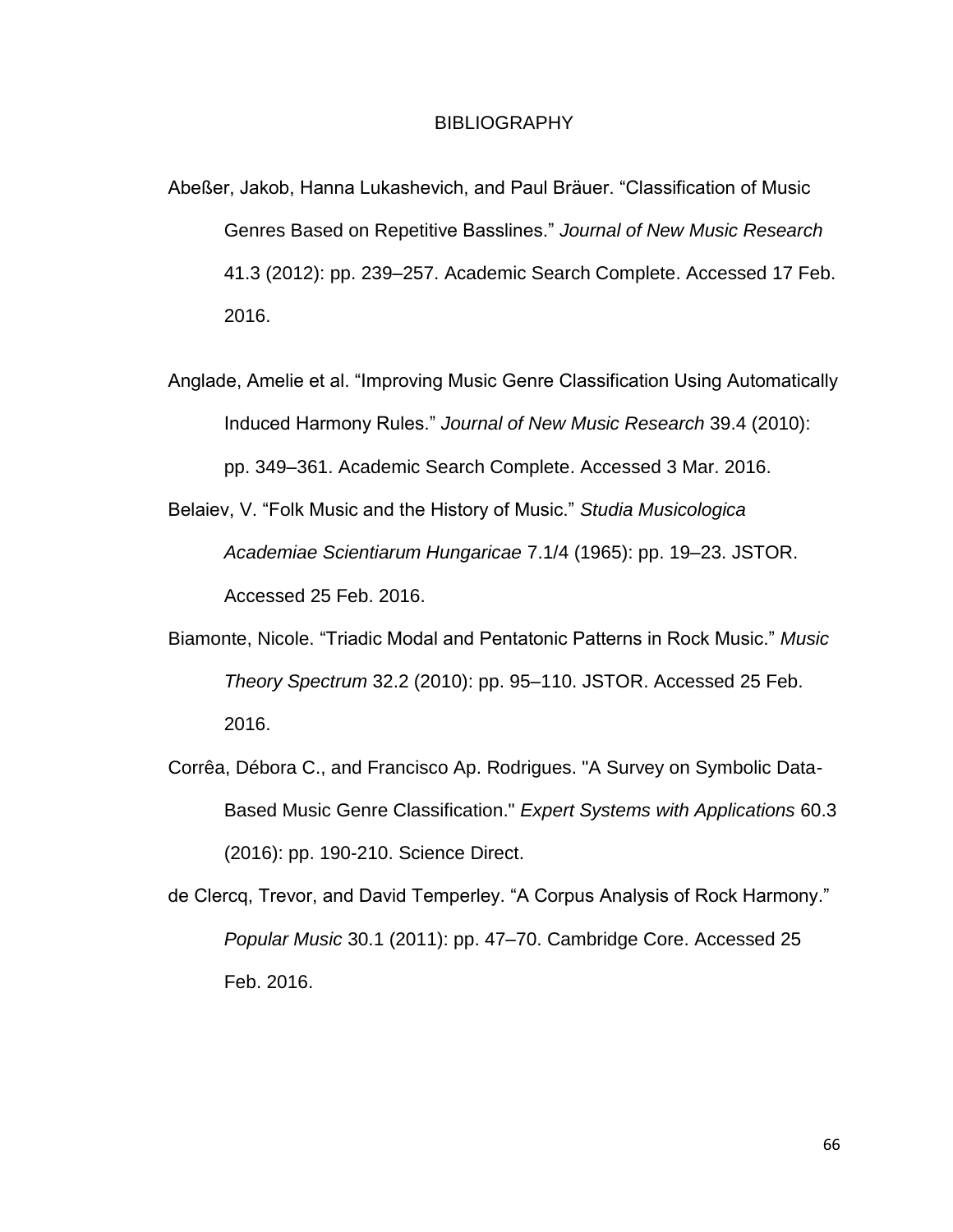Gjerdingen, Robert O., and David Perrott. "Scanning the Dial: The Rapid Recognition of Music Genres." *Journal of New Music Research* 37.2 (2008): pp. 93–100. Academic Search Complete. Accessed 26 Feb. 2016.

- Guaus, E, and P. Herrera. "Music Genre Categorization in Humans and Machines." *Audio Engineering Society,* Music Technology Group 10 June 2006. Accessed 25 Feb. 2016.
- Hedges, Thomas, Pierre Roy, and François Pachet. "Predicting the Composer and Style of Jazz Chord Progressions." *Journal of New Music Research* 43.3 (2014): pp. 276–290. Academic Search Complete. Accessed 29 Mar. 2016.
- "Hip-Hop (music and cultural movement)" *Britannica Online Encyclopedia*, Accessed 3 Feb. 2017. https://www.britannica.com/topic/hip-hop
- Hoffman, Miles and (U.S.) National Public Radio. *The NPR Classical Music Companion : Terms and Concepts from A to Z*. Houghton Mifflin Harcourt Publishing Company, 1997.
- "Hot Christian Songs Year-End 2016." *Billboard,* Accessed 19 Feb. 2017. http://www.billboard.com/charts/year-end/2016/hot-christian-songs
- "Hot R&B/Hip-Hop Songs Year-End 2016." *Billboard*, Accessed 19 Feb. 2017. http://www.billboard.com/charts/year-end/2016/hot-r-and-and-b-hip-hopsongs
- "Hot Rock Songs Year-End 2016." *Billboard*, Accessed 19 Feb. 2017. http://www.billboard.com/charts/year-end/2016/hot-rock-songs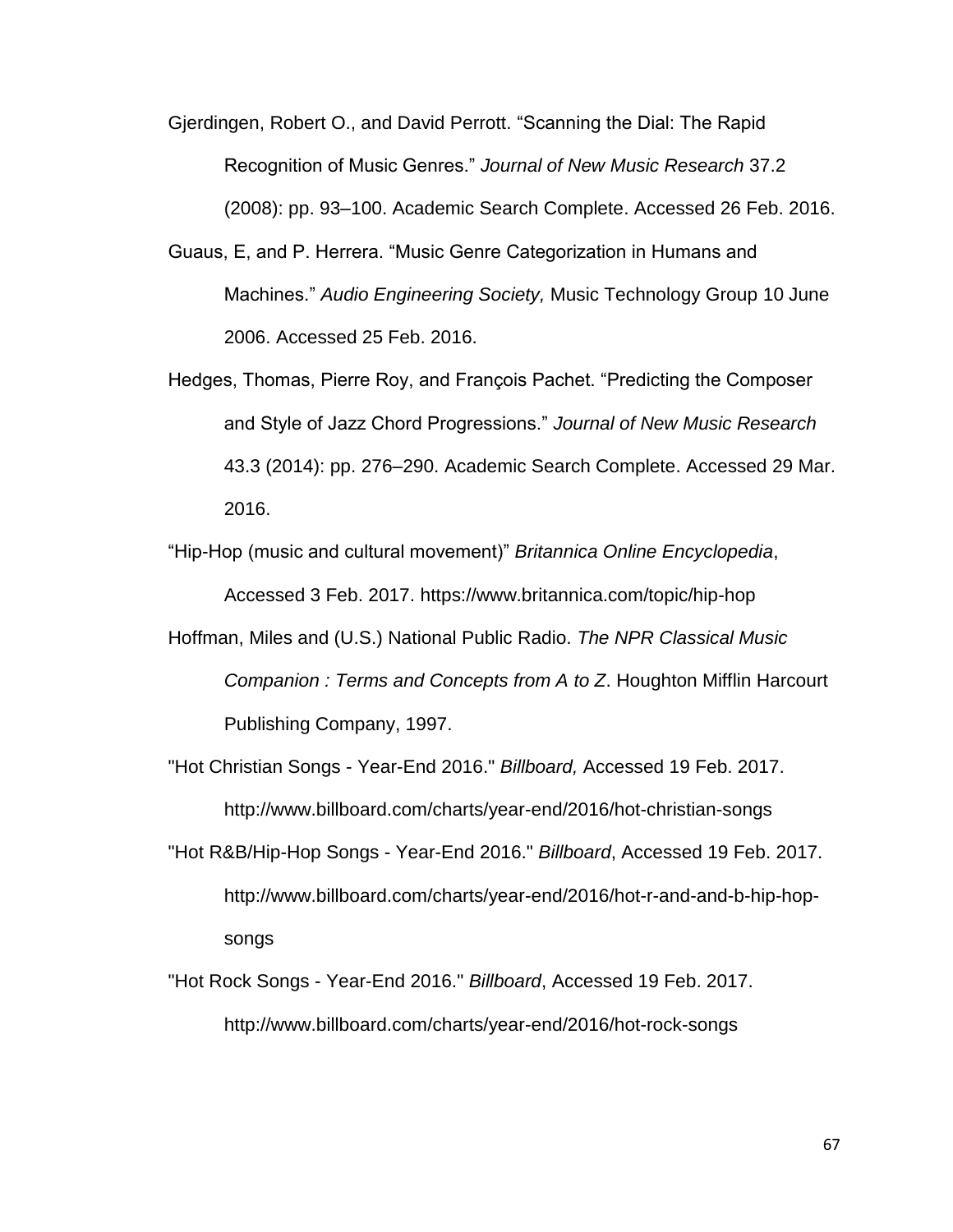- Joseph, Mark. "Christian' Music Defies Categorization." *Billboard* 109.38 (1997). Print.
- Kajanová, Yvetta. "The Rock, Pop and Jazz in Contemporary Musicological Studies." *International Review of the Aesthetics and Sociology of Music* 44.2 (2013): pp. 343–359. Academic Search Complete. Accessed 25 Feb. 2016.
- Karpeles, Maud. "Definition of Folk Music." *Journal of the International Folk Music Council* 7 (1955): pp. 6–7. JSTOR. Accessed 3 Mar. 2016.
- Lena, Jennifer C., and Richard A. Peterson. "Classification ss Culture: Types and Trajectories of Music Genres." *American Sociological Review* 73.5 (2008): pp. 697-718. SocINDEX with Full Text. Accessed 25 Feb. 2016
- Moore, Allan F. "Categorical Conventions in Music Discourse: Style and Genre." *Music & Letters* 82.3 (2001). SocINDEX with Full Text. Accessed 25 Feb. 2016
- Percino, Gamaliel, Peter Klimek, and Stefan Thurner. "Instrumentational Complexity of Music Genres and Why Simplicity Sells." *PLoS ONE* 9.12 (2014): pp. 1–16. Academic Search Complete. Accessed 17 Feb. 2016.
- Price, Deborah Evans. "Christian Music Enjoys Growth." *Billboard* 111.29 (1999): pp. 8-9, Business Source Complete
- "Rhythm and Blues (music)" *Britannica Online Encyclopedia*, Accessed 3 Feb. 2017. https://www.britannica.com/art/rhythm-and-blues
- "Rock (music)" *Britannica Online Encyclopedia*, Accessed 30 Mar. 2016. https://www.britannica.com/art/rock-music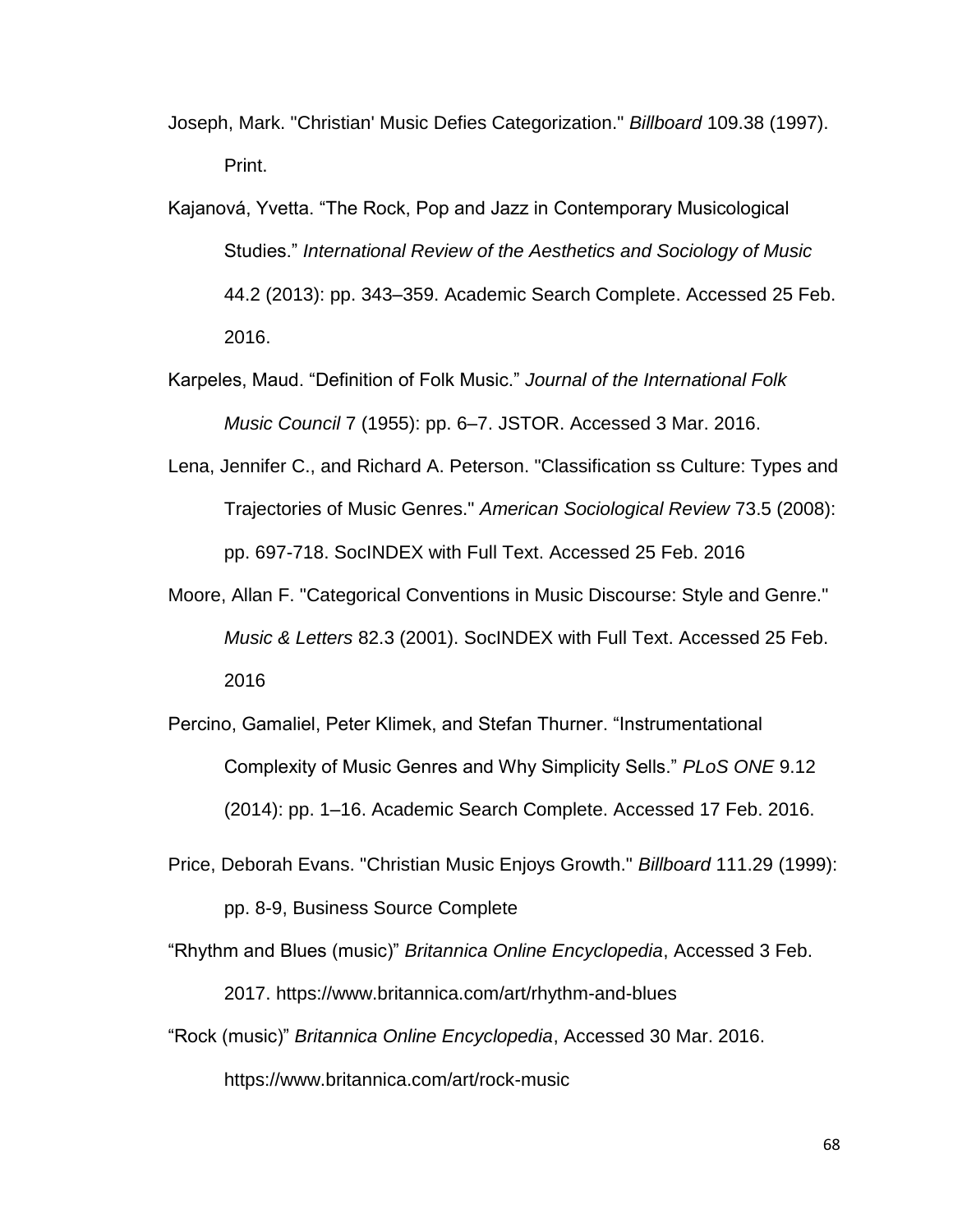- Sancho, Carlos Pérez et al. "Genre Classification of Music by Tonal Harmony." *Intelligent Data Analysis* 14.5 (2010): pp. 533–545. Business Source Complete. Accessed 3 Mar. 2016.
- Shenoy, Arun, and Ye Wang. "Key, Chord, and Rhythm Tracking of Popular Music Recordings." *Computer Music Journal* 29.3 (2005): pp. 75–86. Academic Search Complete. Accessed 10 Mar. 2016.
- Temperley, David, and Trevor de Clercq. "Statistical Analysis of Harmony and Melody in Rock Music." *Journal of New Music Research* 42.3 (2013): pp. 187–204. Academic Search Complete. Accessed 24 Mar. 2016.
- Temperley, David. "The Melodic-Harmonic 'Divorce' in Rock." *Popular Music* 26.2 (2007): pp. 323–342. Cambridge Core. Accessed 14 Mar. 2016.
- Terrat, Richard G. "A Pregroup Grammar for Chord Sequences." *Journal of New Music Research* 34.4 (2005): pp. 355–360. Academic Search Complete. Accessed 30 Mar. 2016.
- Typke, Wiering, and Veltkamp. "A Survey of Music Information Retrieval Systems." *Conference Paper* (January 2005). ResearchGate. Accessed 30 March, 2017
- Vlegels, Jef, and John Lievens. "Music Genres as Historical Artifacts: The Case of Classical Music." *Connections* (02261766) 35.1 (2015): pp. 51–61. Social Sciences Full Text. Accessed 17 Feb. 2016.
- Weisethaunet, Hans. "Is There Such a Thing as the 'Blue Note'?" *Popular Music* 20.1 (2001): pp. 99–116. Cambridge Core. Accessed 24 Feb. 2016.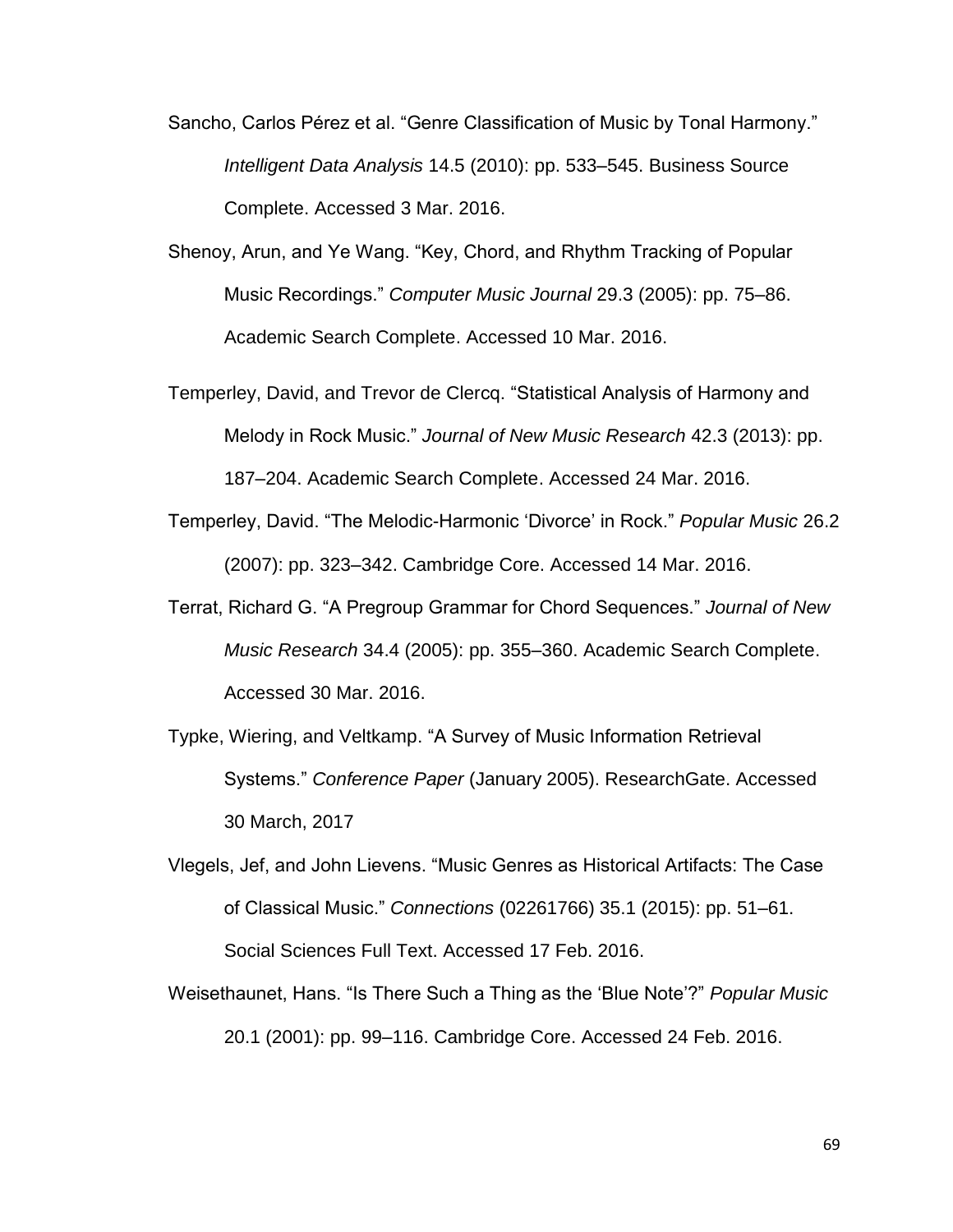## APPENDIX: GLOSSARY OF TERMS

- Cadence- the resolution of a phrase or piece of music
- Cadential flourish- Any stylistic event that leads to a cadence
- Chord- 3 or more different notes compiled into a single unit
- Chord Inventory- a list of all utilized chords in a given song or genre
- Christian (music)- songs appearing on Billboard's 2016 year end charts as

Christian songs

- Circle of Fifths- a progression consisting of descending fifths (or ascending fourths)
- Diatonic- containing no pitches outside of the established key

Dissonance- the clashing of pitches

- Dominant- the fifth note or chord in a key
- Genre- a category of artistic composition
- Harmonic- pertaining to the structure of chords
- Hip-Hop/R&B (music)- songs appearing on Billboard's 2016 year end charts as

Hip-Hop/R&B songs

Key- the scale around which a song is composed

Melody- a sequence of single notes often prominently featured

Mode- the major or minor nature of a key or a chord